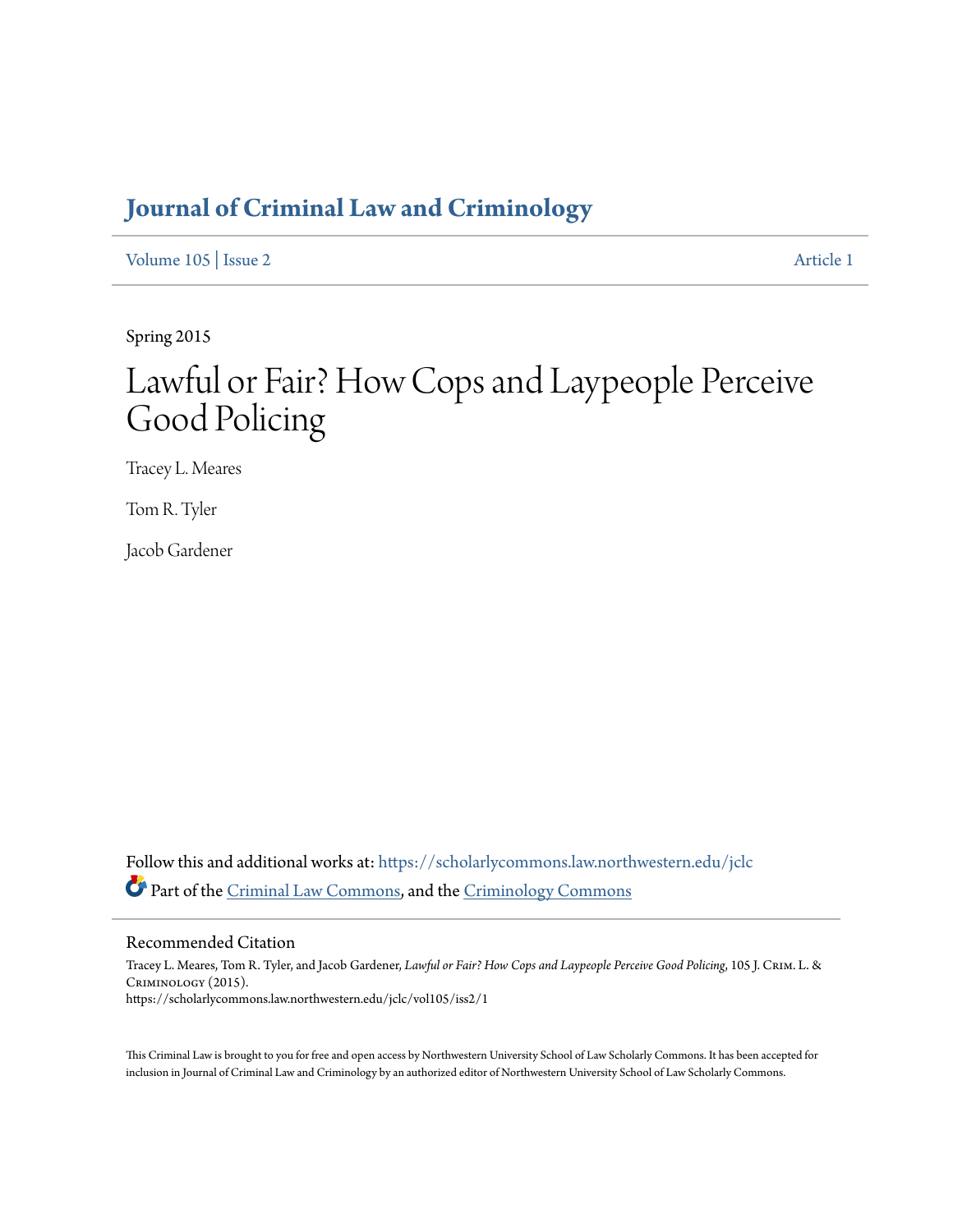# **CRIMINAL LAW**

## **LAWFUL OR FAIR? HOW COPS AND LAYPEOPLE PERCEIVE GOOD POLICING**

### **TRACEY L. MEARES\* TOM R. TYLER\*\* & JACOB GARDENER\*\*\***

*Legal authorities and the public live in two separate worlds. One world is suffused with law, and the other world is suffused with people's lived experiences that support their evaluations of fairness. When legal authorities consider whether police policies and practices are desirable, a framework regarding the lawfulness of the relevant policies and practices dominates the conversation. Police departments, their policies, and police officers' actions are viewed as right or wrong with reference to constitutional standards, as interpreted by prosecutors, judges, and other legal actors. In contrast, we argue that the public is generally insensitive to the question of whether police officers act consistently with constitutional standards. Instead, the public evaluates the propriety of police actions primarily by assessing whether police officers exercise their authority with "procedural fairness."* 

*We rely on the results of an innovative nationwide experimental survey involving respondents from representative American cities. Each survey* 

<sup>\*</sup> Walton Hale Hamilton Professor of Law, Yale University.

<sup>\*\*</sup> Macklin Fleming Professor and Professor of Psychology, Yale Law School.

<sup>\*\*\*</sup> J.D., Yale Law School, 2011. The authors thank Bruce Ackerman, James Forman, Oona Hathaway, Dan Kahan, Benjamin Justice, Janice Nadler, and workshop participants at the American Bar Foundation, Columbia Law School, Cornell University Law School, the University of Minnesota Law School, Yale Center for Research on Inequalities and the Life Course, and the Sixth Annual Criminal Justice Roundtable at Yale Law School for helpful comments on earlier drafts. Ben Grunwald, Guianna Henriquez, Ifeanyi Victor Ojukwu, Shebani Rao, and Matthew Specht provided invaluable research assistance.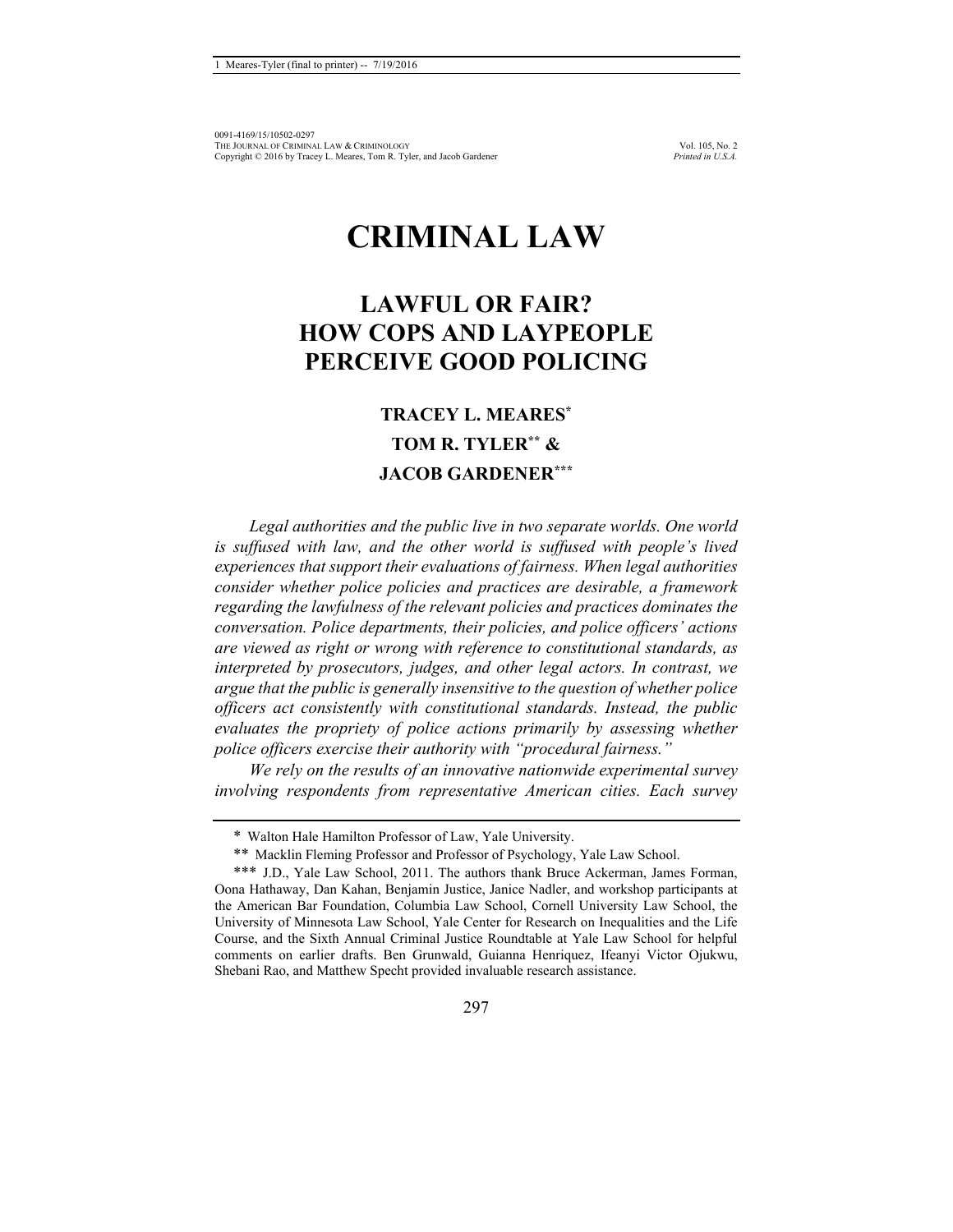*respondent completed a questionnaire and then watched and reacted to three videos of police–citizen interactions. We argue that the actual lawfulness of police action has at best a minor influence on public evaluations of appropriate police behavior. Public judgments about whether police officers should be disciplined for misconduct are largely shaped by people's procedural justice evaluations.* 

*We believe that these findings strongly support the need for police to broaden the framework within which they evaluate a variety of types of policing policy—racial profiling, zero tolerance policing, street stops, mosque surveillance, etc.—to include an understanding of how these policies and practices impact public views about the appropriateness of police conduct. Whether policies comport with constitutional standards alone is an impoverished way to judge the rightfulness of police action. Further, our findings point the way toward creating relationships between the police and the public that both enhance cooperative efforts to maintain social order and build people's identification with and commitment to both the communities in which they live and to law and government. That broader framework requires evaluating police policies and practices with reference to public conceptions of procedural justice.* 

#### TABLE OF CONTENTS

| 1. Comparing Lawfulness and Procedural Justice  322             |  |
|-----------------------------------------------------------------|--|
| 2. When Is Illegality Perceived and Why Punish the Police? .326 |  |
|                                                                 |  |
|                                                                 |  |
|                                                                 |  |

#### **INTRODUCTION**

When police officers evaluate their own conduct, they typically consider their actions through a prism of lawfulness, asking what the law entitles them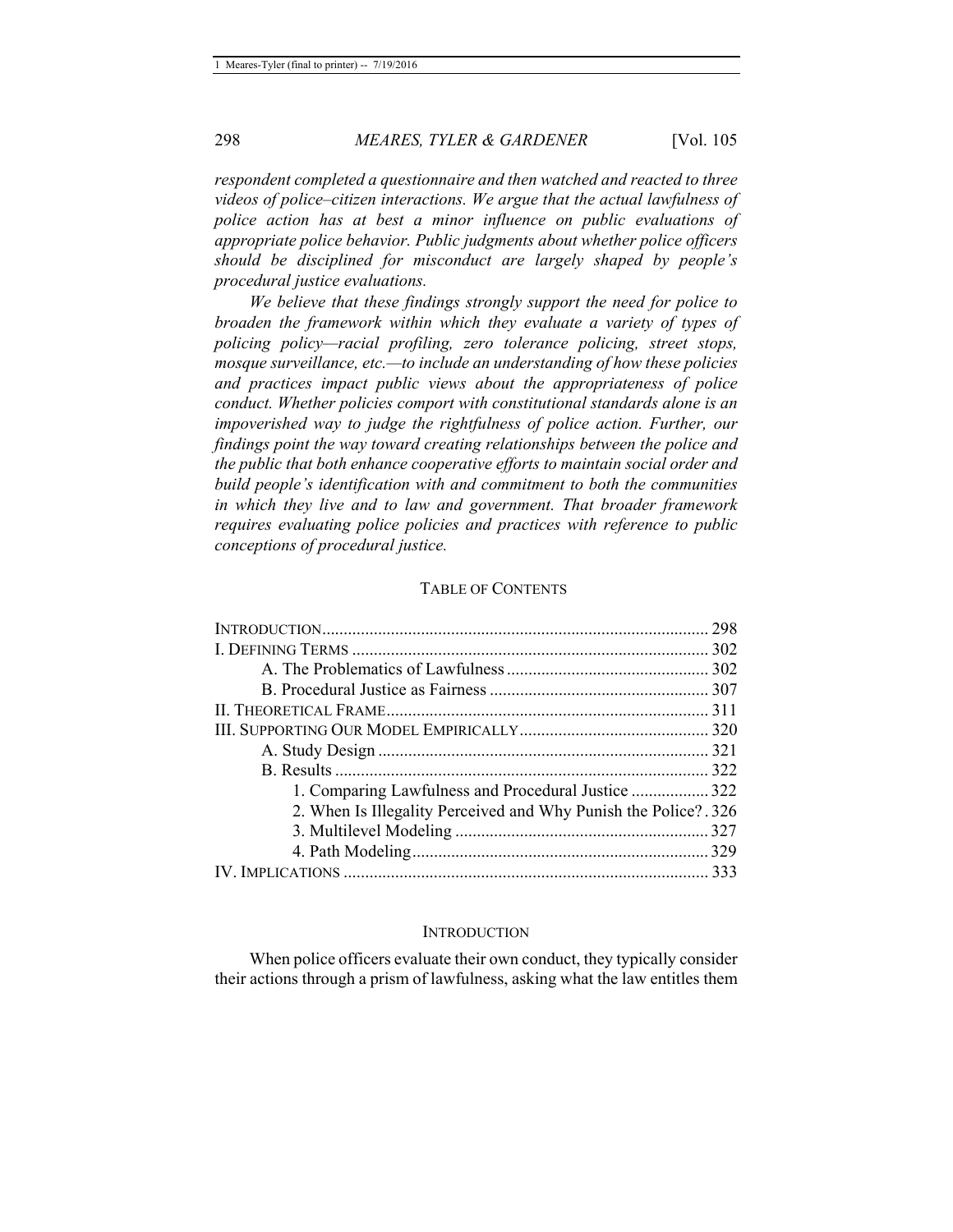to do.<sup>1</sup> Police officers are socialized into this way of thinking in police academies, where recruits memorize hefty volumes that define the legality of various police actions.<sup>2</sup> This learning continues through officers' careers when superiors, as well as state and federal prosecutors, judges, and defense attorneys, evaluate officers' actions by asking whether the police were following the law in any given situation. Law determines whether arrests are valid, whether searches are acceptable, whether shootings are appropriate, and whether the officers' actions are more generally sanctioned. Law is central to the way in which police are evaluated in the course of their everyday work lives. It is natural, then, for the police to approach any interaction with a civilian by focusing on what they are legally entitled to do. When can they stop someone on the street or in a car? When can they search a person? When can they draw a weapon, and when can they use it?

Police officers and those who work most intimately with them impose a framework of legality upon the actions the officers undertake, and the police legitimize their actions through adherence to the law. For example, when a controversy over mosque surveillance erupted in New York City, the mayor defended police actions by calling them "legal," "appropriate," and "constitutional."<sup>3</sup> Similarly, a series of policing practices, including zerotolerance policing, racial profiling, and aggressive street stops, have all been debated in extensive literatures that are concerned with whether they are legal, appropriate, or constitutional.<sup>4</sup> Individual officers legitimate their actions with respect to lawfulness, too. Irrespective of whether an officer is making an arrest or justifying a shooting, an officer's attention is inevitably directed toward the letter of the law. An officer justifies her actions in terms of law, and the reactions of prosecutors, judges, and police superiors to her actions are defined in the same terms. Lawfulness, then, confers protection and leads to praise and promotion. Unlawful actions, on the other hand, are undone when possible and punished when egregious. Sanctioning flows from such lawfulness evaluations, and officers know that the key to avoiding punishment is to follow the letter of the law.

<sup>&</sup>lt;sup>1</sup> *See, e.g.*, Rachel A. Harmon, *The Problem of Policing*, 110 MICH. L. REV. 761, 765–68 (2012) (articulating the "conventional paradigm" of police regulation).

<sup>&</sup>lt;sup>2</sup> *See infra* note 71 (reporting the number of hours rookie police officers spend learning law in major police departments).

<sup>&</sup>lt;sup>3</sup> Bloomberg Defends 'Legal,' 'Appropriate' NYPD Monitoring of Muslims, CBS N.Y. (Feb. 24, 2012, 8:50 PM), http://newyork.cbslocal.com/2012/02/24/bloomberg-calls-nypdmonitoring-of-muslims-legal-and-appropriate/, *archived at* http://perma.cc/M6WD-KQVD. 4 *See, e.g.*, Wesley G. Skogan & Tracey L. Meares, *Lawful Policing*, 593 ANNALS AM.

ACAD. POL. & SOC. SCI. 66 (2004).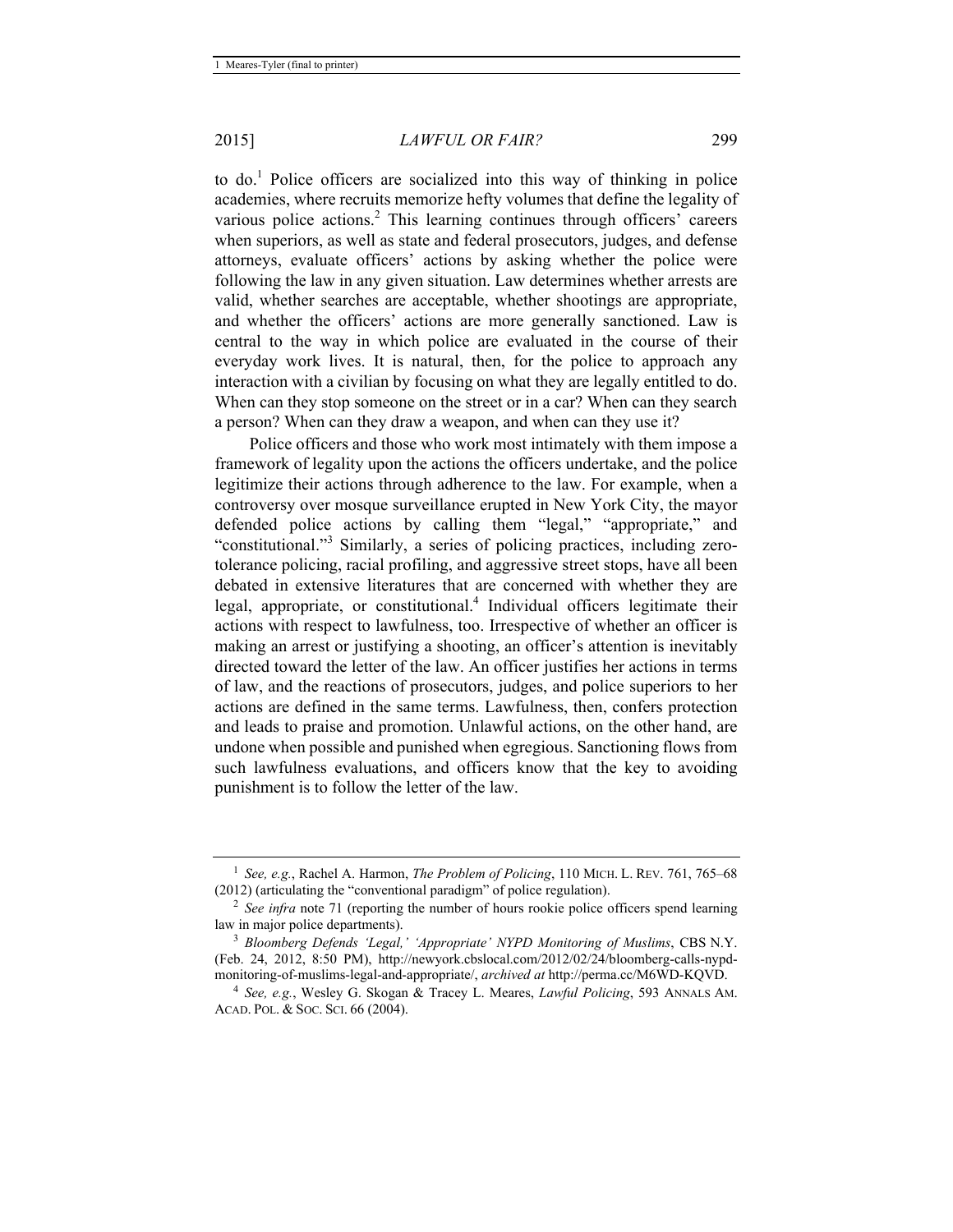We argue that members of the public, when deciding whether the police have done wrong and deserve some form of sanctioning, are not particularly sensitive to whether police officers in general or the specific officers they observe and interact with are actually acting in ways that are consistent with constitutional standards. Instead, we believe public judgments about whether police officers were acting unlawfully and should be disciplined for misconduct are largely shaped by people's procedural justice evaluations about the demeanor of the officers during their interactions with them. Data we have collected from an innovative national study supports our position. We presented respondents with fact patterns that represent both constitutionally and unconstitutionally acceptable police behavior. We find that such variations have little influence upon judgments about whether the police have behaved appropriately.

The goal of our study was to improve our ability to identify key factors influencing public views about when police conduct is appropriate or inappropriate. Specifically, we sought to ascertain the relative influence of lawfulness and procedural justice in policing upon public judgments about the appropriateness of police conduct and the need to discipline police officers. Using an innovative factorial experiment incorporating thirtysecond videos culled from police training tapes and YouTube.com, we presented videos of real-life interactions of varying intensity between police officers and citizens to our respondents in order to test how citizens perceive and evaluate these types of encounters.<sup>5</sup> Each of our respondents completed a questionnaire and then watched and reacted to three videos after reading manipulated vignettes of real-life police–citizen interactions. The vignettes described the facts of the interactions respondents viewed on the videos and provided information about whether the police were acting in one of three ways: lawfully, unlawfully, or with ambiguous lawfulness. For example, in one case respondents were told that police stopped a motorist who was weaving across the traffic lanes on a highway (i.e., for a lawful reason). In another case, respondents were told that police stopped a person who was driving normally and within the speed limit (i.e., for an unlawful reason). And in the third case, we provided no information about the legal background of the stop.

In our study, perceptions of procedural justice were the most powerful predictors of whether respondents believed that the police had done wrong and deserved some form of sanctioning. In contrast, the actual lawfulness of a police officer's initial conduct in deciding to approach and interact with the person shown had, at best, a minor influence upon people's evaluations of

<sup>&</sup>lt;sup>5</sup> These videos are available upon request from the authors.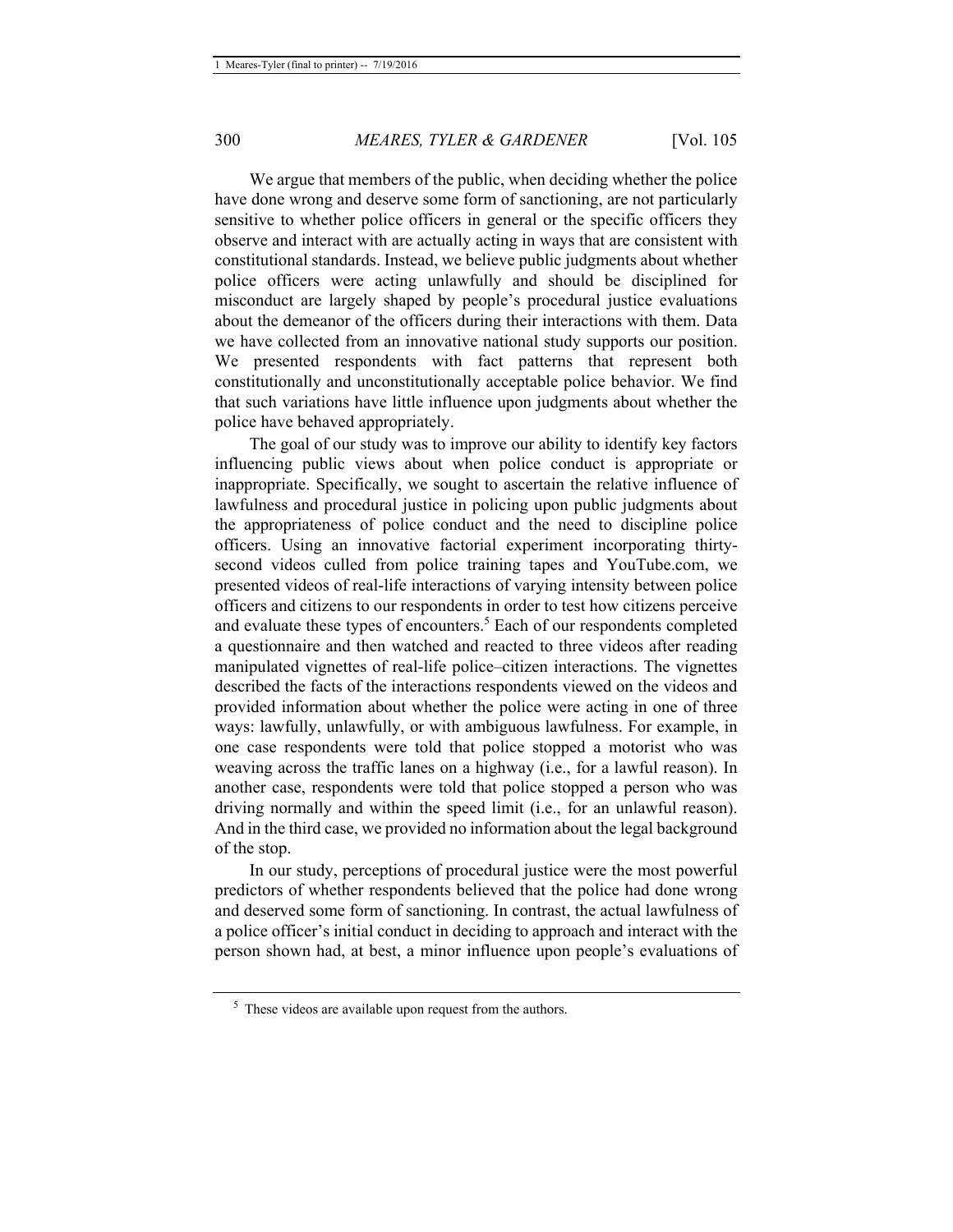police lawfulness and culpability for subsequent behavior between the person and the officer during the stop. The public, it seems, does not react to the actual lawfulness of either the actions of the police in general or to the lawfulness of the decisions of specific police officers when evaluating their behavior.

Does this mean that the public is indifferent to police legality? Our findings suggest that, on the contrary, the public is strongly influenced by the *perceived* legality of police actions. However, *perceived* legality is only marginally connected to *actual* legality. Whether the police are, in fact, acting legally is not central to the judgments the public makes about the appropriateness of their actions or to the public's desire to punish the police.

This, of course, raises the question of what basis the public has for evaluating police behavior as appropriate. To answer this question, it is important to first note that a great deal of constitutional law is concerned with the justification of a legal actor's decision to take an action (or not).<sup>6</sup> For example, is there a reason for stopping a person, for questioning him, for searching him, etc.? Is it acceptable for an officer to draw her weapon? If so, what type of weapon is justified (fists, club, Taser, gun)? And what level of force is allowable? While these are all legally central issues, they have little to do with the acting officer's demeanor. There are no constitutional standards about how respectfully the police are required to treat citizens. Our findings support the conclusion, however, that police demeanor strongly affects public inferences of legality and the resulting impulse to punish. In particular, a large body of social science research suggests that the public reacts to whether they believe police officers are exercising their authority fairly—something referred to in the literature as procedural justice.<sup>7</sup>

Thus, we argue that there is a fundamental disconnect between the lawfulness frame that characterizes police-thinking about the propriety of their conduct and the procedural fairness frame through which the public evaluates police and their actions. In colloquial terms, legal authorities and the public live in two separate worlds. In the police world, actual lawfulness legitimates the exercise of police authority, and the police punishment is linked to whether their conduct violates the law. In the public world, procedural justice leads to perceived lawfulness, and it is the unfair exercise

<sup>6</sup> *See, e.g.*, Tracey L. Meares, *The Law and Social Science of Stop and Frisk*, 10 ANN.REV. L. & SOC. SCI. 335, 337–42 (2014) (examining constitutional history of stop and frisk decisions).

 $7$  The seminal work in this arena is TOM R. TYLER, WHY PEOPLE OBEY THE LAW (1990). For a recent review of this literature see Tom R. Tyler et al., *The Impact of Psychological Science on Policing in America: Procedural Justice, Legitimacy, and Effective Law Enforcement*, 16 PSYCHOL. SCI. PUB. INT. 75, 75–109 (2015). *See also infra* Part I.B.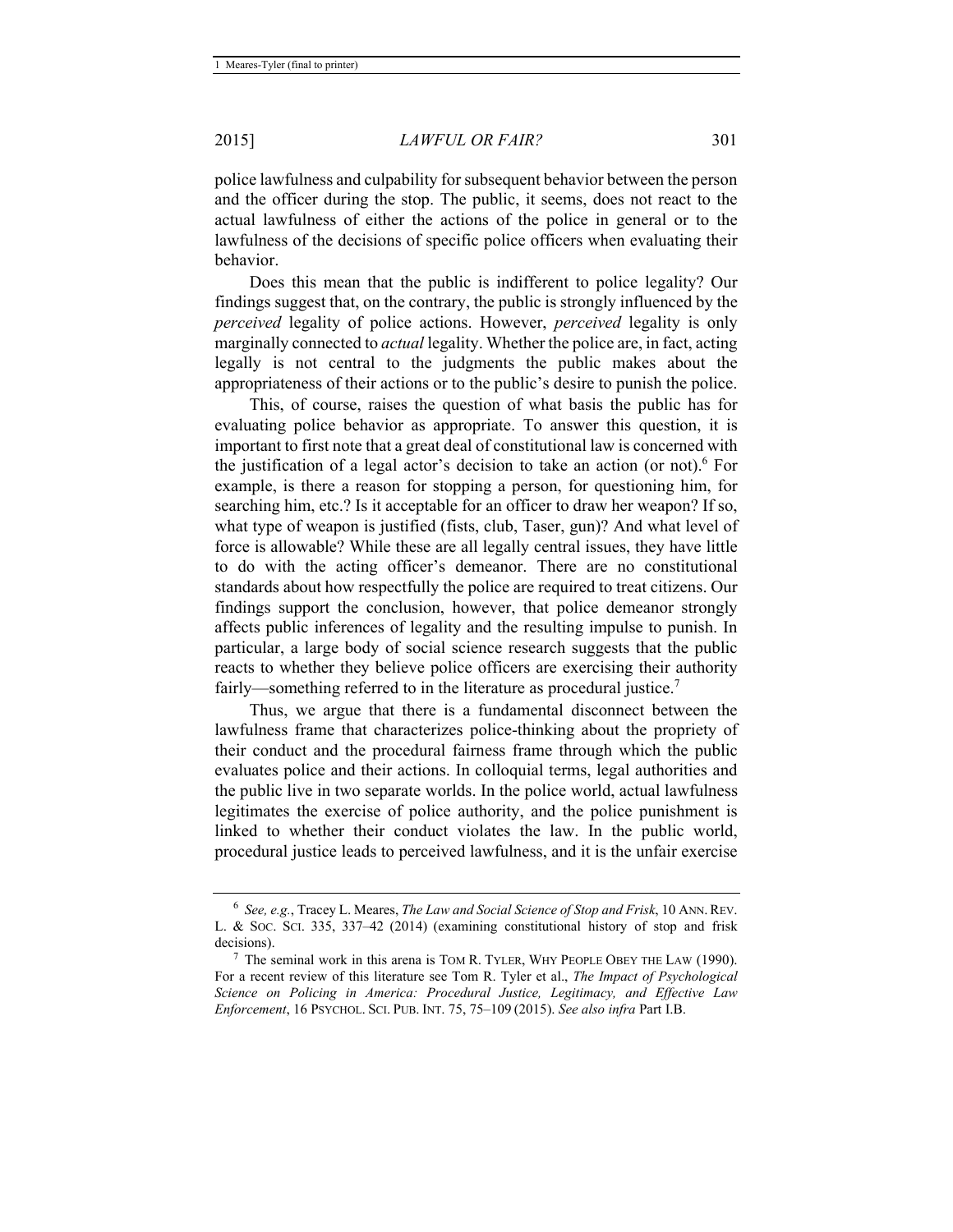of police authority that leads to perceived illegality and the desire to punish police. Recognizing this disconnect is the key to understanding many of the problems that arise when police and community residents interact.

The remainder of this Article aims to explain the basis of this disconnect, offer empirical support for our conclusions, and suggest some implications of our research. Definition of terms comes first. The meaning of lawfulness is largely self-evident. In the first Part, we explain why lawfulness can be a problematic yardstick for measuring appropriate police behavior. Procedural justice is the foundation of our model of fairness, and that term likely is not self-evident, so we spend some time explaining that concept in depth. We follow our definitions with a description of a theoretical framework that illustrates the ways in which the procedural fairness of the conduct of authorities can be different from the lawfulness of it. We then lay out evidence from a large-scale experimental survey in an attempt to support this assertion: when people decide whether to punish police officers, they place greater weight upon their evaluations of the fairness of police conduct than upon its objective lawfulness. We conclude with some preliminary implications of the relationship between our findings and theory.

#### I. DEFINING TERMS

#### A. THE PROBLEMATICS OF LAWFULNESS

Law confers upon the state and its authorities, such as police, a monopoly on the use of coercion to enforce laws and maintain order. This idea famously underlies the Weberian notion of legitimacy in the exercise of police authority.<sup>8</sup> Police compliance with the law, then, is one of the most important aspects of law within a democratic society. The rule of law actually goes hand-in-hand with the public's tolerance of the state's exercise of discretion. Consider the fact that it is the very existence of rules of law designed to limit the power police officers exert over us that justifies the claim that police compose a rule-bound institution, which we all agree should be empowered to make discretionary decisions to carry out the basic tasks we expect of law enforcement—the pursuit of justice, the protection of

<sup>8</sup> We refer here to Max Weber's notion that police were created to operationalize the state's legitimate monopoly on physical force. The police have a monopoly on power to enforce the law. MAX WEBER, THE THEORY OF SOCIAL AND ECONOMIC ORGANIZATION 154 (Talcott Parsons ed., A.M. Henderson & Talcott Parsons trans., Free Press 1964) (1947). For an engaging explication of this idea and how it relates to the development of the modern police officer, see Rubén G. Rumbaut & Egon Bittner, *Changing Conceptions of the Police Role: A Sociological Review*, 1 CRIME & JUST. 239, 269–70 (1979).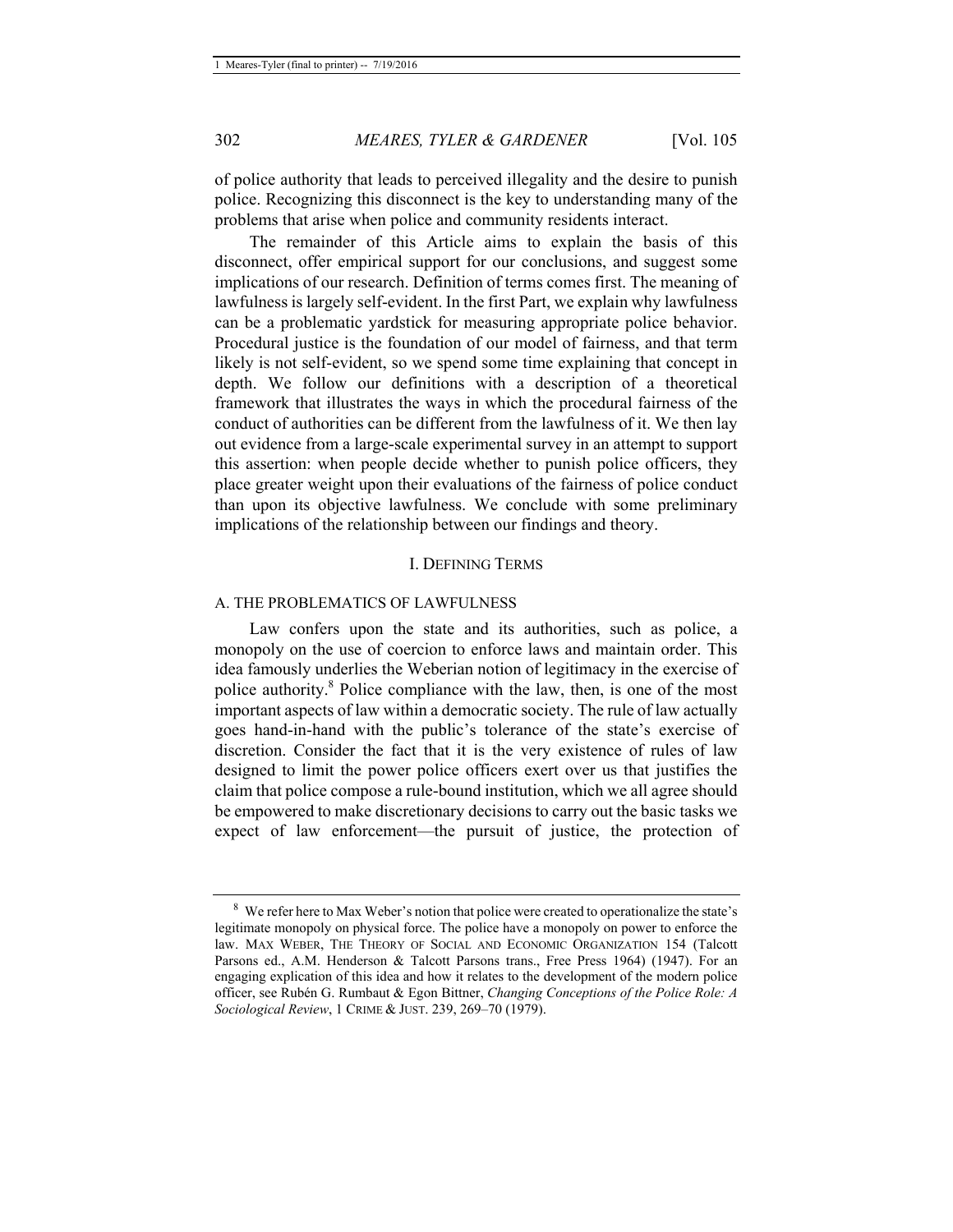individual liberties, and, of course, the battle against crime.<sup>9</sup> This observation is almost banal, and yet it is critical: recognizing the centrality of law—and of the constitutional standards under which law is enacted—to the existence and mission of policing sets up the possibility that the proper, and perhaps even best, way to evaluate police conduct is primarily with respect to legal rules—especially constitutional ones.<sup>10</sup> It is likely obvious at this point that we will take issue with this view.

Our goal in this analysis is to demonstrate that solely legal yardsticks are not the best, most complete way to evaluate what legal authorities do. At the very least, we show that most members of the public who engage in such evaluations when they deal with police in their everyday lives do not rely very much on the law as such when making those evaluations. Therefore, we think that lawfulness as a yardstick does not capture people's everyday experiences with police and police practices.

In making this distinction, we do not mean to argue that issues of law and legality are unimportant to the proper operation of policing as an institution. On the contrary, we view these issues as central to good policing. However, we regard public views about the propriety of police conduct as an equally important and, in our view, more widely neglected issue when thinking about police. Rather than examining the basis of public judgments about the rightness or wrongness of police conduct in the context of police discipline, legal scholars and policing professionals have both tended to assume that the public is focused upon whether police are acting lawfully.

Many assume that by following the law, police are building popular legitimacy in their communities.<sup>11</sup> As a consequence, police authorities frequently express puzzlement over the consistent finding of public opinion

<sup>&</sup>lt;sup>9</sup> The alternative is, of course, a despotic state, which is the reason why the concept of legality is a foundational principle of criminal law and why control of discretion, particularly police discretion, is one of the central problems of constitutional criminal procedure. For one of the best discussions of the role of legality and the justifications for the legality principle, including separation of powers concerns, notice arguments, and discretion control, see John Calvin Jeffries, Jr., *Legality, Vagueness, and the Construction of Penal Statutes*, 71 VA. L. REV. 189 (1985). For a discussion of the importance of controlling discretion in criminal procedure while also promoting individual rights, including a detailed history of the rise of criminal procedural rights in the context of the need for and dangers of police discretion, see Dan M. Kahan & Tracey L. Meares, *The Coming Crisis of Criminal Procedure*, 86 GEO. L.J.

<sup>1153 (1998). 10</sup> *See* Skogan & Meares, *supra* note 4 (discussing lawfulness and constitutionality in

<sup>&</sup>lt;sup>11</sup> See NAT'L INST. OF JUSTICE, U.S. DEP'T OF JUSTICE, RESEARCH FOR PRACTICE: ENHANCING POLICE INTEGRITY 1 (2005); Jon B. Gould & Stephen D. Mastrofski, *Suspect Searches: Assessing Police Behavior Under the U.S. Constitution*, 3 CRIMINOLOGY & PUB. POL'Y 315, 318 (2004).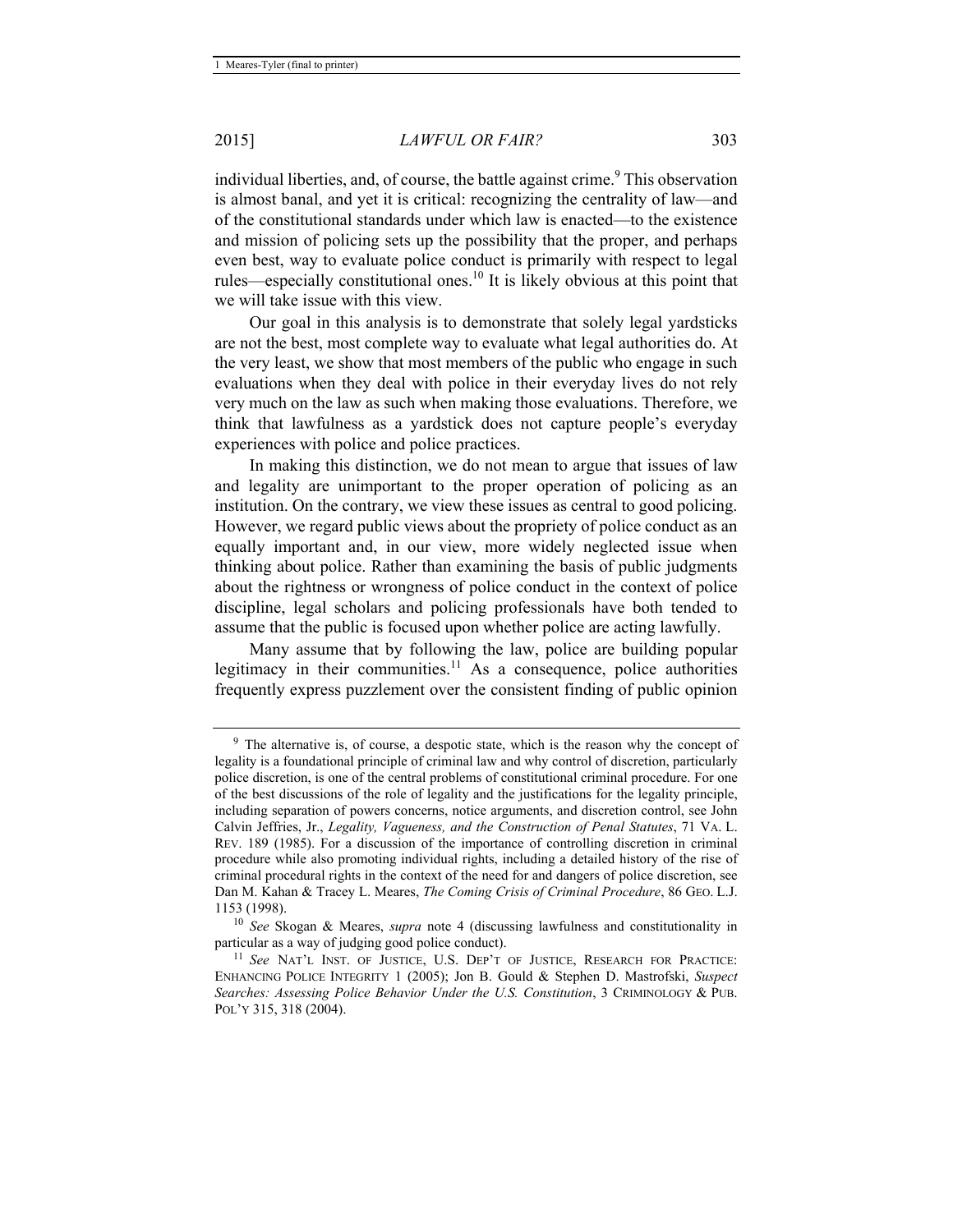polls that perceived police legitimacy is at best moderately high; that levels of police legitimacy are constant across the past several decades; that minorities show strikingly lower levels of perceived legitimacy; and finally, that minorities have not increased their perceptions of police legitimacy in recent years.12 Do these findings suggest that the police are not, in reality, following the law? Analyses of police performance suggest the opposite.<sup>13</sup> So, actual lawfulness is not leading to popular legitimacy.

In our view, the key to understanding this seeming paradox is to understand that the public does not define lawfulness or determine the appropriateness of sanctioning the police through the same lens of legality that police and other legal authorities use. This clash between the way that the public assesses police conduct and the way that legal scholars and police professionals do reflects two different worlds within which different issues are central to evaluations of police wrongdoing. Our colleague, Bruce Ackerman, labels these two worlds as those of the "Scientific Policymaker" and the "Ordinary Observer."14 Drawing upon their professional training, Scientific Policymakers apply rules about when and how they can appropriately impose their decisions on the community. Their focus is on the rules governing the decisionmaking that occurs based upon interpreting the situation *before a contact occurs*. In contrast, Ordinary Observers focus on the comportment and demeanor of the legal authorities. This means that public attention is paid to *how legal authorities act once they have decided to engage a person* and are implementing their decision by interacting with members of the public.

We argue that it is consequently important for police to focus upon *two* benchmarks of performance: (1) behaving in ways that are consistent with the law, and (2) acting so as to create and maintain the popular view that they are legitimate, and their conduct is appropriate, within the communities where they work when exercising their policing authority. The first

<sup>12</sup> *See generally* MARK PEFFLEY & JON HURWITZ, JUSTICE IN AMERICA: THE SEPARATE REALITIES OF BLACKS AND WHITES (2010) (reviewing public opinion polls concerning minority views about the police in different years).<br><sup>13</sup> *See* NAT'L RESEARCH COUNCIL, FAIRNESS AND EFFECTIVENESS IN POLICING 252–90

<sup>(2004) (</sup>Wesley Skogan & Kathleen Frydl eds., 2004) [hereinafter FAIRNESS AND EFFECTIVENESS IN POLICING] (detailing studies of police compliance with various constitutional standards). 14 *See* BRUCE A. ACKERMAN, PRIVATE PROPERTY AND THE CONSTITUTION 4–5 (1977)

<sup>(</sup>explaining that proper construction of the Constitution's Compensation Clause depends on two ideal types of modern legal analysis: the perspective of the "Scientific Policymaker" or the perspective of the "Ordinary Observer"). Here, Ackerman's scientific policymakers are police professionals, while ordinary observers are members of the public.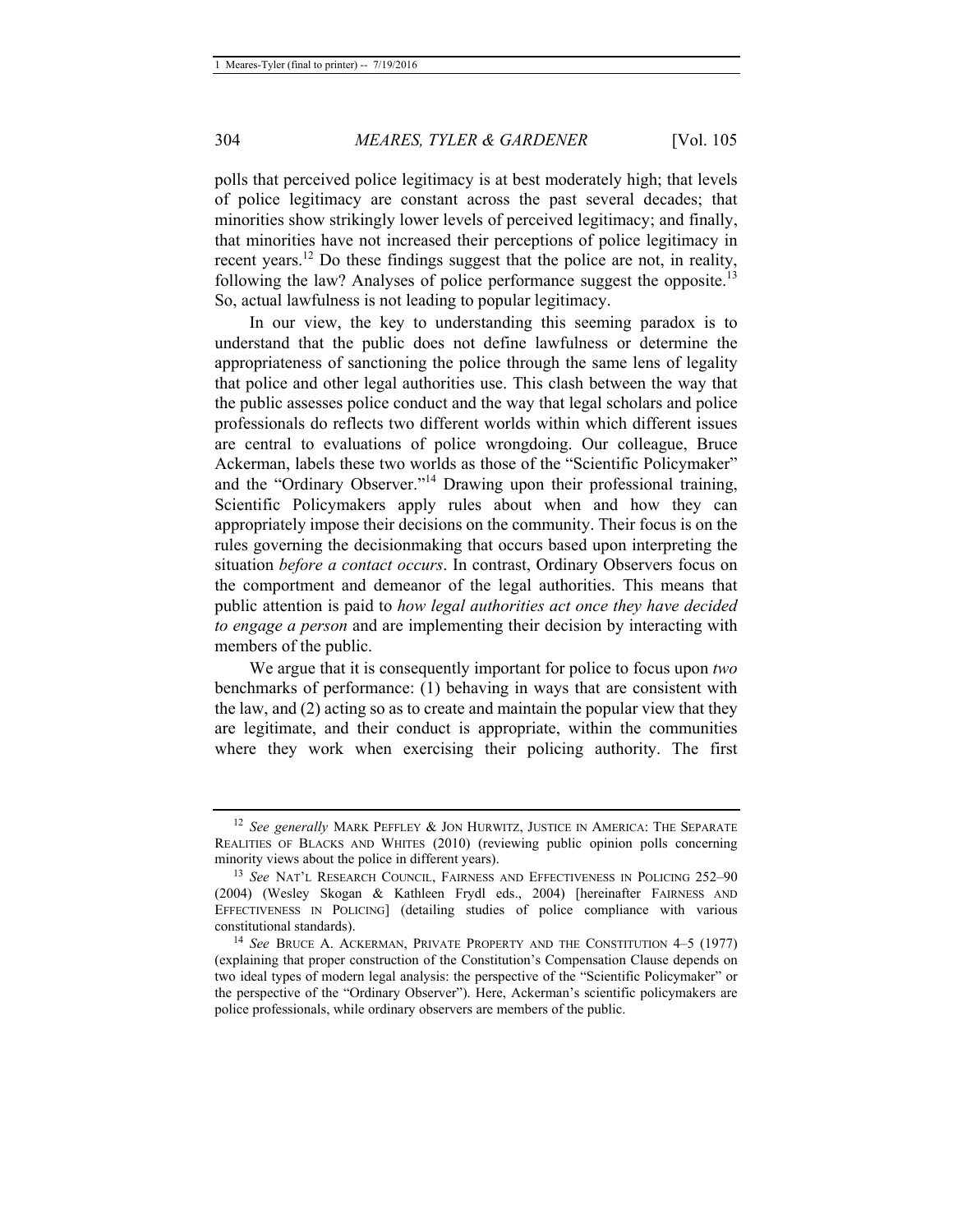benchmark is about police awareness of the Constitution and the law; the second is about police comportment and demeanor on the streets.<sup>15</sup>

Our claim about the basis of public evaluations of police conduct is an *empirical* rather than a normative one. Simply put, if we examine how most people in their everyday lives actually evaluate the interactions that they have with police officers and agencies, it is immediately apparent that people do not rely on the framework of the actual lawfulness of police action when coming to conclusions about appropriate police behavior. Instead, they look to indicia of *procedural justice*. As we explain below, procedural justice and related factors provide the basis for social psychological determinations of legitimacy. $16$ 

This distinction is one that is familiar to psychologists who study a phenomenon they label the "fundamental attribution" error, which reflects the way in which people attribute intention, motivation, and character to actions they see in the foreground, in spite of mitigating situational factors that can also explain the actions and potentially diminish judgments about character, volition, and responsibility.<sup> $17$ </sup> Researchers find that people tend to focus upon a person and her behavior within a given situation while ignoring or underweighting the situational framework within which that person is acting. As an example, people typically believe the statements that people make reflect their true feelings, even when they speak under coercion or

<sup>&</sup>lt;sup>15</sup> There is potentially another relevant metric of good policing—whether police are effective at reducing or preventing crime. As one of us has explained elsewhere, this metric is of relatively recent vintage. *See* Tracey L. Meares, *The Good Cop: Knowing the Difference Between Lawful or Effective Policing and Rightful Policing—And Why It Matters*, 54 WM. & MARY L. REV. 1865, 1871–75 (2013). However, while this piece focuses upon how the public assesses whether police have exercised their authority correctly in any particular instance, a strong argument can be made that police effectiveness at crime control simply misses the mark. As the Supreme Court has noted, "the enshrinement of constitutional rights necessarily takes certain policy choices off the table." District of Columbia v. Heller, 554 U.S. 570, 636 (2008). The preceding quote indicates a potential clash between lawfulness on the one hand and effectiveness on the other as ways to assess good policing. Procedural fairness is yet another, which we explore in depth through empirical methods in this Article.<br><sup>16</sup> *See* TOM R. TYLER & YUEN J. HUO, TRUST IN THE LAW: ENCOURAGING PUBLIC

COOPERATION WITH THE POLICE AND COURTS 14–15 (2002) (explaining the difference between and relevance of procedural justice and trust-based motivation to decision acceptance and voluntary compliance). It is important to note that David Beetham has offered a different view of legitimacy that is not as thoroughgoing in its empiricism as is Tyler and Huo's. Indeed, Beetham includes lawfulness in his definition of legitimacy. For Beetham's conception of legitimacy, see DAVID BEETHAM, THE LEGITIMATION OF POWER (1991). Beetham's approach brings together the normative and the descriptive.<br><sup>17</sup> *See generally* RICHARD NISBETT & LEE ROSS, HUMAN INFERENCE: STRATEGIES AND

SHORTCOMINGS OF SOCIAL JUDGMENT (1980) (explaining and discussing fundamental attribution error).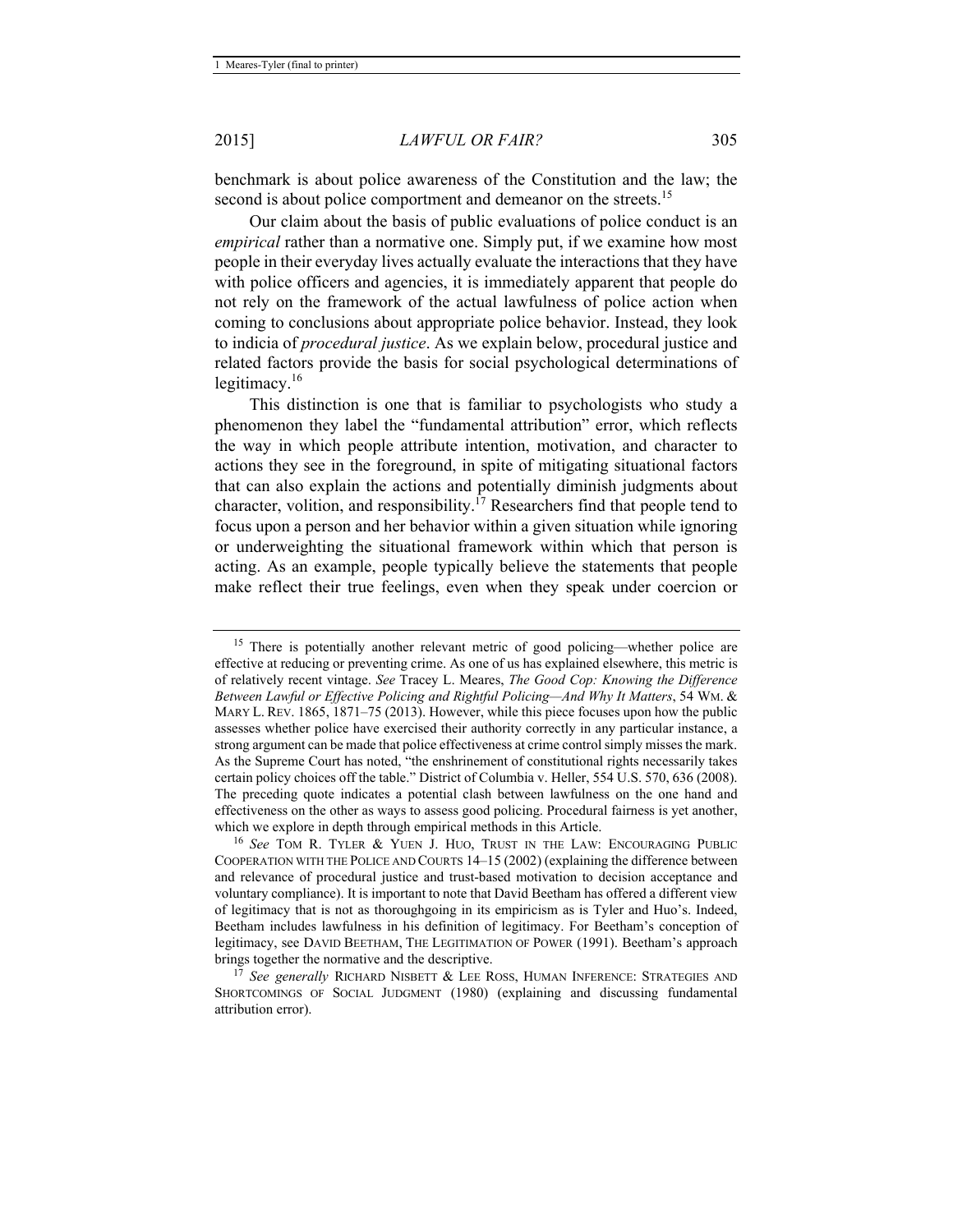receive incentives.18 Coercion and incentives are, to many, simply background factors that are overwhelmed by the central figure in the situation: the person who is speaking or acting. Applying these ideas to the context we describe in this Article, those who observe police officers interacting with citizens often ignore the situational cues provided when those officers undertake their actions, lawfully or not. Instead, people focus on what is more salient to them—the actions the officers actually engage in once they are dealing with a person. When people do this, they make inferences in a way that underweights the legally central question of whether the actions of the officers were legally justified to begin with.

In a series of papers and conferences*,* Harvard Law School professor Jon Hanson and his colleagues have highlighted the ways in which people underweight the influence of situational factors and focus too much on an actor's behaviors.<sup>19</sup> When people make judgments of culpability and blameworthiness of punishment, they often fall prey to situationism.<sup>20</sup> Interestingly, commenting upon the same situationism Hanson notes, Craig Haney suggests a cure in response to people's tendency to focus on behavior in the situation and not the situational context: expanded public legal education. He argues that there is a need to "make law a salient part of the situation.<sup> $21$ </sup> Echoing the general argument that people underweight the background factors in a situation, including what the law is and whether it is being followed, Haney notes that if people were better trained in legal doctrine, they would be more effective in overcoming their natural tendency to focus on the demeanor of police and more sensitive to the context of the police's actions (i.e., whether that context legitimated lawful police actions).<sup>22</sup> As it stands, however, Haney suggests that people naturally fall into a pattern of focusing on the highly salient behaviors of legal authorities,

<sup>18</sup> *Id.*

<sup>19</sup> *See generally* Adam Benforado & Jon Hanson, *The Great Attributional Divide: How Divergent Views of Human Behavior Are Shaping Legal Policy*, 57 EMORY L.J. 311 (2008) (showing that people focus upon inferences about the character of an actor rather than the situation); Jon Hanson & David Yosifon, *The Situational Character: A Critical Realist Perspective on the Human Animal*, 93 GEO. L.J. 1 (2004) (same). The tendency to ignore situational cues also has been recently noted at Harvard Law School's Project on Law and Mind Sciences website. *See Situationist Materials—Links*, PROJECT ON L. & MIND SCI. AT HARV. L. SCH., http://isites.harvard.edu/icb/icb.do?keyword=k13943&tabgroupid=icb.tab group43841, *archived at* http://perma.cc/N5G3-68MA. 20 *See* Lee Ross & Donna Shestowsky, *Two Social Psychologists' Reflections on* 

*Situationism and the Criminal Justice System*, *in* IDEOLOGY, PSYCHOLOGY, AND LAW 612, 613 (Jon Hanson ed., 2012). 21 Craig Haney, *Making Law Modern: Toward a Contextual Model of Justice*, 8 PSYCHOL.

PUB. POL'Y & L. 3, 11–13 (2002). 22 *See id.*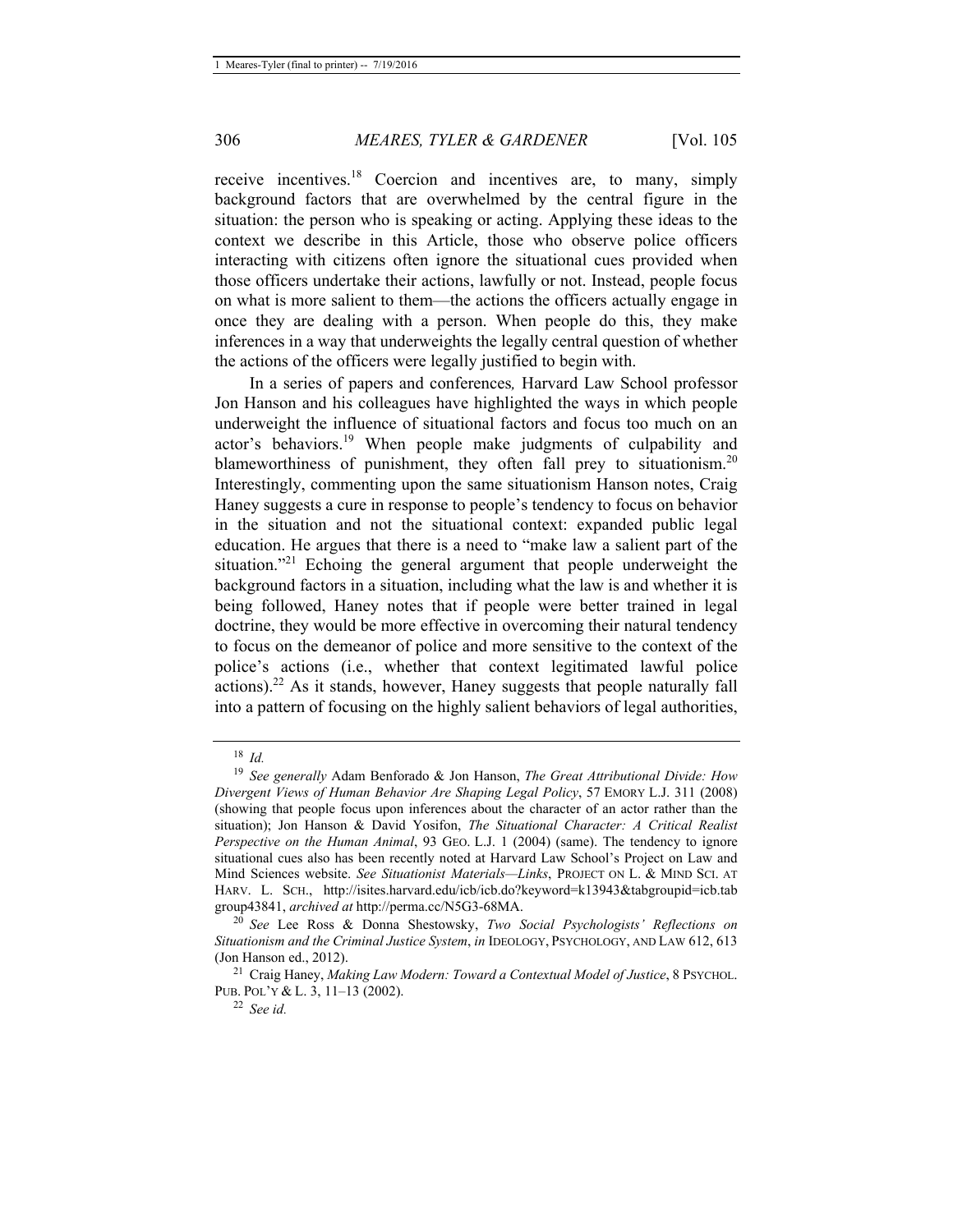such as police officers, and underweighting situational issues, such as the fact pattern to which the officers responded before they took action and whether those facts merited state intervention.

In making our argument, we do not mean to suggest that people fail to understand the idea of rights or lawfulness. People do know that they have rights and that there are rules that constrain police behavior.<sup>23</sup> However, their perceptions do not line up with the interpretations of the lawfulness of police actions that those who have some degree of formal legal training, such as lawyers, prosecutors, judges, and even police officers, would make. It is no doubt true that *perceptions* of police lawfulness also impact the assessments that people make about the appropriateness of police behavior.<sup>24</sup> We will show, however, that such perceived police lawfulness is itself a reflection of judgments about the procedural justice of police actions. Based upon the findings that we present later in this Article, it is clear that people's judgments flow from the more salient police actions that they observe during interactions and less from the background factors that determine the actual legality of police conduct. It is evaluations of the fairness of police conduct, in other words, rather than actual lawfulness that shape assessments of the appropriateness of punishing police.

#### B. PROCEDURAL JUSTICE AS FAIRNESS

In the social psychological literature, judgments regarding fairness depend primarily upon a model of *procedural justice*, 25 and that model, in turn, has a few dimensions. First, whether people have opportunities for

<sup>23</sup> *See* Skogan & Meares, *supra* note 4, at 81. *See generally* THE PSYCHOLOGY OF RIGHTS AND DUTIES (Norman J. Finkel & Fathali M. Moghaddam eds., 2005) (discussing what research findings suggest about people's knowledge of their legal rights). 24 Note here that we said "perceptions" of lawfulness. As we will demonstrate, our

research suggests, importantly, that at least within the realm of the constitutionality of police conduct, there is little relationship between what people perceive to be lawful and constitutional and what is objectively the case. Instead, there is a strong relationship between perceived lawfulness and perceptions of procedural justice. 25 *See generally* E. ALLAN LIND & TOM R. TYLER, THE SOCIAL PSYCHOLOGY OF

PROCEDURAL JUSTICE (1988); Steven L. Blader & Tom R. Tyler, *A Four-Component Model of Procedural Justice: Defining the Meaning of a "Fair" Process*, 29 PERSONALITY & SOC. PSYCHOL. BULL. 747 (2003) (presenting findings that provide evidence in favor of a hypothesized four-component model of procedural justice wherein people are influenced by two aspects of formal procedures of the group—those that indicate quality of decisionmaking and those that relate to quality of treatment—and concluding that people are separately influenced by two distinct aspects of authorities with whom they deal—the quality of the decisions authorities make and the quality of treatment they receive from authorities); Tom R. Tyler & E. Allan Lind, *A Relational Model of Authority in Groups*, *in* 25 ADVANCES IN EXPERIMENTAL SOCIAL PSYCHOLOGY 115, 158–59 (1992).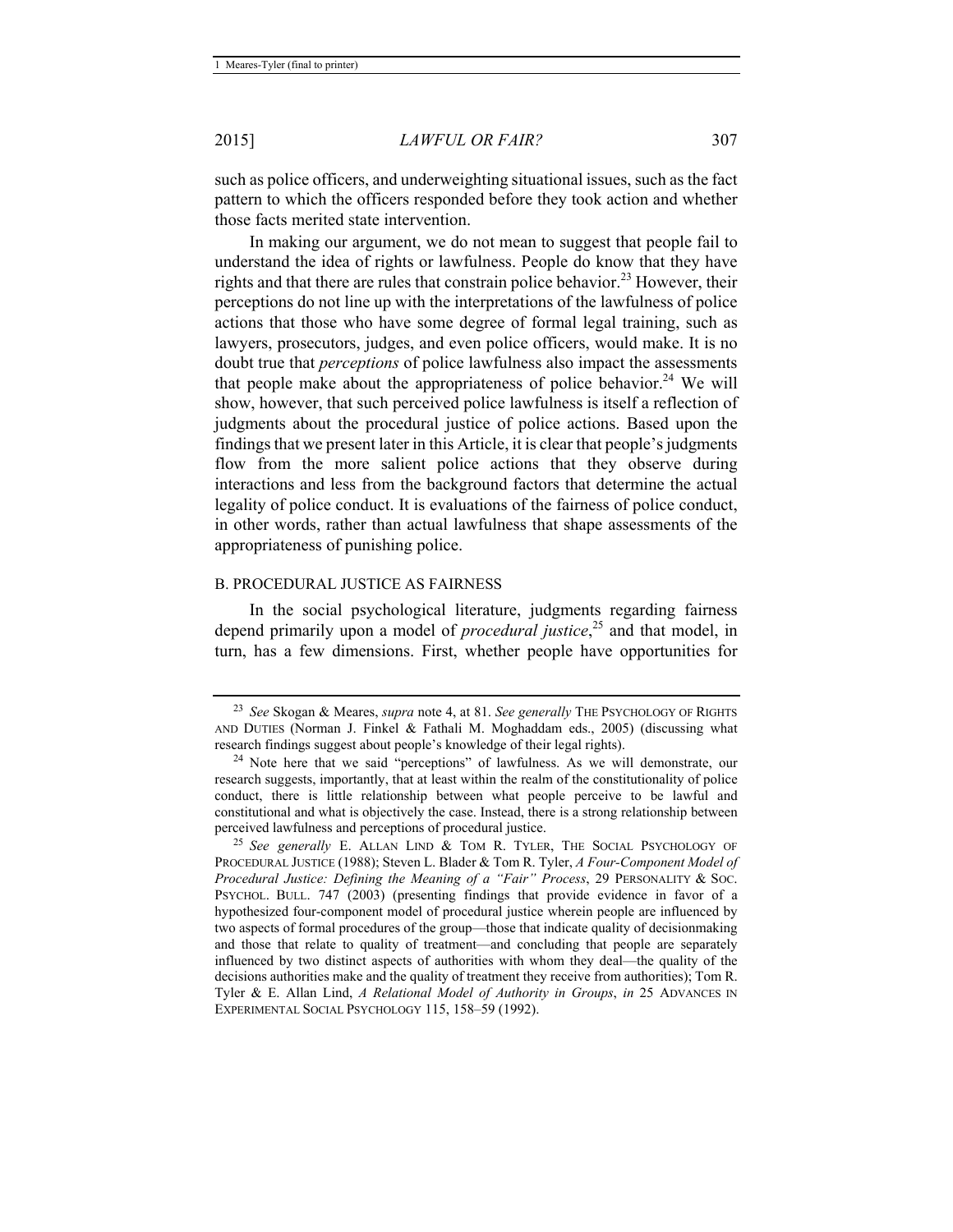participation shapes their views about their experiences. People report higher levels of satisfaction in encounters with authorities if they feel that they have an opportunity to explain their situation and their perspective on it—i.e., to tell their story.26 Second, people react to the fairness of officer decisionmaking.<sup>27</sup> That is, they look to signs that tell them about decisionmaker neutrality, objectivity and factuality of decisionmaking, and transparency and consistency in decisionmaking. Third, people care about how officers treat them. Specifically, people desire to be treated with courtesy and dignity, with respect for their rights, and with interpersonal politeness.28 Fourth, in their interactions with police, people want to believe that authorities are acting out of a sense of benevolence toward them. They want to believe that the motivations of the authorities are sincere, benevolent, well-intentioned, and that the officers are trying to be responsive to people's concerns.29 When we use the term "procedural fairness" as a shorthand term here, we are referring to this collection of ideas.

One important consequence of people's perceptions of procedural fairness according to these terms is that they lead to popular beliefs of legitimacy. Legitimacy is a term with many meanings in different contexts. When we use the term "legitimacy," we mean a "property that a rule or an authority has when others feel obligated to voluntarily defer to that rule or authority . . . . [A] legitimate authority is one that is regarded by people as entitled to have its decisions and rules accepted and followed by others."<sup>30</sup> Obviously, by using the term legitimacy in this way, we are not promoting a normative vision of it. Our argument is not aimed toward a normative model with a justification of when people *ought* to defer to authorities; rather, our claim is descriptive in the social-science sense that we examine here whether people *do* defer (or at least say that they do).<sup>31</sup> A robust body of social-science evidence from around the world shows that people are more likely to

<sup>26</sup> *See* Tom R. Tyler, *Enhancing Police Legitimacy*, 593 ANNALS AM. ACAD. POL. & SOC. SCI. 84, 94 (2004).

<sup>27</sup> *See* Tom R. Tyler & Cheryl J. Wakslak, *Profiling and Police Legitimacy: Procedural Justice, Attributions of Motive, and Acceptance of Police Authority*, 42 CRIMINOLOGY 253, 255 (2004). 28 *See id.* at 277. 29 *See id.*

<sup>&</sup>lt;sup>30</sup> FAIRNESS AND EFFECTIVENESS IN POLICING, *supra* note 13, at 297 (citations omitted).<br><sup>31</sup> Our focus will be on perceived obligation as opposed to personal morality. It is true that

personal morality has been shown to be an important motivator of compliance. However, the voluntary deference that results from public legitimacy is also powerful—especially as compared to deference resulting from fear of the potential imposition of formal punishment, i.e., from variations in the perceived likelihood of being caught and punished for wrongdoing. For the seminal work on this point, see TYLER, *supra* note 7, at 3–5.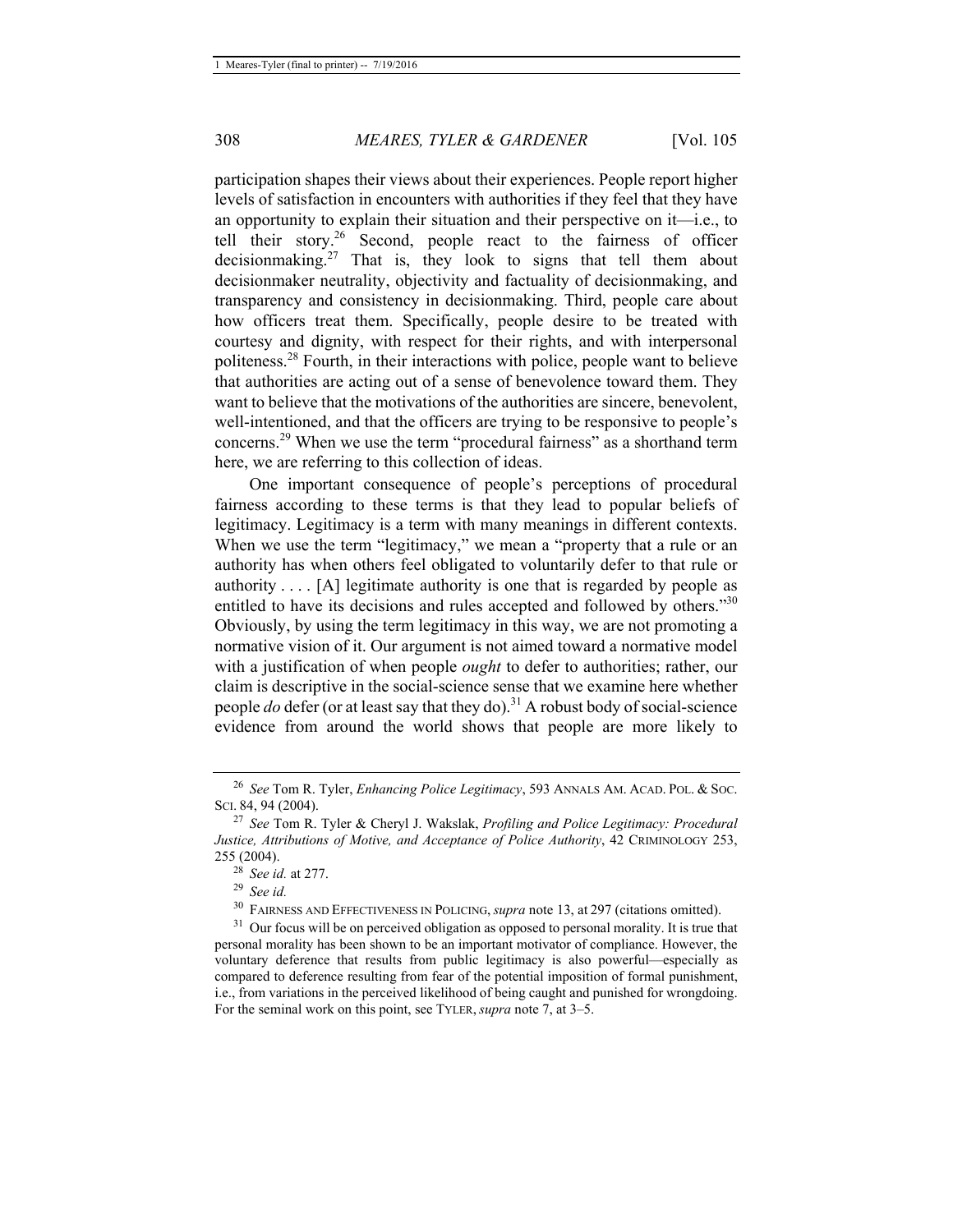voluntarily obey the law when they believe that authorities have the right to tell them what to do.<sup>32</sup> Indeed, a finding that many readers may find odd is that people typically are motivated to comply with the law more by the belief that the authorities with whom they are dealing are legitimate than they are by fear of punishment.<sup>33</sup> And, as we outline below, legitimacy is linked to whether the authorities treat people with dignity and fairness when exercising authority—i.e., whether they are procedurally fair. Policing in ways that the public recognizes as legitimate is one of the many ways that legal authorities build and replicate a strong government.

There are many consequences of legitimacy in everyday policing. One that has been widely studied is the willingness to defer to the police.<sup>34</sup> Another, which is our focus here, has been less widely studied but is equally central to police authority—that is the extent to which people accept police intrusions into their lives as appropriate and legal. Empowerment of police to exercise authority within a community varies, ranging from endorsing officers' right to do whatever they think is appropriate when managing social order, to viewing police authority as limited. Our concern here is with the degree to which people accept various types of police conduct in their dealings with citizens. When the public does not accept such conduct, that disapproval manifests in the perception that police have exceeded their lawful authority and ought to be sanctioned in some way.

What predicts whether people will evaluate the actions of police as being legal, appropriate, and reasonable? As we have noted, one model is lawfulness, which is concerned with whether the police are acting in accord with the rule of law as framed by the Constitution, enacted by the legislature, and interpreted by the courts. According to this model, which is central to the professional judgments police make, acting according to the law leads to public support and the popular acceptance of police discretion when exercising authority.

Notably, research on the basis of public views about legitimacy of police and of police actions suggests that objective lawfulness is not the primary issue that people consider when they are evaluating a police officer's actions. Rather, people place the greatest weight on *how* that officer exercised her power as opposed to the justification of police intrusions—i.e., whether the

<sup>32</sup> *See generally* LEGITIMACY AND CRIMINAL JUSTICE: INTERNATIONAL PERSPECTIVES (Braga et al. eds., 2007) (exploring the impact of perceptions of legitimacy in criminal justice

systems across the globe).<br><sup>33</sup> *See* TYLER, *supra* note 7, at 44–45 (demonstrating the relative weight of deterrence and legitimacy as motivators of legal compliance).

<sup>&</sup>lt;sup>34</sup> *See, e.g.*, TYLER & HUO, *supra* note 16, at 126–29 (summarizing the factors underlying individual decision acceptance during interactions with police and judges).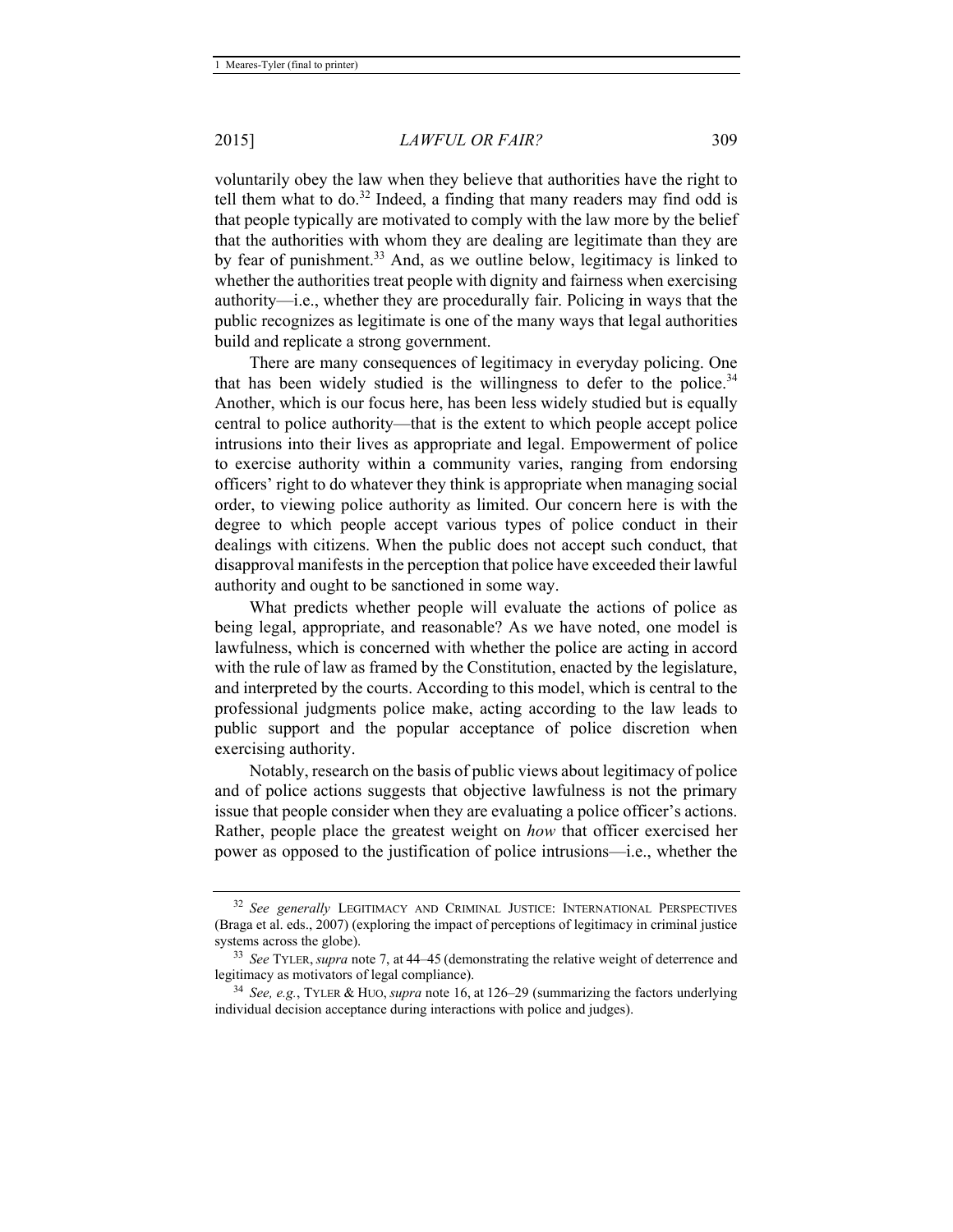officer's actions were fair as we have defined that term. This finding holds across a wide variety of authorities. Researchers have studied public evaluations of police officers, judges, political leaders, managers, and teachers, and the findings are consistent: conclusions regarding legitimacy are tied more closely to judgments of the procedural justice of actions than to objective lawfulness.<sup>35</sup> Thus, the dynamic of legitimacy that we are presenting is that people focus on how police act when dealing with the public rather than whether police are acting lawfully.

The model of legitimacy we offer reflects the reality that interactions with the police are interpersonal experiences. Research suggests that people focus upon police behavior because their treatment by the police provides them with important information about their standing and status in the community—information that shapes their identities and feelings of selfworth.<sup>36</sup> A key aspect of police authority, then, involves the impact of police actions upon people's personal identity and feelings of status and selfrespect. For example, if a police officer treats a person rudely during an encounter, that person will understand that treatment as providing information relevant to how legal authorities view him or her, as well as the group to which he or she belongs. The conclusion likely will be a negative one.

According to this view, a key motivator to people is how they feel the authorities view them and others in their community. Are they respected as a person? Are their values and lifestyle respected? Do legal authorities care about their needs and concerns and view those needs and concerns as worthy of their attention and consideration? All of these issues, which are intertwined with personal identity and feelings of self-worth, are shaped by how people are treated by legal authorities. People feel valued and respected when they are treated with courtesy and politeness by police officers who listen to and consider what they say and who are seen as sincere in their desire to do what is best for them and for others in their community. People can feel respected and valued even when they are being punished if the police treat them in these status-affirming ways. For example, Tyler and Jeffrey Fagan show in their research that the police can give a person a ticket or even arrest that person, while simultaneously enhancing the legitimacy of the police in that person's eyes, if the officers are courteous, respectful, and fair to the person they are

<sup>35</sup> *See* Tyler, *supra* note 26, at 91 (collecting various studies); *see also* Tracey L. Meares & Tom R. Tyler, *Justice Sotomayor and the Jurisprudence of Procedural Justice*, 123 YALE L.J. F. 525 (2014), http://yalelawjournal.org/forum/justice-sotomayor-and-the-jurisprudenceof-procedural-justice, *archived at* http://perma.cc/TXG9-ZBDK. 36 *See* LIND & TYLER, *supra* note 25, at 140–43.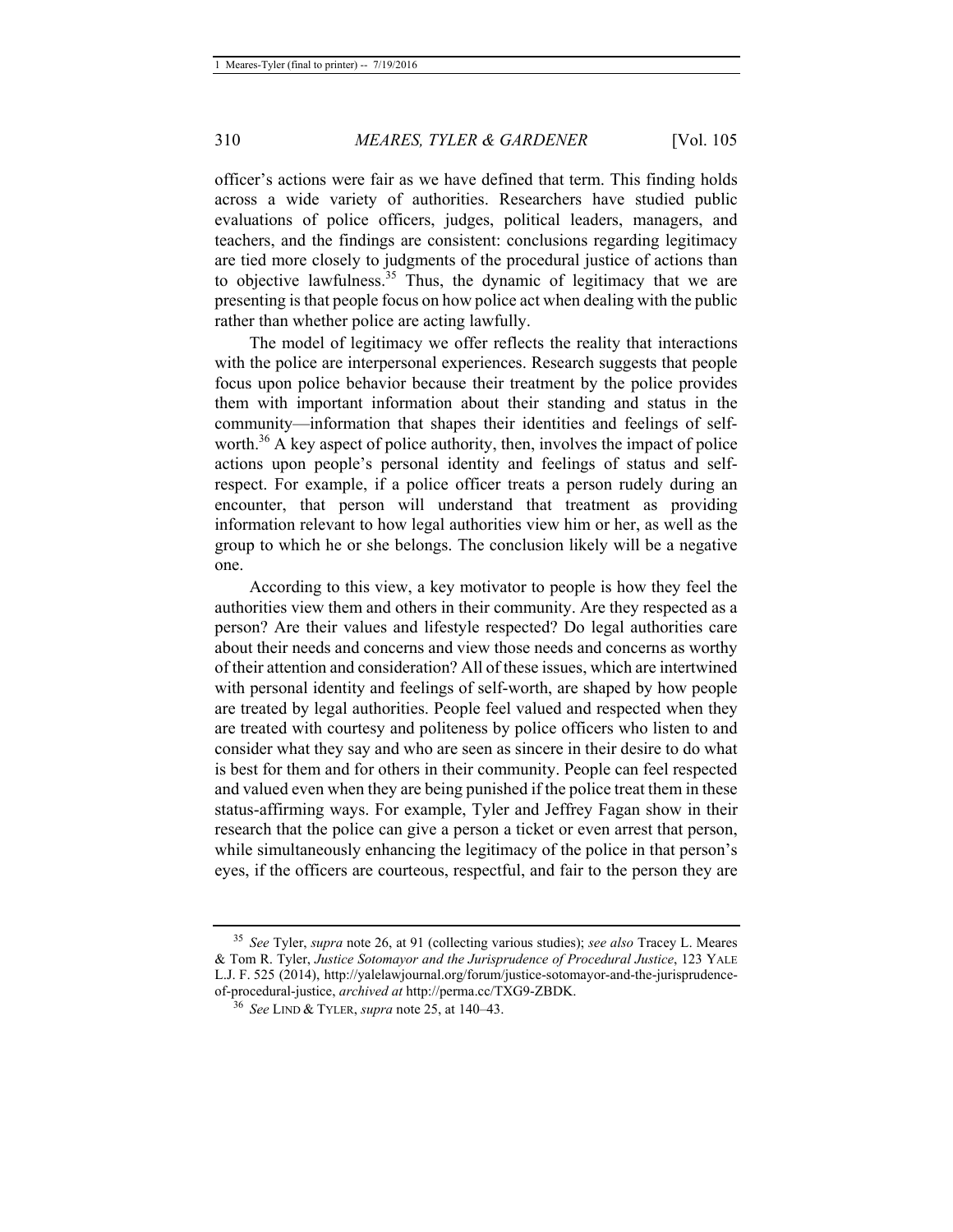dealing with.37 By affirming and enhancing a person's status within society, the police are giving that person something valuable—a positive sense of self and identity—which is more important to them than the material consequences of the outcome of their interaction with the police.

To sum up, when we say that people evaluate the conduct of legal authorities with respect to procedural fairness as opposed to lawfulness, we are referring to these notions of legitimacy and procedural justice and to the relational connections between people and legal authorities that underlie them. The fact that people have a relational connection to legal authorities provides those authorities with an alternative basis for creating and maintaining their legitimacy that is not linked to either the lawfulness of their conduct or the nature of any sanctions they threaten to deliver, which they may use to enforce the law. And as we will show, these issues of identity and status dominate people's evaluations of police officers' actions, rather than more abstract issues of lawfulness.

#### II. THEORETICAL FRAME

When lawyers, law professors, and criminal justice professionals observe what they consider to be the overexercise of state power in the form of stops and arrests—New York City<sup>38</sup> and Philadelphia<sup>39</sup> might provide ready examples—they move quickly to describe the problem as a *legal* one in which the police are not following legal rules as understood by scholars. Members of these groups typically frame their observations in terms of constitutional law—especially textual provisions of the Bill of Rights—to

<sup>37</sup> *See* Tom R. Tyler & Jeffrey Fagan, *Legitimacy and Cooperation: Why Do People Help the Police Fight Crime in Their Communities?*, 6 OHIO ST. J. CRIM. L. 231, 255–56, 261 (2008).

<sup>&</sup>lt;sup>38</sup> Between 2006 and 2009, New York City cops performed around 500,000 street stops each year, up from approximately 160,000 in 2003. *See* DELORES JONES-BROWN ET AL., JOHN JAY COLL. OF CRIMINAL JUSTICE, STOP, QUESTION & FRISK POLICING PRACTICES IN NEW YORK CITY: A PRIMER 4 (2010), http://www.roosevelthouse.hunter.cuny.edu/devdev/wp-content/ uploads/2013/11/PRIMER\_electronic\_version.pdf, *archived at* http://perma.cc/PK6N-YURL; Report of Jeffrey Fagan, Ph.D. at 18, David Floyd v. City of New York, 861 F. Supp. 2d 274 (2012) (No. 09-01034), https://ccrjustice.org/sites/default/files/assets/files/Expert\_ Report\_JeffreyFagan.pdf. 39 In Philadelphia, data for 2009 indicate that the Philadelphia police department made

<sup>253,000</sup> pedestrian stops. Robert Moran, *N.Y. Mayor Takes Shot at Philly over Stop-and-Frisk*, PHILA. INQUIRER, May 25, 2012, http://articles.philly.com/2012-05-25/news/31839461\_1 homicide-rate-stop-and-frisk-program-homicide-count, *archived at* http://perma.cc/T45U-T84N. Given Philadelphia's population, these numbers yield an even higher per capita encounter rate than New York City's. *See id.*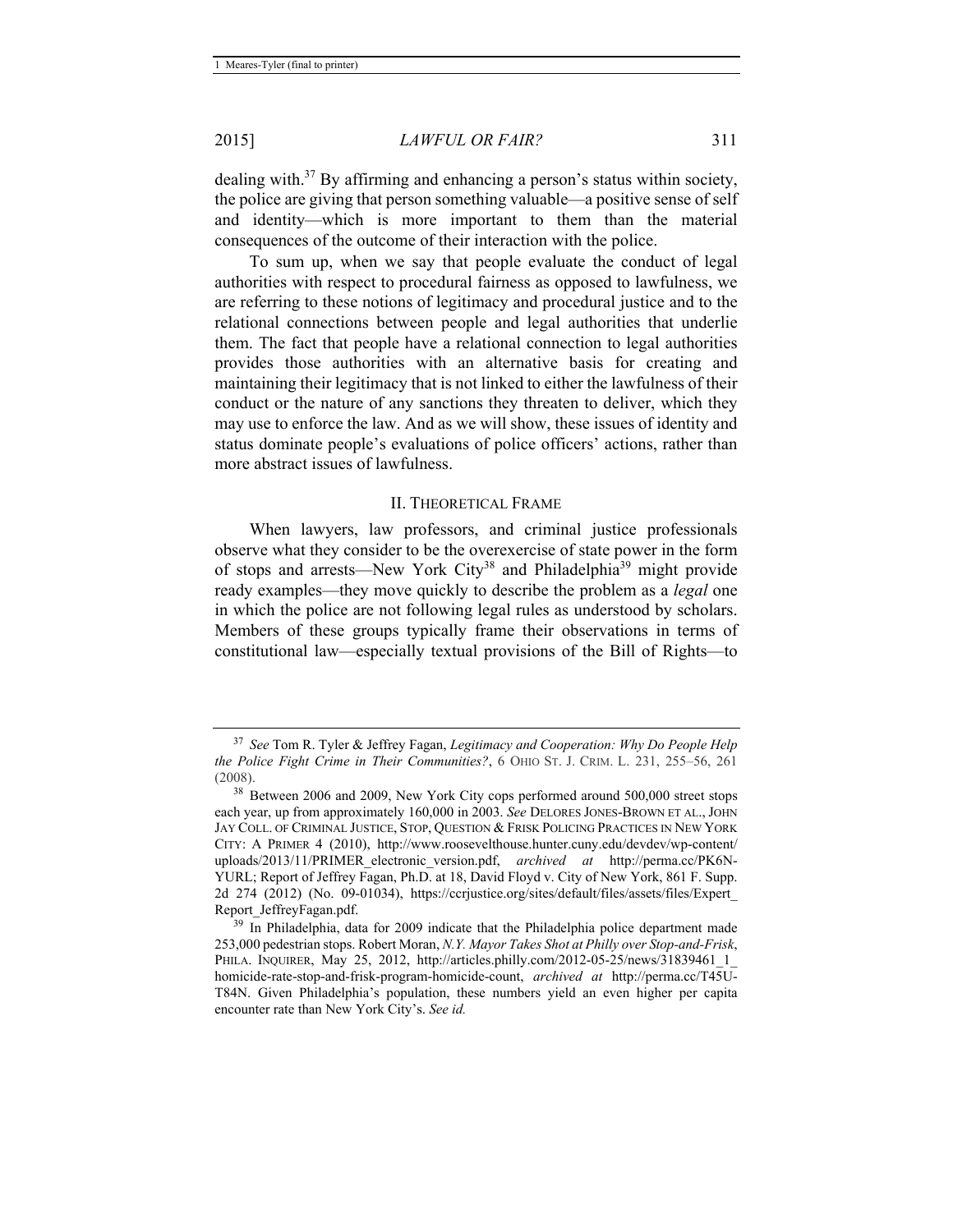describe the police behavior that they find objectionable.40 Arrests and stops become problematic *because* they do not conform to the Fourth (and sometimes Fifth) Amendments, which restrict and circumscribe the acceptable behavior of the police. If the constitutional violation is the problem, then the remedy, seemingly, is apparent. The architecture of law and rights both describe and solve problematic urban street policing by suggesting objective rules to which the police should adhere.

This tendency to describe problematic policing in legal terms is more than a bit striking in light of the realities of policing on the street. While it is true that various bodies of law—constitutional law among them—shape police authority, it is also true that the exercise of police power takes place largely at the discretion of individual police officers. Everything about the job makes this discretion difficult to monitor. Most police officers typically work alone and are not under the direct gaze of a supervisor.<sup>41</sup> Heavily armed officers leave the station each day (or night) frequently alone or with a single partner.<sup>42</sup> At the end of a shift when they return to the station, we know very little about what they did during the preceding eight hours or so except through the sparse reports they fill out before going home—unless, of course, they make an arrest, which turns out to be quite a rare event among the many tasks that cops perform on any given  $day<sup>43</sup>$ . Even when police officers document their actions, for example by completing street stop reports, their reports are minimal, and suspicion often persists that much police activity goes unrecorded.<sup>44</sup>

Problems associated with knowing what the police do are exacerbated because police deal more with "unsavory characters"—criminal suspects, the

<sup>&</sup>lt;sup>40</sup> Legal scholars and lawyers commonly reference the Fourth Amendment of the U.S. Constitution when looking to legal provisions to explain the wrongfulness of racial profiling. *See, e.g.*, Tracey Maclin, Terry v. Ohio*'s Fourth Amendment Legacy: Black Men and Police Discretion*, 72 ST. JOHN'S L. REV. 1271 (1998) (arguing that more stringent Fourth Amendment standards would address problems related to racial profiling of African-American men on the street); Tracey Maclin, *What Can Fourth Amendment Doctrine Learn from* 

<sup>&</sup>lt;sup>41</sup> See generally JEANNINE BELL, POLICING HATRED: LAW ENFORCEMENT, CIVIL RIGHTS AND HATE CRIME (2002) (discussing everyday police tasks in the context of the policing of hate crime). 42 *See id.*

<sup>43</sup> *See* Bernard E. Harcourt & Tracey L. Meares, *Randomization and the Fourth Amendment*, 78 U. CHI. L. REV. 809, 821–29 (2011) (reviewing studies of urban police workload and showing that patrol-and-stop activities are much more common than executing search and arrest warrants).<br><sup>44</sup> *See* JONES-BROWN ET AL., *supra* note 38, at 4 (describing an estimate that New York

police officers report approximately 70% of all stops on UF-250 forms (leaving 30% of stops presumably unreported)).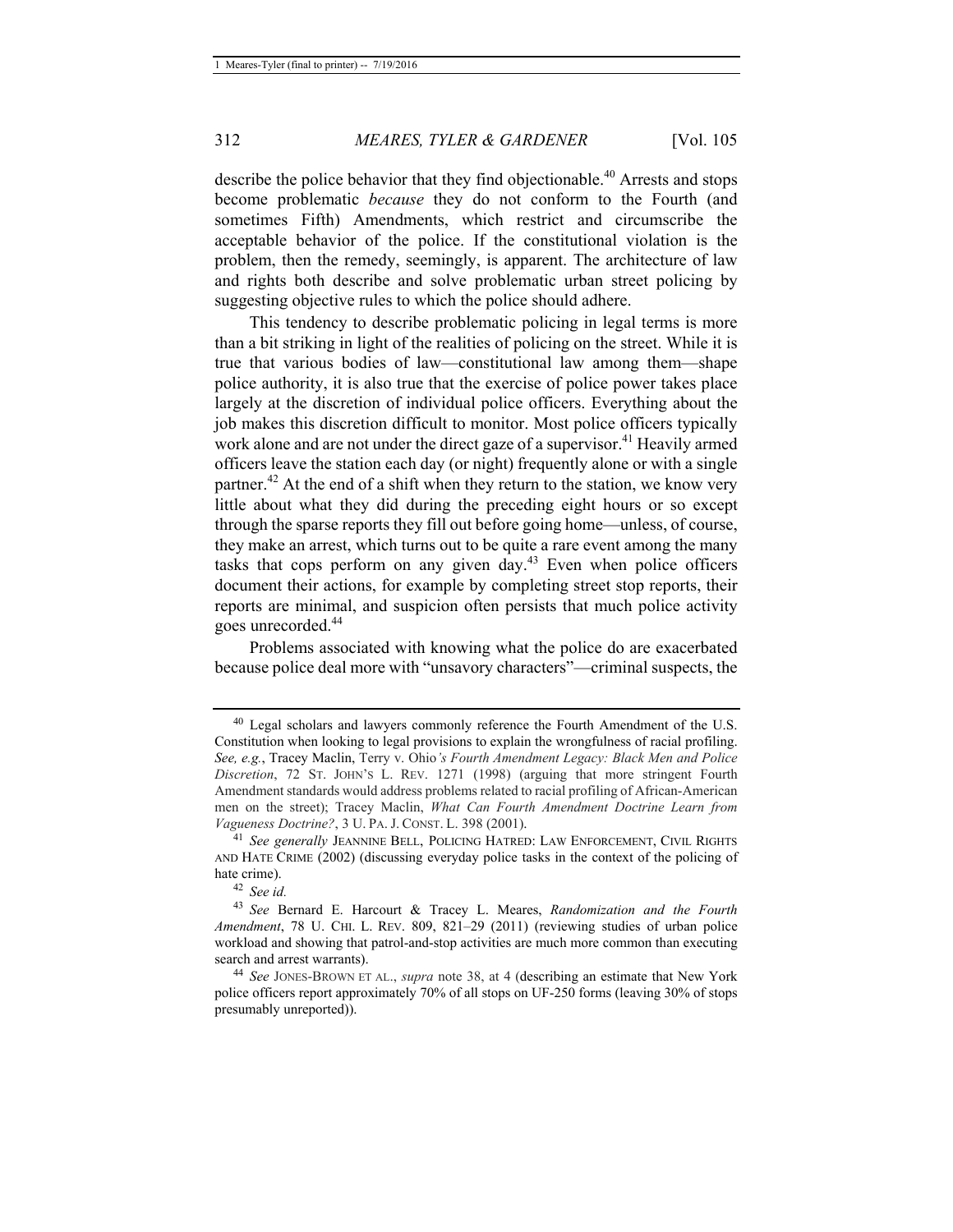homeless, drunks, and prostitutes—in potentially troublesome situations than they do with "ordinary citizens." This means both that those with whom cops interact are not likely to report much about encounters they have *and* that opportunities for corruption are higher than they might otherwise be. Finally, it is difficult to punish police officers that violate rules, given the strong union rules that constrain those who manage street cops.<sup>45</sup> In such a world, specifying strict rule compliance seems somewhat of a mismatch with the realities of everyday police activity. Broad discretion allows police to shape, redescribe, and recategorize situations and contexts in ways that defy strictly defined codes. This allows police officers to describe what actually happened in ways that they know meet acceptable standards of conduct. No police officer would ever say that they stopped someone on a whim or a hunch, nor would they say that they stopped someone because they were Black.

Recently, the way in which police manage their discretion has become a contentious point in policing as departments have developed strategies based upon the widespread use of stop and frisk approaches that bring officers into frequent contact with people on the street.<sup>46</sup> Increased police discretion has led to a series of public controversies over racial profiling, zero-tolerance policing, aggressive police stops, and covert surveillance.<sup>47</sup>

<sup>45</sup> *See* DARREL W. STEPHENS, U.S. DEP'T OF JUSTICE, POLICE DISCIPLINE: A CASE FOR CHANGE 5 (2011), https://www.ncjrs.gov/pdffiles1/nij/234052.pdf, *archived at* http://perma.

cc/V77Q-U3M7. 46 Many municipalities argue that stop and frisk policies reduce crime. *See, e.g.*, Heather MacDonald, Op-Ed, *Fighting Crime Where the Criminals Are*, N.Y. TIMES, June 26, 2010, at A19; Ray Rivera & Al Baker, *Police Cite Help from Stop-and-Frisk Data in 170 Cases*, N.Y. TIMES, July 17, 2010, at A15; Kate Taylor, *Police Street Stops Hit a Record, Rising 14%*, N.Y. TIMES, Feb. 15, 2012, at A21; Raymond W. Kelly, *Stop-and-Frisk Bill Imperils N.Y.: Ray Kelly Says Database Helps NYPD Protect Young Black Men*, N.Y. DAILY NEWS (July 13, 2010, 4:00 AM), http://www.nydailynews.com/opinion/stop-and-frisk-bill-imperils-n-y-raykelly-database-helps-nypd-protect-young-black-men-article-1.468308, *archived at* http:// perma.cc/J5FL-3WRC; Heather MacDonald, *Stop & Frisk Facts*, N.Y. POST (May 22, 2012, 4:00 AM), http://nypost.com/2012/05/22/stop-frisk-facts/, *archived at* http://perma.cc/EU2Y-CTSU; Michael Howard Saul & Sean Gardiner, *Kelly Shifts Policy on Stop and Frisk*, WALL ST. J. (May 17, 2012, 11:11 PM), http://www.wsj.com/articles/SB100014240527023033605 4577410460162725248, *archived at* http://perma.cc/MP6F-G2VY; *SF Mayor Considering Police Stop-and-Frisk Policy*, KCRA (June 28, 2012, 11:59 AM), http://www.kcra.com/news/ SF-mayor-considering-police-stop-and-frisk-policy/15334534, *archived at* http://perma.cc/

<sup>&</sup>lt;sup>47</sup> Critics have filed suit alleging civil rights violations. See Al Baker, *City Minorities More Likely to Be Frisked*, N.Y. TIMES, May 13, 2010, at A1; Al Baker & William K. Rashbaum, *City Police Ask Panel to Review Crime Statistics*, N.Y. TIMES, Jan. 6, 2011, at A1; Al Baker & Ray Rivera, *Thousands of Street Stops by New York Police Were Legally Unjustified, a Study Finds*, N.Y. TIMES, Oct. 27, 2010, at A22; Tamer El-Ghobashy et al., *Judge Clears Stop-Frisk Class Action*, WALL ST. J., May 17, 2012, at A19; John A. Eterno, Op-Ed., *Policing by the Numbers*, N.Y. TIMES, June 18, 2012, at A23; James Forman, Jr. & Trevor Stutz, Op-Ed.,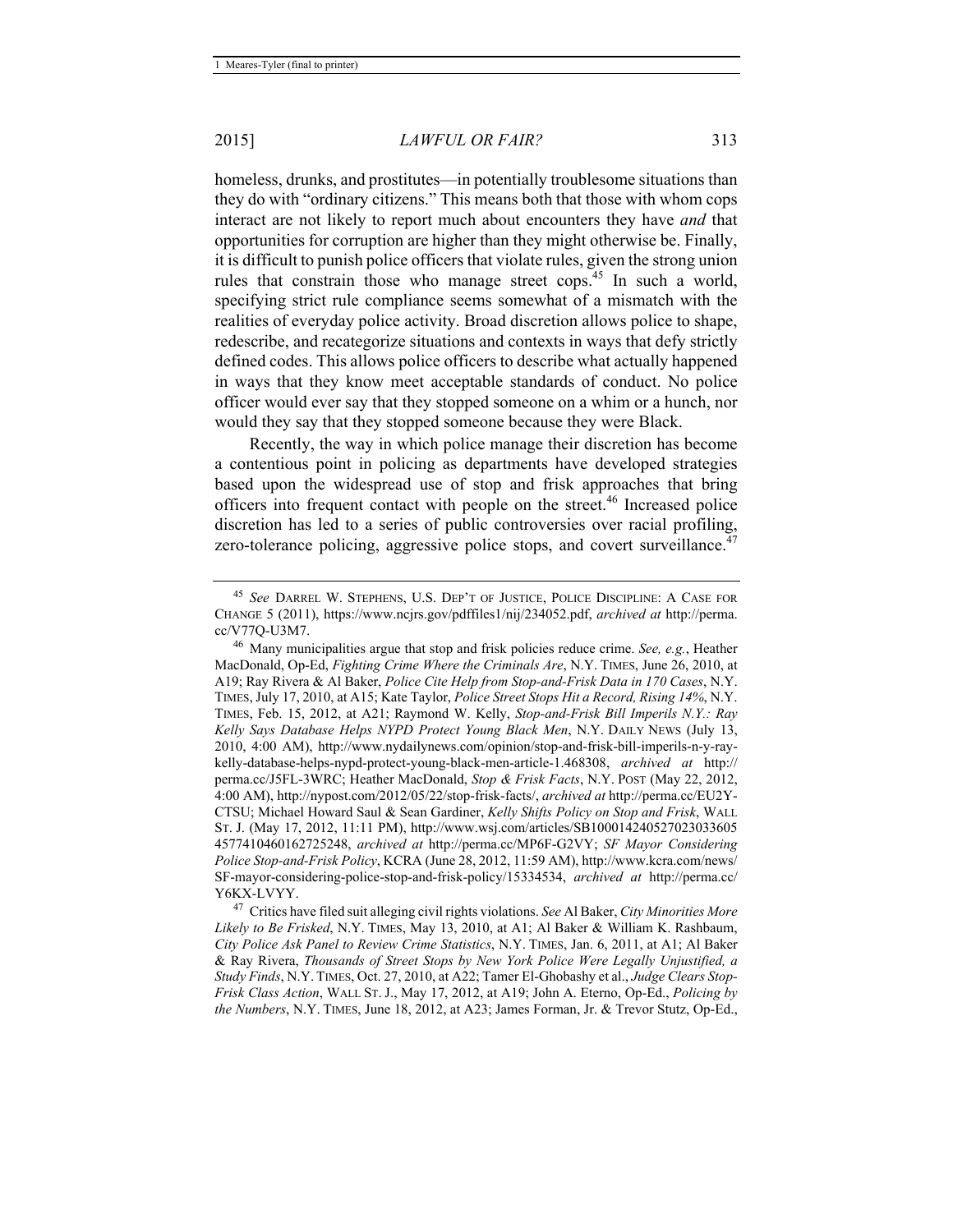These controversies in turn have led to efforts to address the constitutionality of police practices by, for example, trying to establish whether patterns of police stops reflect "racial" profiling or whether police are constitutionally justified in stopping the large numbers of people that they deal with on the street. There is now a considerable body of scholarly literature describing how issues of legality can be dealt with in the context of people's efforts to control crime, particularly violent drug crime.<sup>48</sup>

Efforts to define the appropriate limits of police behavior are further complicated by the fact that not everyone decries endowing the police on the street with more flexibility and discretion to do their jobs. Police discretion recently has been celebrated as a way to increase the utility of policing, training officers to be more flexible in methods of crime management and more responsive to community concerns and problems.<sup>49</sup> All of this means that good policing is more likely to be achieved by measuring cops against broad, subjective, and tactile norms and standards, as opposed to sharp-edged rules.<sup>50</sup>

We think that relying on the lawfulness of police conduct (i.e., the compliance of police officers with laws and constitutional standards in order to satisfy public demand for good policing) inevitably misses the mark. Moreover, an emphasis on lawfulness is even more likely to lead to a dissatisfied public as we move toward greater efforts to train officers to be flexible and adaptive. The theory we have reviewed here strongly implies that lawfulness alone inadequately captures what the public cares about when validating good police conduct. The reason is that the aspects of police

*Beyond Stop-and-Frisk*, N.Y. TIMES, Apr. 20, 2012, at A23; Sean Gardiner, *Police Officer Sues, Alleging Quota System*, WALL ST. J., Feb. 24, 2012, at A17; Thomas Kaplan, *Cuomo Seeks Cut in Frisk Arrests*, N.Y. TIMES, June 4, 2012, at A1; Ray Rivera et al., *A Few Blocks, 4 Years, 52,000 Police Stops*, N.Y. TIMES, July 12, 2010, at A1; Editorial, *Stop-and-Frisk Needs Reform*, PHILA. TRIB., June 24, 2011, at 10-A; Kate Taylor, *Gay Rights Groups Are Joining Opposition to Police Stops*, N.Y. TIMES, June 5, 2012, at A17; Christian Dolmetsch, *New York Police Lose Second Stop-and-Frisk Case on Appeal*, BLOOMBERG (July 3, 2012, 11:01 PM), http://www.bloomberg.com/news/2012-07-03/n-y-court-tosses-second-stop-andfrisk-arrest.html, *archived at* http://perma.cc/24Y9-F4MP. 48 *See* Jeffrey Fagan & Garth Davies, *Street Stops and Broken Windows:* Terry*, Race, and* 

*Disorder in New York City*, 28 FORDHAM URB. L.J. 457, 496–99 (2000). *See generally* Andrew Gelman et al., *An Analysis of the New York City Police Department's "Stop-and-Frisk" Policy in the Context of Claims of Racial Bias*, 102 J. AM. STAT. ASS'N 813 (2007) (using data on the frequency of police contacts to address potential issues of bias in policing).

<sup>49</sup> *See* Skogan & Meares, *supra* note 4, at 68 (pointing out the value of police discretion to

<sup>&</sup>lt;sup>50</sup> *See* Kahan & Meares, *supra* note 9, at 1169–71, 1182–83 (expressing concern about an older regime of constitutional discretion-skepticism and advocating a more relaxed approach to judicial review in the form of guided discretion).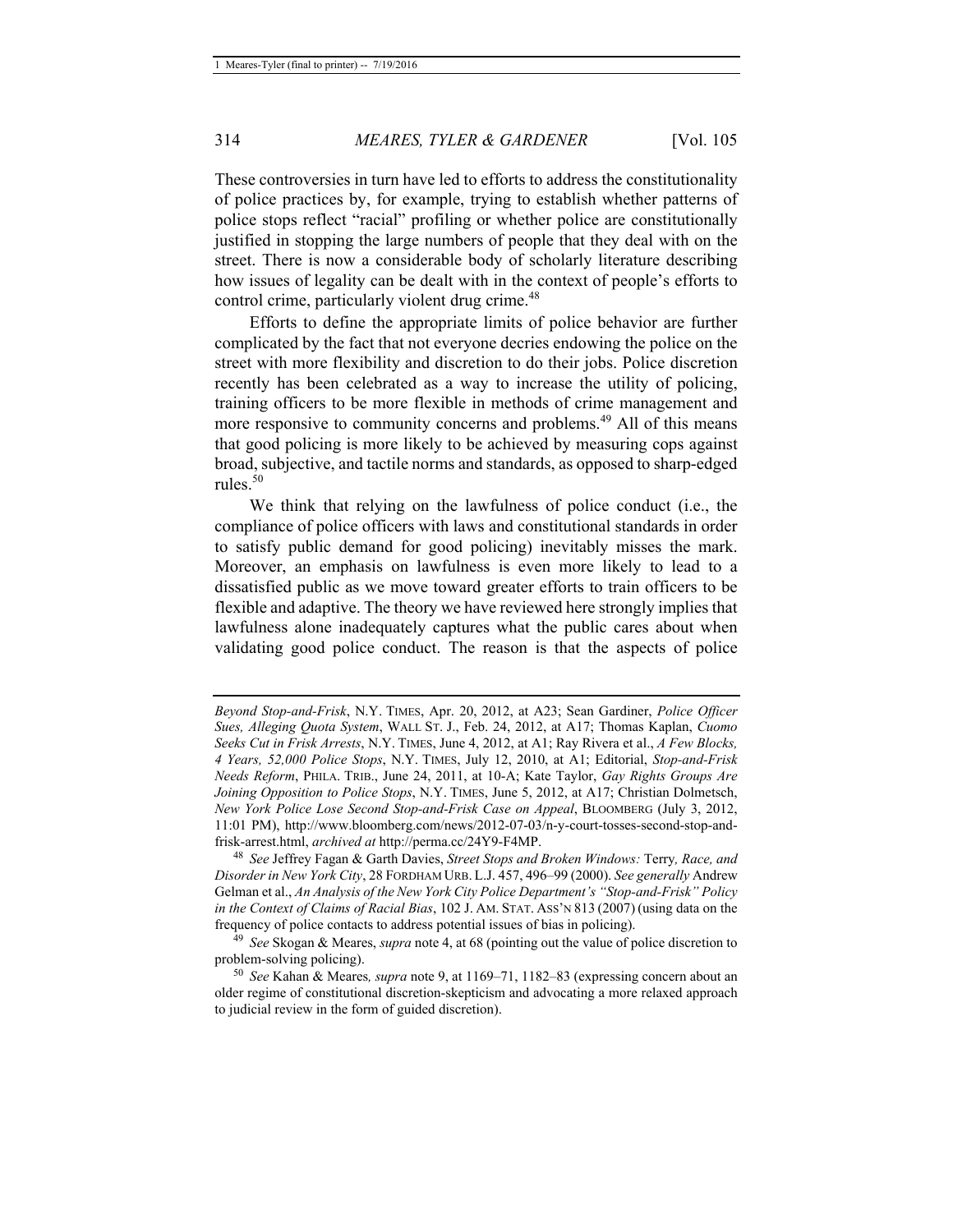encounters that people often find troubling typically have very little to do with the law. This is true even when people describe their negative experiences in terms that have accumulated a legal valence. The concept of racial profiling functions as a case study that motivates what we are trying to convey.

Ask a lawyer what constitutes racial profiling, and she will usually answer that racial profiling is police behavior motivated solely or even partially by the belief that members of a particular racial group are more likely than other people to commit a particular type of crime or crime in general (by a "stereotype").<sup>51</sup> Note, too, that if racial profiling is defined in the usual lawyerly manner, it is not racial profiling when an officer investigates a person because his race matches information about a perpetrator given to the police in, say, an incident report.<sup>52</sup> Importantly, when the problematic conduct is defined as we have just described, then the illegal act is complete at the moment the encounter between the offending police officer and the targeted citizen begins. The on-the-ground reality of street encounters is not central to the legality of police actions.

In a study of the subjective experience of being profiled, as opposed to the objective (or, in terms of this Article, legalistic) one, Tom R. Tyler and Cheryl Wakslak show, however, that the judgments that people make about police procedural fairness during the stop influence whether the people dealing with the police believe they have been profiled in the first place. After all, the police do not tell people that they stopped them due to their race or age, so this is an inference that people must make. Those who believe police are neutral and who feel listened to are consequently less likely to believe they have been profiled.<sup>53</sup> Additionally, those whose encounters with police are characterized by respectful, polite treatment and an acknowledgement of

<sup>51</sup> *See* Samuel R. Gross & Debra Livingston, *Racial Profiling Under Attack*, 102 COLUM. L. REV. 1413, 1413 (2002). Gross and Livingston offer this definition:

By September 10, 2001, virtually everyone, from Jesse Jackson to Al Gore to George W. Bush to John Ashcroft, agreed that racial profiling was very bad. We also knew what racial profiling was: Police officers would stop, question, and search African American and Hispanic citizens disproportionately, because of their race or ethnicity, in order to try to catch common criminals.

*Id.*; *see also* DAVID A. HARRIS, PROFILES IN INJUSTICE:WHY RACIAL PROFILING CANNOT WORK 11 (2002). 52 *See* Gross & Livingston, *supra* note 51, at 1415. *But see* R. Richard Banks, *Race-Based* 

*Suspect Selection and Colorblind Equal Protection Doctrine and Discourse*, 48 UCLAL.REV. 1075, 1096–99 (2001) (arguing that race-based suspect selection and investigation is little different from "classic" racial profiling in that pursuing minority suspects on the basis of physical descriptions results is an intentional use of a racial classification by state actors that disparately impacts innocent members of some racial minority groups). 53 *See* Tyler & Wakslak, *supra* note 27, at 259.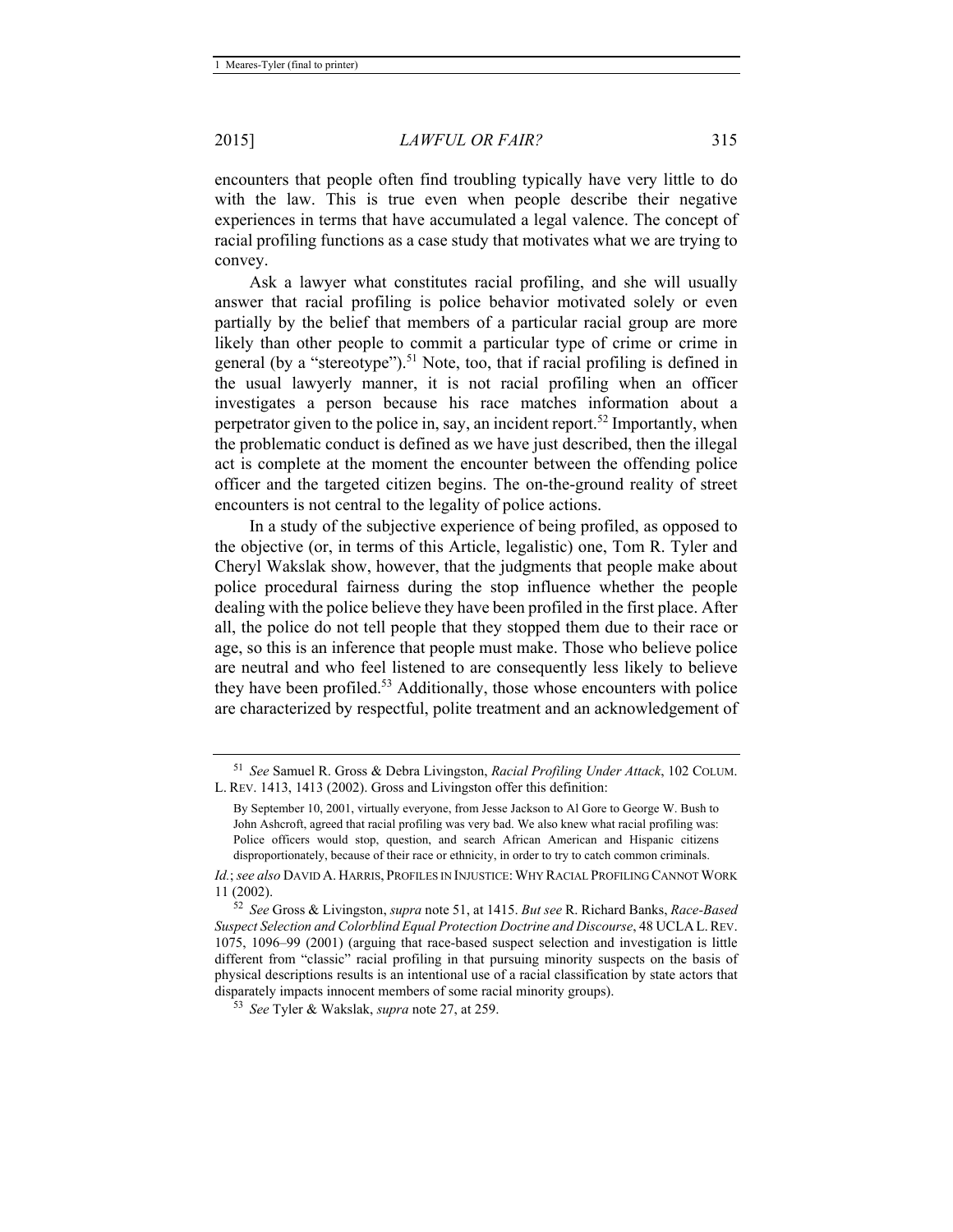their rights also are much less likely to believe they have been profiled.<sup>54</sup> And, we hope not surprisingly at this point, those who trust the motives of police are less likely than those who do not to believe that profiling has occurred.55 In other words, people's inferences about why they have been stopped are based in large part on how they see the officers involved exercising their authority during the stop. If the officers listen to people, explain the basis of their actions, treat them respectfully, and acknowledge people's concerns in the situation, they are trusted and viewed as acting professionally. If not, they are viewed as acting based upon animus toward whatever potentially stigmatizable group to which the person belongs (i.e., age, race, gender). People do not focus on the legally relevant issue—whether police have valid reasons for making the stop in the first place. Instead, they react to police behavior during the stop.

This disjuncture between the subjective and the objective views of racial profiling accords nicely with the circumstances surrounding the explosive arrest of Professor Henry Louis Gates by a Cambridge, Massachusetts police officer in the summer of 2010. Briefly, the facts were these: Sergeant James Crowley radioed that he would go to the Gates residence after receiving at 12:46 p.m. on July 16, 2009, a dispatch that there was a possible breaking and entering in progress.<sup>56</sup> Crowley arrived to find Gates in his home, and from there, the stories diverge. Crowley's version of the events is that Gates was yelling and behaving in a "tumultuous" manner as Crowley attempted to ascertain enough facts to ensure that a crime was not occurring.<sup>57</sup> Gates's view, on the other hand, was that Crowley disrespected him by failing to respond when Gates asked him his name and badge number and for suspecting him, a slight, elderly man with a cane, to be a burglar.<sup>58</sup> Because Sergeant Crowley was sent to Gates's home in response to a 911 call, it is difficult to characterize his decision to have an encounter with Professor Gates as racial profiling according to the usual legalistic definition. Yet Professor Gates has described his experience in exactly these terms.<sup>59</sup> His

<sup>54</sup> *See id.*

<sup>55</sup> *See id.*

<sup>56</sup> *See* CITY OF CAMBRIDGE, MISSED OPPORTUNITIES, SHARED RESPONSIBILITIES: FINAL REPORT OF THE CAMBRIDGE REVIEW COMMITTEE 1 (2010), http://www.cambridgema.gov/city ofcambridge\_content/documents/cambridge%20review\_final.pdf, *archived at* http://perma. cc/ZCD5-GZSJ. One of this Article's authors, Tracey Meares, served on the committee that drafted this report.<br><sup>57</sup> *Id.* at 19.<br><sup>58</sup> *Id.* at 19–21.<br><sup>59</sup> *See, e.g.*, David Olopade, *Skip Gates Speaks*, THE ROOT (July 21, 2009, 5:34 PM), http://

www.theroot.com/articles/culture/2009/07/professor\_henry\_louis\_gates\_jr\_speaks\_out\_on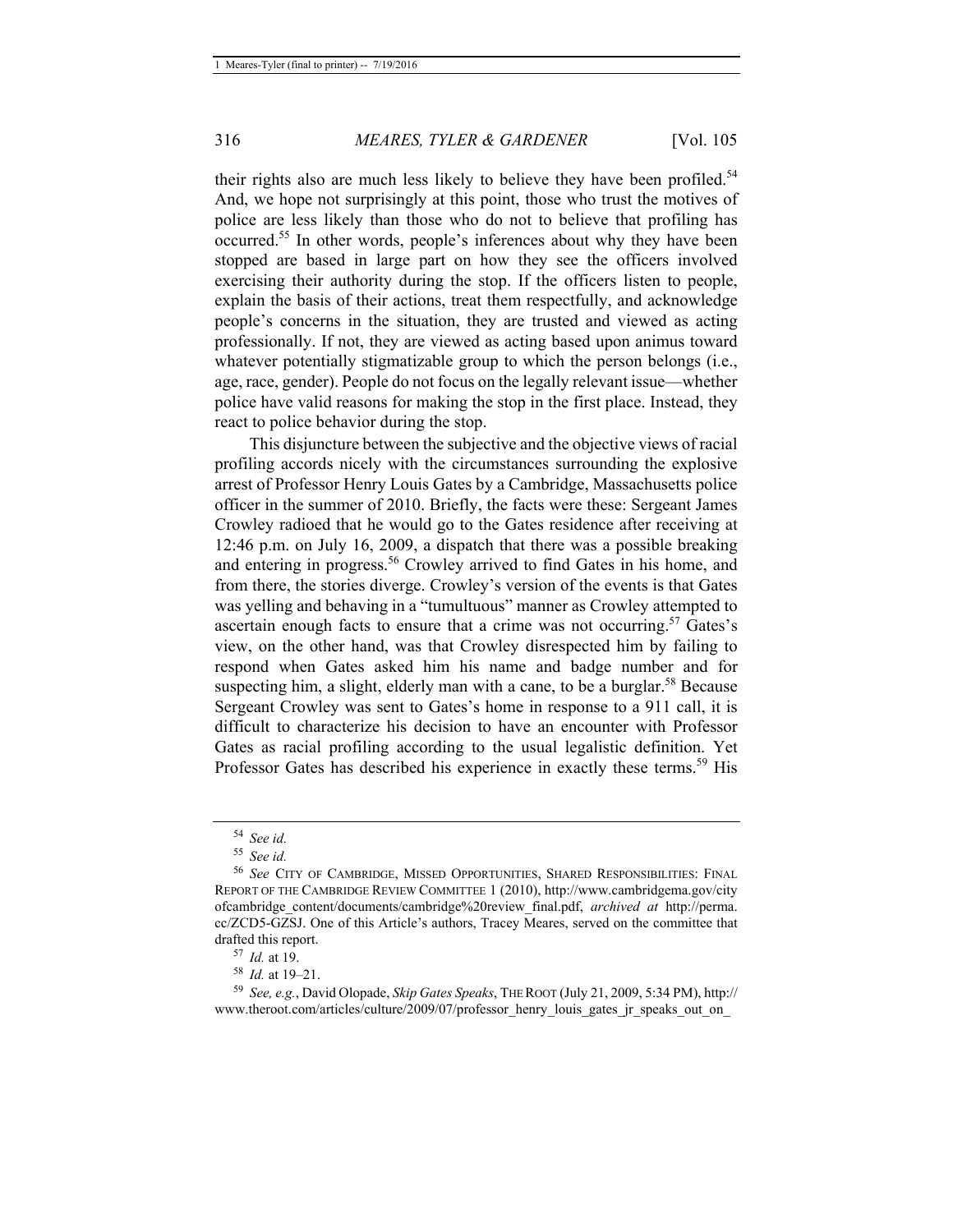experience does not easily fit the typical legal framework, but his description of his experience *does* fit well with the conception of fairness (or rather its absence) as we have described it here.

Consider Gates's own words, taken from the Gates Committee Report:

Gates said he asked for the officer's name and badge number on several occasions, but that the officer never responded or asked him if he was all right. Gates said that "the silence was deafening." Gates said he then said to the officer, "You're not responding because I am a black man and you're a white officer." 60

Professor Gates said he was greatly disturbed that Sergeant Crowley refused to formally give him his name and badge number. He interpreted this refusal as a racially motivated insult and an abuse of police power.

The point here is that regardless of the lawfulness of police behavior and in this case the Committee acknowledged that Sergeant Crowley was acting legally—Professor Gates did not experience the sergeant's actions as fair. If Sergeant Crowley had been more willing to listen to Professor Gates, more open to explaining the reasons for his actions, and had made an effort to deal with an obviously upset person in a respectful and responsive manner, the entire incident, which emerged as a national event, might well have been avoided.

We think this incident demonstrates how a lack of procedural justice in encounters with police can change public perceptions of policing agencies, creating more negative perceptions that involve a lack of trust, ill will, and ultimately, less compliance. Professor Gates was convinced that he had been profiled. And so were many members of the public.<sup>61</sup> The late Bill Stuntz offered a characteristically crystalline assessment:

Fourth Amendment law devotes an enormous amount of attention to the *fact* of searches and seizures, but almost none to how those searches and seizures are carried out. That ought to be reversed; sharp legal lines between "searches" and "seizures" and everything else ought to be replaced with hazier boundaries between decent police behavior and the indecent kind.<sup>62</sup>

The Gates case illustrates how the experience of injustice and of disrespect provokes anger and resistance. Even a normally mild-mannered

racial profiling after his arrest by cambridge police.html, *archived at http://perma.cc/* VXE2-L44D. 60 *See* CITY OF CAMBRIDGE, *supra* note 56, at 20. 61 *See* Susan Saulny & Robbie Brown, *Case Recalls Tightrope Blacks Walk with Police*,

N.Y.TIMES,July 24, 2009, at A1 (noting reactions from different people, including a professor, a lawyer, a diversity consultant, a housing authority agent, readers on websites and blogs, and more, all of whom concluded that some sort of racial profiling occurred). 62 *See* William J. Stuntz, *Local Policing After the Terror*, 111 YALE L.J. 2137, 2141

<sup>(2002).</sup>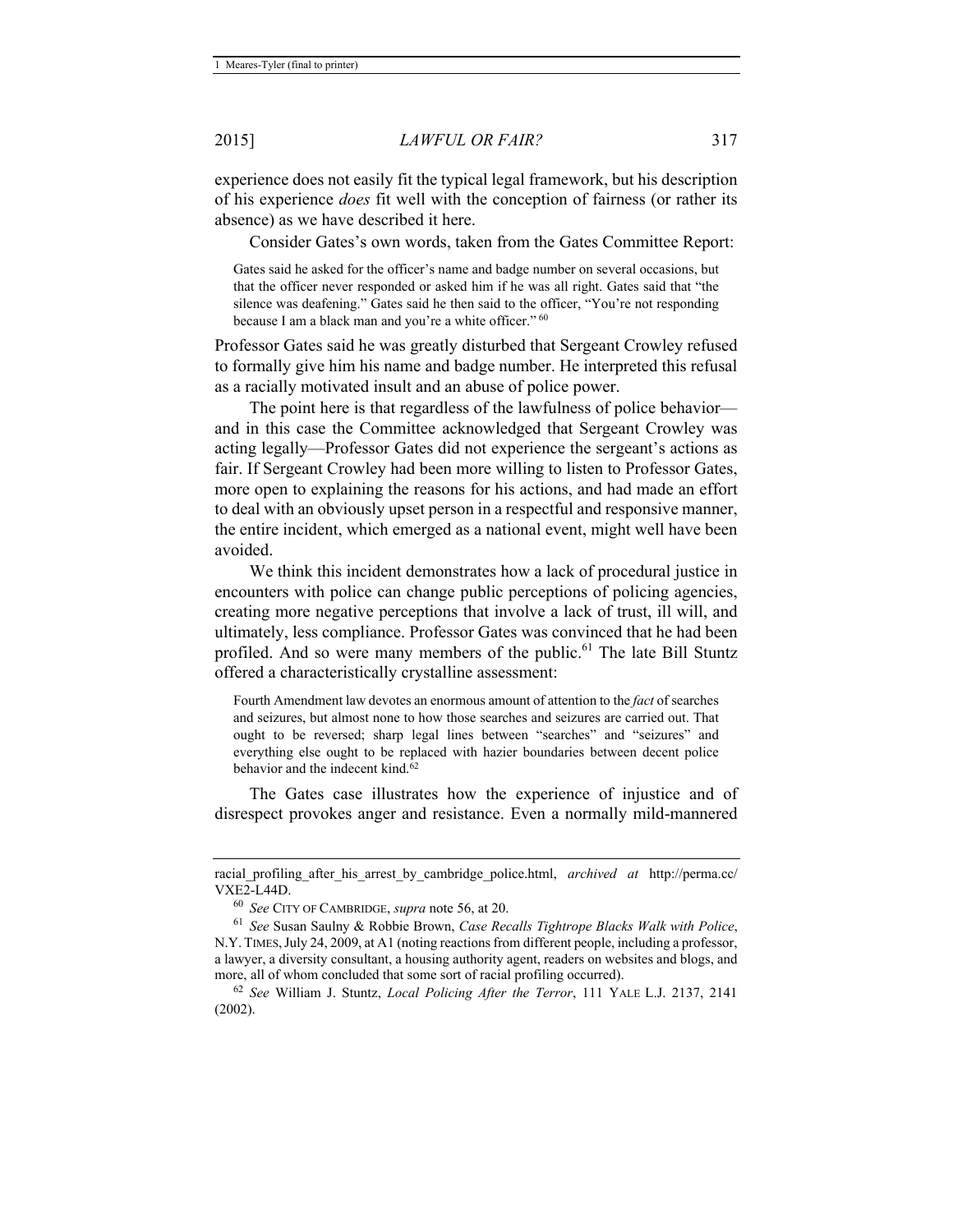Harvard professor can become enraged when he feels that he is being disrespected. And if a person whose status in society is secure and validated by membership in an elite institution can feel that his status and identity are being undermined by a police officer's unresponsiveness and lack of explanation, imagine how a young minority male feels when he is stopped and frisked by police on the street. These young males are well aware that no Cambridge Commission will investigate their complaints of harassment and injustice on the street.

The Gates incident is hardly atypical. Irrespective of whether street stops are legal or good police policy, what young people typically complain about is how they are treated by police officers during stops.<sup>63</sup> Complaints include disrespect, use of ethnic slurs, physical intimidation, and a variety of other types of procedural injustice. These actions convey a negative social message, a message of negative identity, and marginal status.<sup>64</sup>

The key to mapping our insights onto the ways that the public (as Ordinary Observers) and police (as Scientific Policymakers) evaluate the rightfulness of police action is to separate out two dimensions: lawfulness and procedural justice. In terms of lawfulness, the police should not undertake to arrest citizens (or even stop them) unless a statute or ordinance indicates that the conduct in question is unlawful. They should not move to arrest or engage a person unless they have gathered enough facts to constitute the constitutionally required level of suspicion that the Fourth Amendment specifies. Once an encounter has begun, an officer should endeavor to follow every state statute, city ordinance, and general order (administrative rule) relevant to the specific context.

Separately, when the police act according to procedural justice principles, they comport themselves in ways that confer dignity on those with whom they interact and, more broadly, treat people with respect. Examples here include high-quality interpersonal treatment,<sup>65</sup> offering citizens an opportunity to tell their side of the story during an encounter,  $66$  being

<sup>63</sup> *See* Wendy Ruderman, *Rude or Polite, City's Officers Leave Raw Feelings in Stops*, N.Y. TIMES, June 27, 2012, at A1.<br><sup>64</sup> For ethnographic accounts of the experiences of young men of color during encounters

with policing detailing such complaints, *see* Rod K. Brunson, *"Police Don't Like Black People": African-American Young Men's Accumulated Police Experiences*, 6 CRIMINOLOGY & PUB. POL'Y 71 (2007); Jacinta M. Gau & Rod K. Brunson, *Procedural Justice and Order Maintenance Policing: A Study of Inner-City Young Men's Perceptions of Police Legitimacy*, 27 JUSTICE Q. 255 (2010); Carmen Solis et al., *Latino Youths' Experiences with and Perceptions of Involuntary Police Encounters*, 623 ANNALS AM. ACAD. POL. & SOC. SCI. 39 (2009). 65 *See* Tyler & Fagan, *supra* note 37, at 239; Tyler & Wakslak, *supra* note 27, at 278. 66 *See* TYLER & HUO, *supra* note 16, at 14.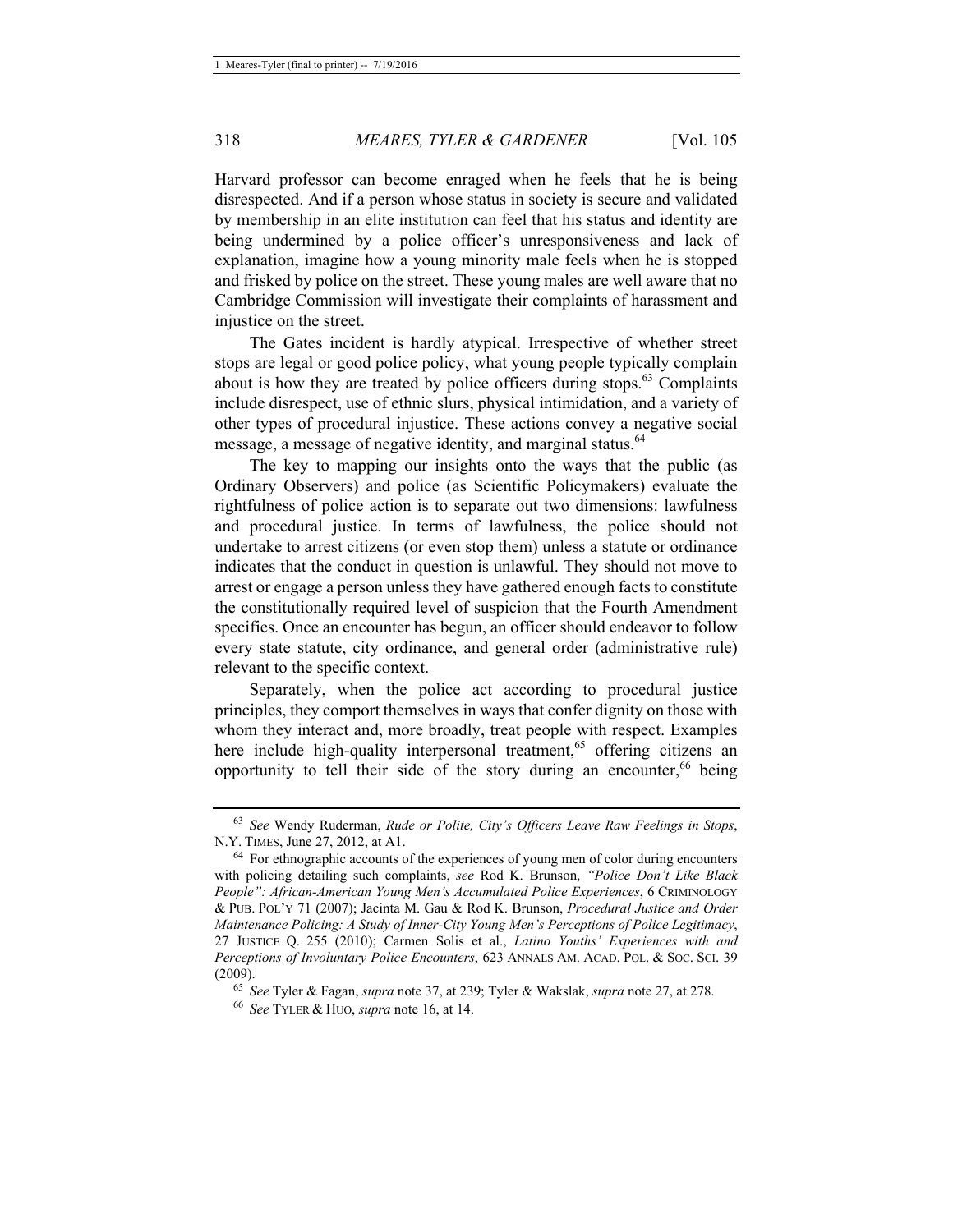transparent about the reasons for the encounter, and explaining in advance what will happen during the encounter, thereby raising the probability that a citizen will conclude that the officer's decisions are fact-based and neutral, rather than arbitrary.<sup>67</sup>

Putting the two parts together, we see that the best way for the police to behave is to be both lawful and procedurally just.<sup>68</sup> That is where one will find *rightful policing*. 69 We believe that a potential primary problem with street policing in urban cities, such as New York and Philadelphia, is that these cities exhibit examples of police conduct that is very likely objectively lawful but is also perceived by the citizen on the other side of the encounter as deeply, deeply unfair, using the term in the way we have defined it here.<sup>70</sup> If we are right, then it means that any attempted strategy to both describe and remedy a problem that exists in multiple dimensions will fail if the proposed strategy is one dimensional and considers either of these two dimensions alone.

We argue that this is the fundamental problem with the law-based approach to policing. The constitutional criminal procedure as it is written

Lawful and procedurally just in the northeast, lawful but procedurally unjust in the southeast, unlawful and procedurally unjust in the southwest, and, finally, unlawful but procedurally just in the northwest. *See* Meares, *supra* note 15, at 1878–79.<br><sup>70</sup> There recently has been litigation in both Philadelphia and in New York based on the

assertion that many of the police stops in New York City and Philadelphia are, in fact, unlawful under our terms, as opposed to lawful but procedurally unjust. *See* Sean Gardiner, *Judge Reins in Frisking by Police*, WALL ST. J., Aug. 13, 2013, at A1; Patrick Walter, *Philadelphia Police Are Sued over 'Stop and Frisk'*, WASH. POST, Nov. 5, 2010, at A3; Joel Mathis, *New Lawsuit Challenges Credibility of Notorious Police Drug Unit, "Stop and Frisk" Policy*, PHILA. MAG. (July 18, 2013), http://www.phillymag.com/news/2013/07/18/lawsuit-challenges-phillypolice-stop-frisk-tactics, *archived at* http://perma.cc/FA5V-HTJ6; Justin Peters, *The Worst of Stop-and-Frisk Is Over. But Why Didn't the NYPD End the Racist Policy Itself?*, SLATE (Aug. 12, 2013, 4:57PM), http://www.slate.com/blogs/crime/2013/08/12/stop\_and\_frisk\_ruling\_ judge\_shira\_scheindlin\_s\_decision\_in\_floyd\_v\_city.html, *archived at* http://perma.cc/5D WV-Q85Q. We do not mean to gloss over this issue. Rather, we simply want to point out that it is likely that even if both cities are outliers compared to others regarding the lawfulness of the street encounters there, it remains true that the vast majority of the street stops in these two cities are lawful. And yet citizens still are dissatisfied.

<sup>&</sup>lt;sup>67</sup> *Cf.* Tyler & Wakslak, *supra* note 27, at 278.<br><sup>68</sup> It should be obvious that these two dimensions are not completely orthogonal to one another. Consider that one of the procedural justice dimensions, concern for dignity and rights, clearly implicates notions of lawfulness. Thus, there is likely some interaction among characteristics. The important point is to see that law—certainly as it stands today and possibly as it develops in the future—cannot capture all aspects of procedural justice. One suspects that legislated politeness, for example, ceases to be such. And to the extent that the dimensions capture different aspects of what people care about, the disjuncture that we describe here will continue to exist.<br><sup>69</sup> Meares provides an illustrative "compass" detailing four quadrants of police action: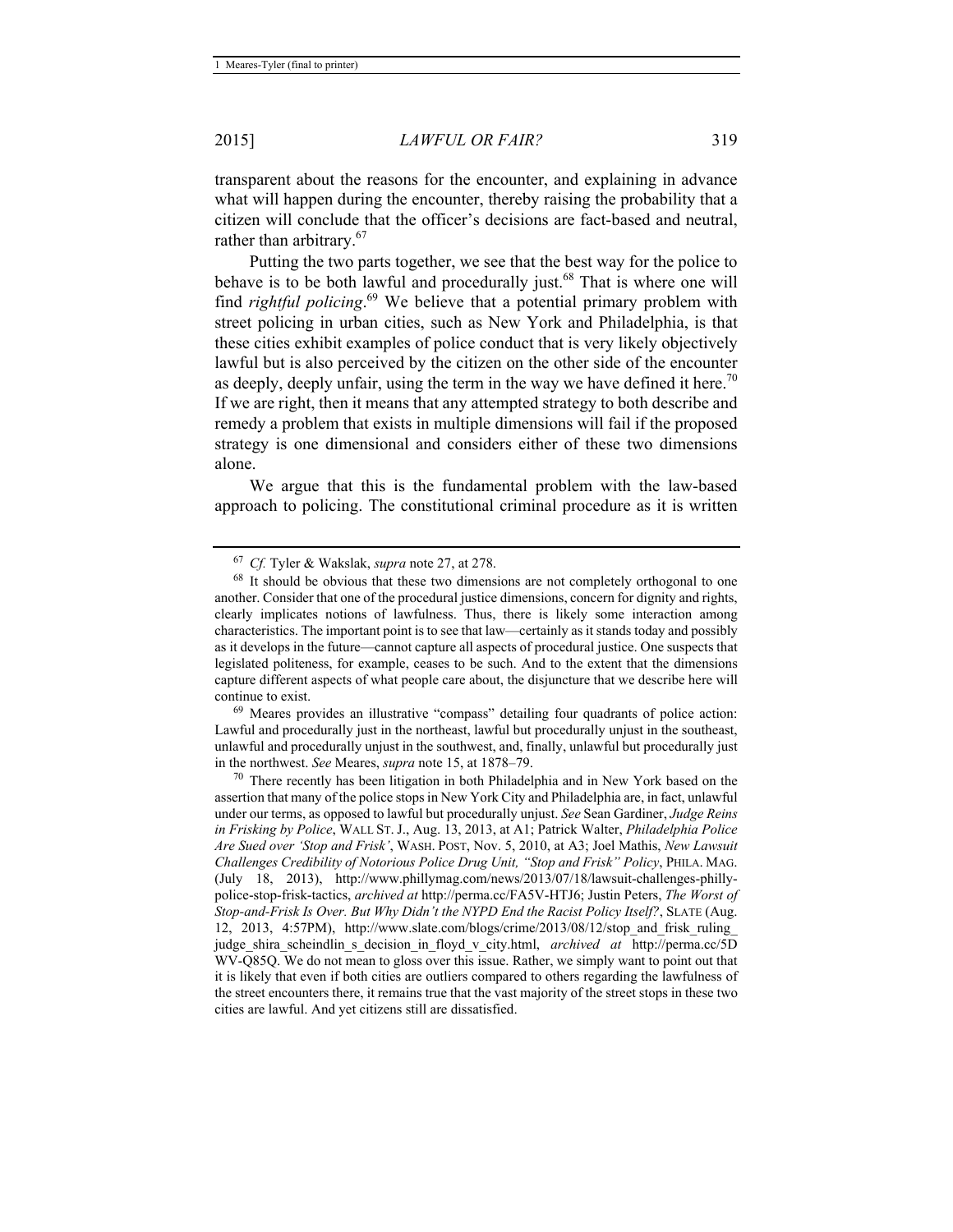today has no capacity to tell police *how* to arrest or stop someone in a way that will tend to support procedural fairness and will lead those involved, as well as observers, to view police actions as legal, appropriate, and reasonable. There is nothing in law that says that officers have to treat members of the public in ways that they will experience as reflecting the just exercise of authority. More than this, police are rarely trained in the ways they should act to achieve these goals. Instead, rookie police officers spend hours and hours reading law and learning *when* they are legally allowed to stop, arrest, and search.<sup>71</sup> They are not correspondingly trained about how to conduct themselves so as to create and maintain their legitimacy in the community.

#### III. SUPPORTING OUR MODEL EMPIRICALLY

This Part describes an experimental survey designed to explore citizen assessments of police conduct and engagement with other citizens with reference to these dimensions. We are concerned with public evaluations of the lawfulness of and the potential need to sanction police actions in several interactions between police officers and members of the public. While there are a variety of concerns that might be relevant in police–citizen encounters (e.g., public deterrence, resistance or conflict, impact upon legitimacy), we focus on one that is central to many after an interaction when they may question the behavior of the police: did the police act in ways that were lawful, appropriate, and reasonable? And, as a correlate, should the officers involved be sanctioned?

In addition to demonstrating that public perceptions of the procedural justice of police conduct (as well as perceptions of lawfulness itself) do not line up with lawfulness of police behavior as a lawyer would assess it, we also demonstrate another interesting finding. Police officers often find themselves in the "off diagonals," where their conduct is lawful and procedurally unjust, or its opposite—procedurally just and unlawful.<sup>72</sup> We contend that when given a choice, the public would prefer police to be procedurally just and unlawful as opposed to lawful and procedurally unjust. This finding should be unsurprising given the theory we have reviewed thus

 $71$  We canvassed several policing agencies across the country, including the departments in Boston, Chicago, New Haven, and San Francisco. According to personnel with whom we spoke in these departments, the number of hours rookies spend learning the law ranges from a high of 258 hours out of 1040 hours of total training in Boston (approximately 25% of training) to 98 hours out of a total 1184 hours of total training in San Francisco (just over 8% of the total training hours). 72 See *supra* note 69 for an explanation of the four potential positions; see also Meares,

*supra* note 15, at 1879 for an illustrative figure.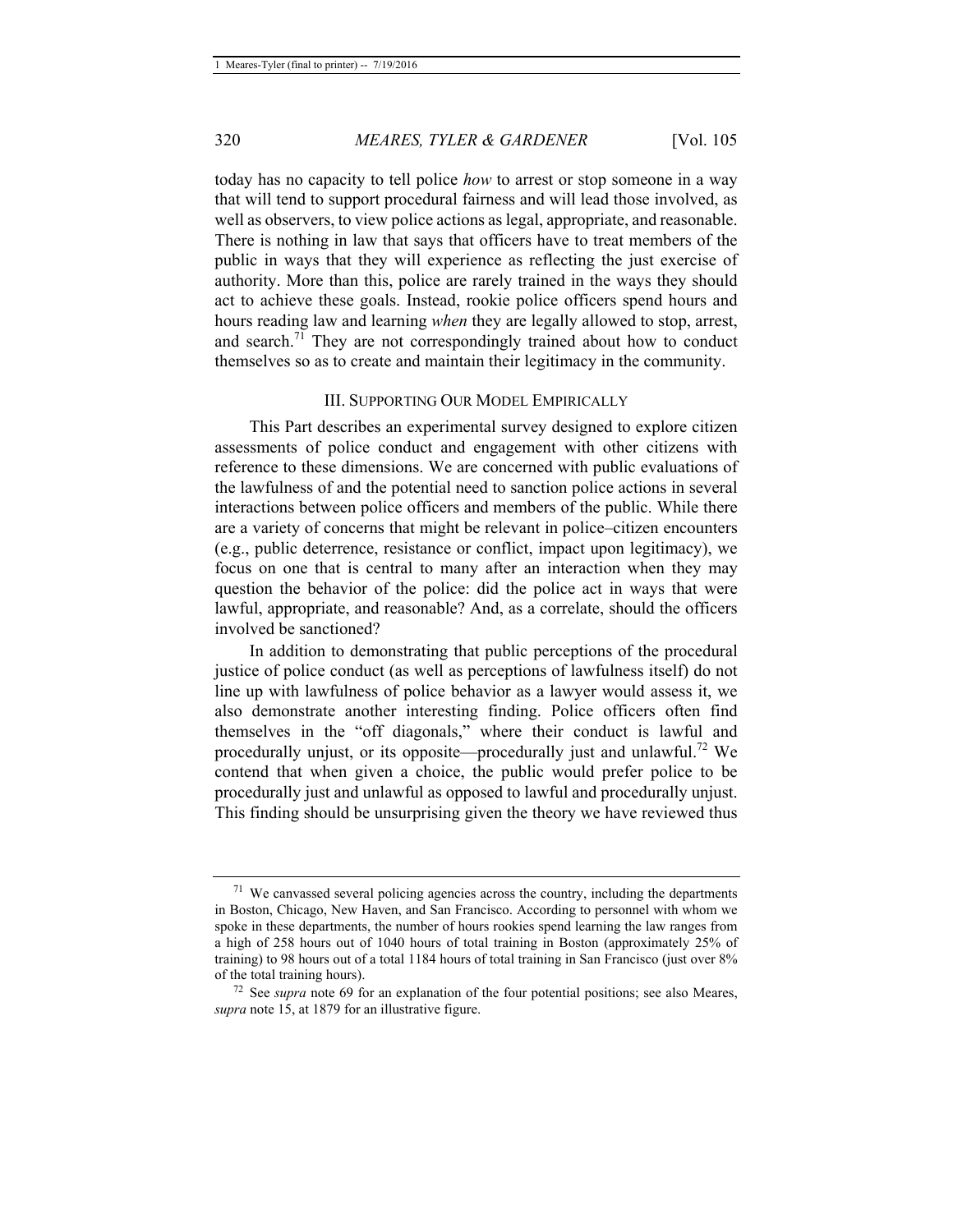far. And yet, it is no doubt unsettling to many. After reviewing the results of our study, we offer what we hope are (somewhat) comforting conclusions.

#### A. STUDY DESIGN

To address the issues raised, a nationwide study of the influence of lawfulness and procedural justice on how the public judges the appropriateness of police conduct and the need to discipline police officers was conducted in March 2008. The goal was to improve our ability to identify key factors influencing public views about when police conduct is appropriate or inappropriate. Through the unraveling of interconnected individual, contextual, and situational factors, we sought to enhance our understanding of the salient pathways through which citizens make judgments about the appropriateness of police actions.

This study used two different components to assess the influence of demographic, experiential, situational, and contextual factors on citizens' perceptions and evaluations of police actions. One component was a questionnaire that measured factors we hypothesized would influence how citizens perceive and evaluate police–citizen encounters, such as their prior experiences with police, whether they were crime victims, their political commitments, etc.

The second component was an experimental design that tested how citizens perceived and evaluated these types of encounters when they experienced them through manipulated vignettes that combined actual videos of police–citizen interactions with background information that the respondents read prior to viewing the videotapes. In other words, the videos were framed for the respondents within prior information about the encounter they viewed.

The study used a multipart design to examine the factors shaping people's perceptions about police authority. First, every respondent was asked about their past experience and prior views about police and the influence of those priors were examined. Second, the social context surrounding the videos was varied along several dimensions, including the history of policing in the city in which the videos occurred and the history of the people involved in those videos, and the impact of context was evaluated. Third, the influence of varying social position (e.g., age, race, gender, income, etc.) was considered. And, finally the influence of the videos (presented in random order) was assessed.73

 $73$  A critical feature of the study was to vary the order in which respondents completed these components. That is, one half of the respondents completed the questionnaire first, and the other half completed the experimental component first. Given the large sample (1361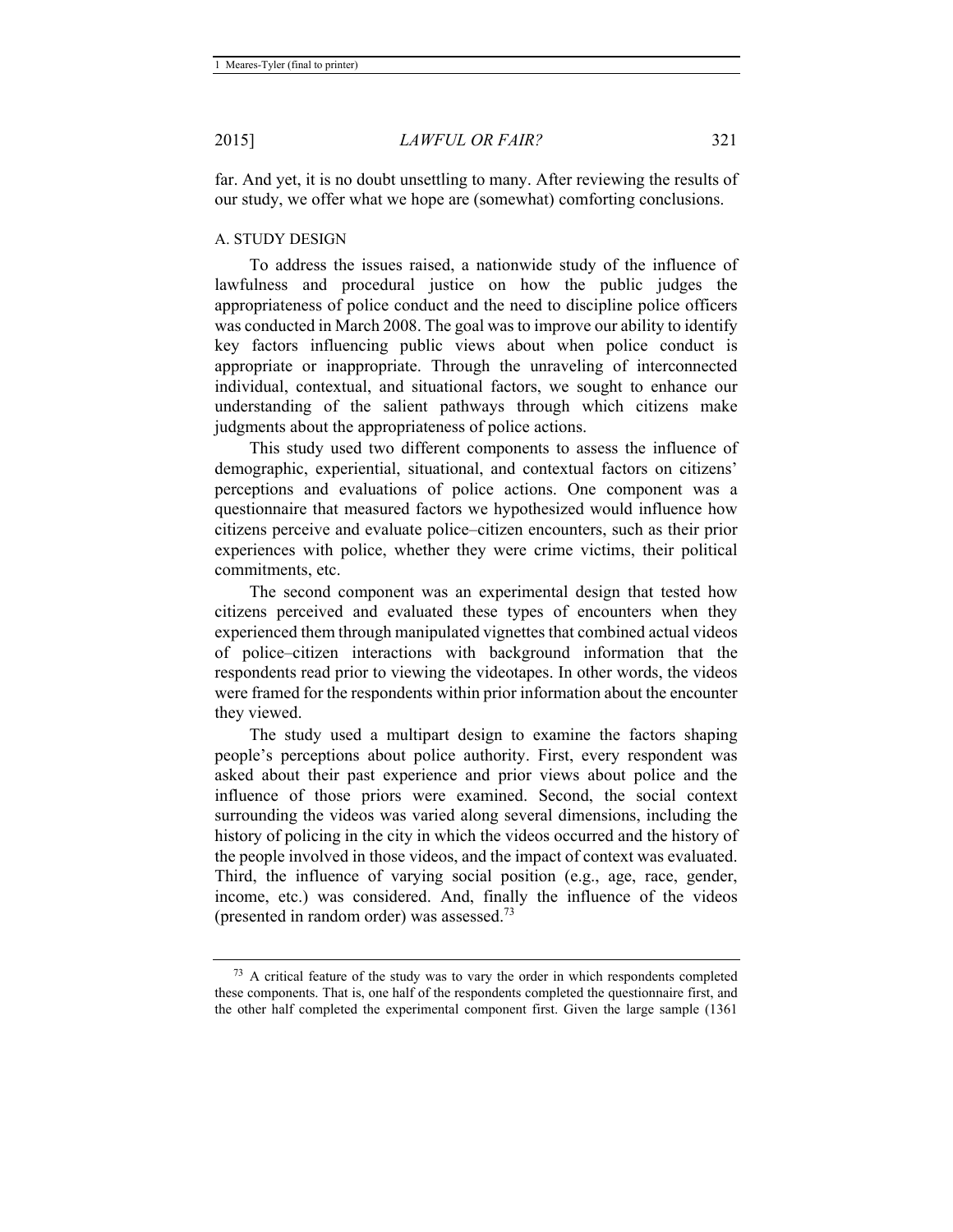The experimental component of the study leveraged video footage of actual police–citizen interactions. Specifically, our respondents viewed three videos in random order. In each video the police exercised some level of authority over the person stopped, ranging from verbal commands to the use of physical force. Respondents could determine whether the police actions they observed were lawful from details in the fact patterns we provided for them before they viewed the videotapes. However, respondents never were told, "The police acted lawfully in the video you are about see." For example, respondents were told prior to viewing a video that the officers stopped someone because he was driving "erratically," as opposed to "while he was driving appropriately and within the speed limit." Respondents received fact patterns comprising one of three conditions: the police acted lawfully, the police acted unlawfully, or ambiguous information about police lawfulness.

After they viewed the videotapes, we asked respondents to evaluate the procedural justice of the police actions—for example, did the police listen to the person stopped? Did the police act neutrally? Were the police respectful, etc.? To conduct the analyses, we split respondents into two groups by dividing them at the mean into high and low procedural justice groups through a process we explain in detail below. Finally, we asked respondents to evaluate whether the police had acted illegally and whether they should be punished.

The questionnaire is outlined in Appendix A. The experimental design is outlined in Appendix B. The sample is discussed in Appendix C.

#### B. RESULTS

#### *1. Comparing Lawfulness and Procedural Justice*

We first utilized the nonexperimental results from our data to attempt to assess the factors that impact when a respondent who had an actual experience with a police officer would consider complaining about that officer's conduct. A sample of 2183 respondents completed the nonexperimental questionnaire. Of those, 54% (1170) indicated having had a recent experience with the police. Of those, 25% had been stopped, 32% had called for help, 17% had called to file a complaint, and 26% had dealt with the police for other reasons. For complete information about this portion of the study, see Appendix A.

participants), this allowed us to assess whether respondents who completed the questionnaire first were primed by exposure to questions that might have influenced their vignette evaluations in the experimental component.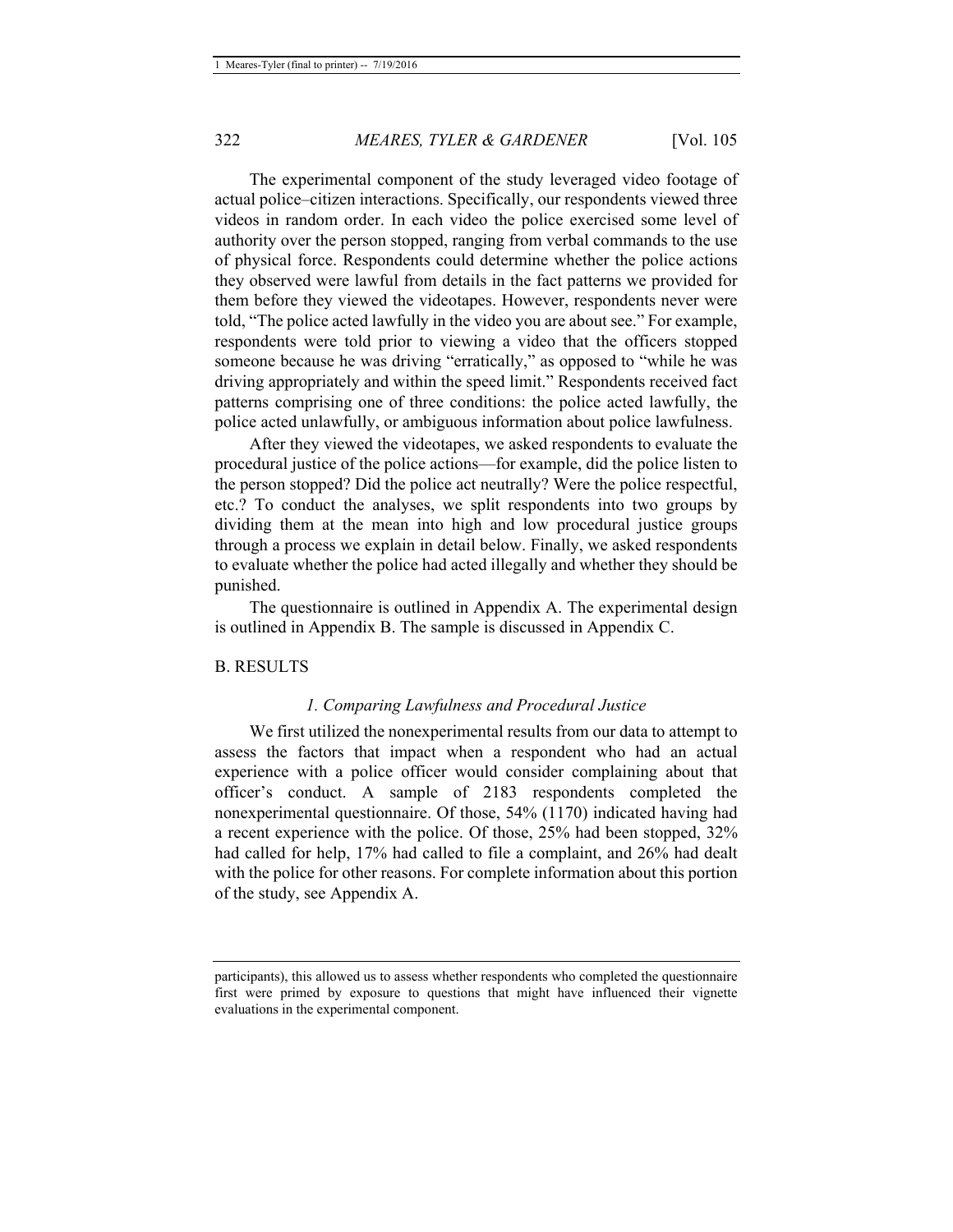Those respondents who dealt with the police were asked questions corresponding to the issues addressed in this study. First, they were asked whether they had received the "outcome they deserved according to the law." Eighty-two percent indicated that they had. They were then asked to rate the justice of their treatment by the police using a four-item scale. The items were: "police made decisions based on the facts" (86% agreed), "police cared about my concerns" (79% agreed), "police treated me politely" (91% agreed), and "police respected my rights" (91% agreed). Finally, they were asked whether they had considered complaining about the police, and 25% indicated that they had.

Our concern is with the factors shaping the belief that the police had engaged in inappropriate conduct about which they should complain. To examine this question we conducted a regression analysis considering the influence of perceived lawfulness and procedural justice of treatment on whether people considered complaining, controlled for race, age, and gender. We found that judgments about the procedural justice of police treatment shaped complaining decisions ( $\beta = 0.40$ ,  $p < .001$ ), but judgments about perceived legality did not ( $\beta$  = 0.06, n.s.). Demographic characteristics such as race, gender, and age have little influence upon whether people considered complaining.

While our central interest is in examining whether our experimental analysis indicates that people do not attend to the legality of police conduct; however, these nonexperimental findings provide an initial suggestion that "legality" may be an overrated framework for understanding public discontent. Therefore, this initial analysis sets the stage for consideration of our findings from the experimental portion of our research design by suggesting that legality may not be as important to members of the public making assessments of police actions as police official and legal scholars assume it is. Our data suggest perceived legality does not shape people's reactions to their own police encounters.

While provocative, this finding has several limits. First, it is focused on the outcome of an encounter rather than the initial reasons for the encounter. Analysis of lawfulness of police decisions places an emphasis on whether the police had justification for dealing with the person in the first place. Second, in this first assessment of the data, we looked to how respondents perceived the lawfulness of their encounters. Obviously, police are not in a position to know if their behavior will be experienced as lawful by the people they deal with. Rather, they need to know whether people will respond differently based upon whether police follow the objectively correct legal actions about which they are aware and have been trained. For this reason, we designed an experiment that presents fact patterns that conform to or depart from legal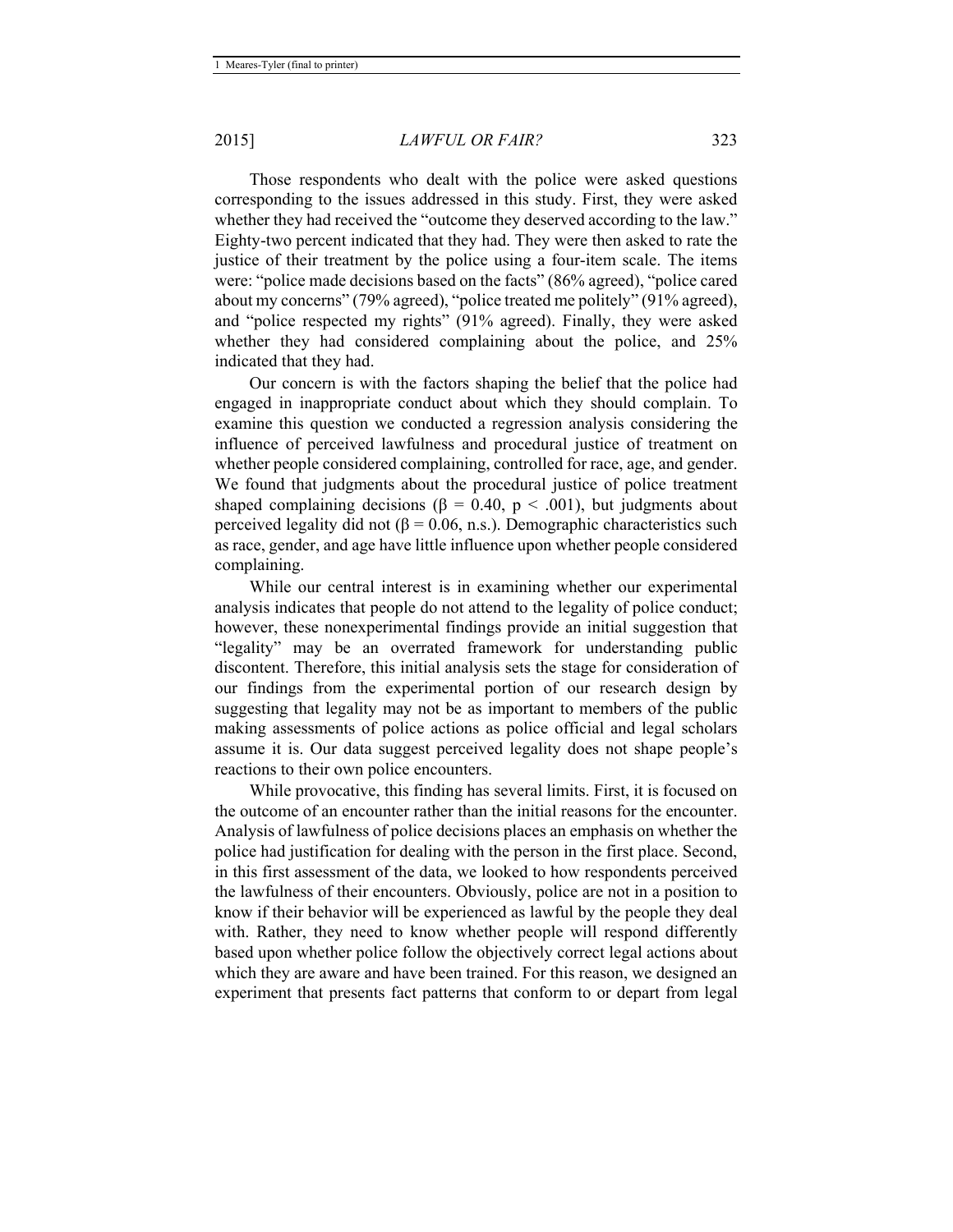police conduct by providing respondents an opportunity to assess relevant facts about which an officer would be aware before deciding to engage a person.

A primary goal of the experimental part of our study was to determine how the actual lawfulness of a stop and people's perceptions of the procedural justice of police behavior during the stop influenced both their perceptions of lawfulness and their desire to punish the police officers for the conduct they observed in the videos. To do this, we used videotapes of police–citizen interactions so that we could present our respondents with the same event, but experimentally vary the fact pattern that framed that event. It is only through such an approach that we can clearly establish the influence of the legality of officer actions upon people's evaluations of the subsequently occurring interaction.

To effectively compare lawfulness evaluations and those based on procedural justice in the experimental part of the study, we needed to group our respondents into cells of a two-by-two chart: (1) those who witnessed a lawful arrest/stop and believed there to be a high level of procedural justice; (2) those who witnessed a lawful arrest/stop and believed there to be a low level of procedural justice; (3) those who witnessed an unlawful arrest/stop and believed there to be a high level of procedural justice; and (4) those who witnessed an unlawful arrest/stop and believed there to be a low level of procedural justice. We then had to calculate the average desire of each group to punish the police officers involved.

|               | <b>Perceived Procedural Justice</b> |                                                                                                                                                                                        |                          |  |
|---------------|-------------------------------------|----------------------------------------------------------------------------------------------------------------------------------------------------------------------------------------|--------------------------|--|
| Lawfulness of |                                     | High                                                                                                                                                                                   | Low                      |  |
|               |                                     | (1) Respondents who                                                                                                                                                                    | (2) Respondents who      |  |
|               |                                     | witnessed a lawful                                                                                                                                                                     | witnessed a lawful       |  |
|               | awful                               | arrest/stop and believed                                                                                                                                                               | arrest/stop but believed |  |
|               |                                     | there to be a high level of there to be a low level of                                                                                                                                 |                          |  |
|               |                                     | procedural justice.                                                                                                                                                                    | procedural justice.      |  |
|               |                                     | (3) Respondents who                                                                                                                                                                    | (4) Respondents who      |  |
|               |                                     | witnessed an unlawful<br>arrest/stop but believed<br>finesed an unlawful<br>finesed an unlawful<br>arrest/stop and believed<br>finese to be a high level of there to be a low level of |                          |  |
|               |                                     |                                                                                                                                                                                        |                          |  |
|               |                                     |                                                                                                                                                                                        |                          |  |
|               |                                     | procedural justice.                                                                                                                                                                    | procedural justice.      |  |

**Table 1**  *Comparing Lawfulness and Procedural Justice Evaluations*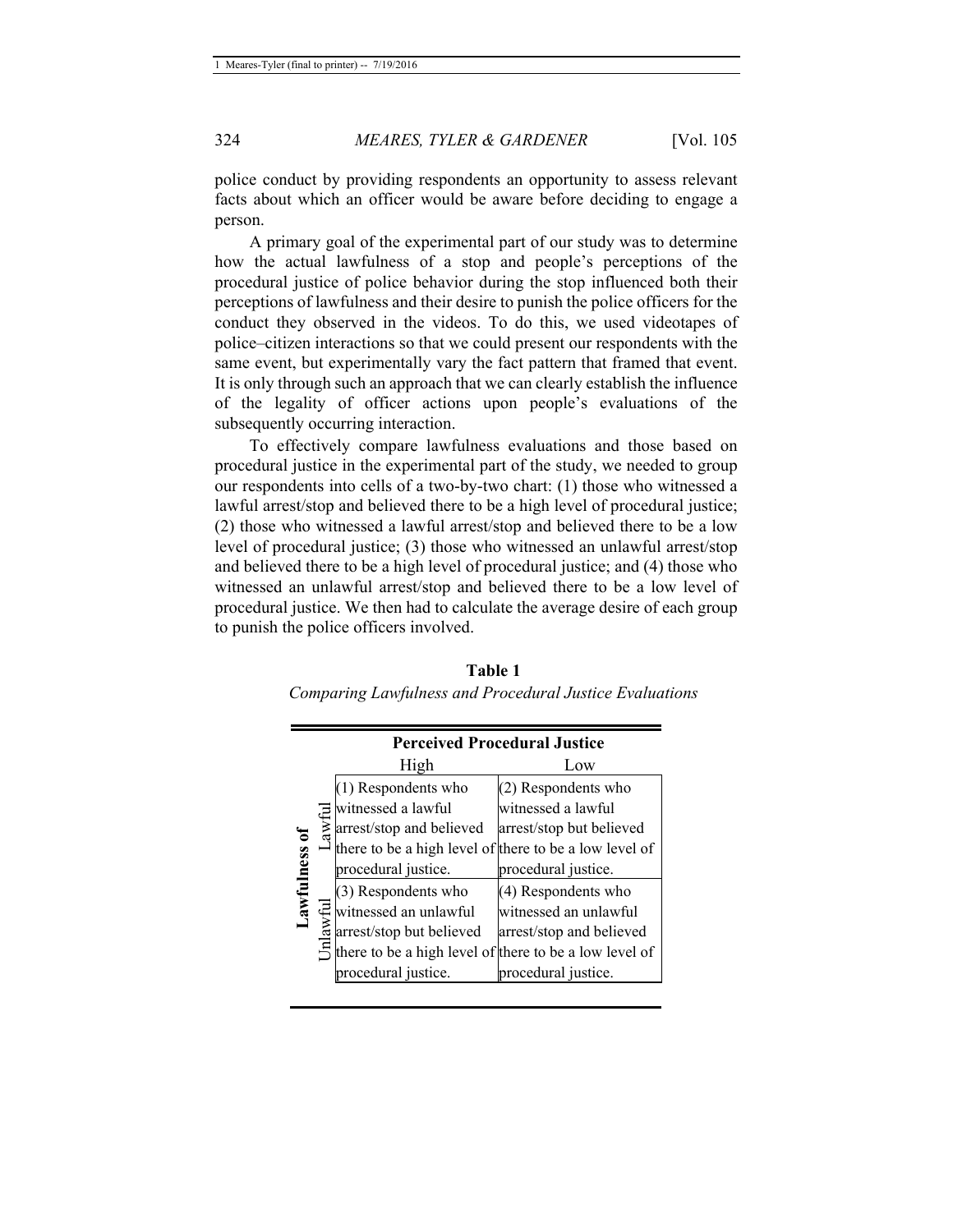Thanks to our experimental design, separating those respondents who witnessed an actually lawful arrest/stop from those who witnessed an unlawful arrest/stop was simple: we merely looked at the contextual description provided for each video. As we noted above, one third of respondents were given contextual descriptions that framed the arrest/stop as lawful, and one third were given contextual descriptions that framed the arrest/stop as unlawful. The other third were given ambiguous descriptions and were therefore ignored in our analysis.<sup>74</sup>

Separating those respondents who believed there to be a high level of procedural justice from those who believed there to be a low level of procedural justice was slightly more complicated. We calculated the extent to which respondents perceived the police behavior to be procedurally just. We did this by looking at how much they agreed or disagreed with the following six statements:

- "The police made decisions about what to do in fair ways";
- "The police allowed the citizen to express his views before making decisions";
- "The police got the information about the situation needed to make good decisions";
- "The police explained the decisions they made";
- "The police treated the citizen with respect and dignity"; and
- "The police showed concern for the citizen's rights."

Respondents rated their level of agreement with these statements on a scale of 1 to 5, with 1 being "strongly disagree," 2 being "disagree," 3 being "neither agree nor disagree," 4 being "agree," and 5 being "strongly agree." We split the group in half at the mean. Those above the mean became our high procedural justice group, and those below the mean became the low group.

Finally, after dividing respondents into the necessary four groups (lawful/high procedural justice; lawful/low procedural justice; unlawful/high procedural justice; unlawful/low procedural justice), we then measured their views about whether police had acted unlawfully. The response options were:

- "The police officers violated the law";
- "The police officers engaged in serious misconduct"; and

<sup>74</sup> These contextual frames were developed by one of us. The respondents were not specifically told whether the facts constituted constitutionality in each case. Rather, they were given facts to review that would lead any lawyer (or budding lawyer) to confidently make a conclusion regarding constitutionality (or not).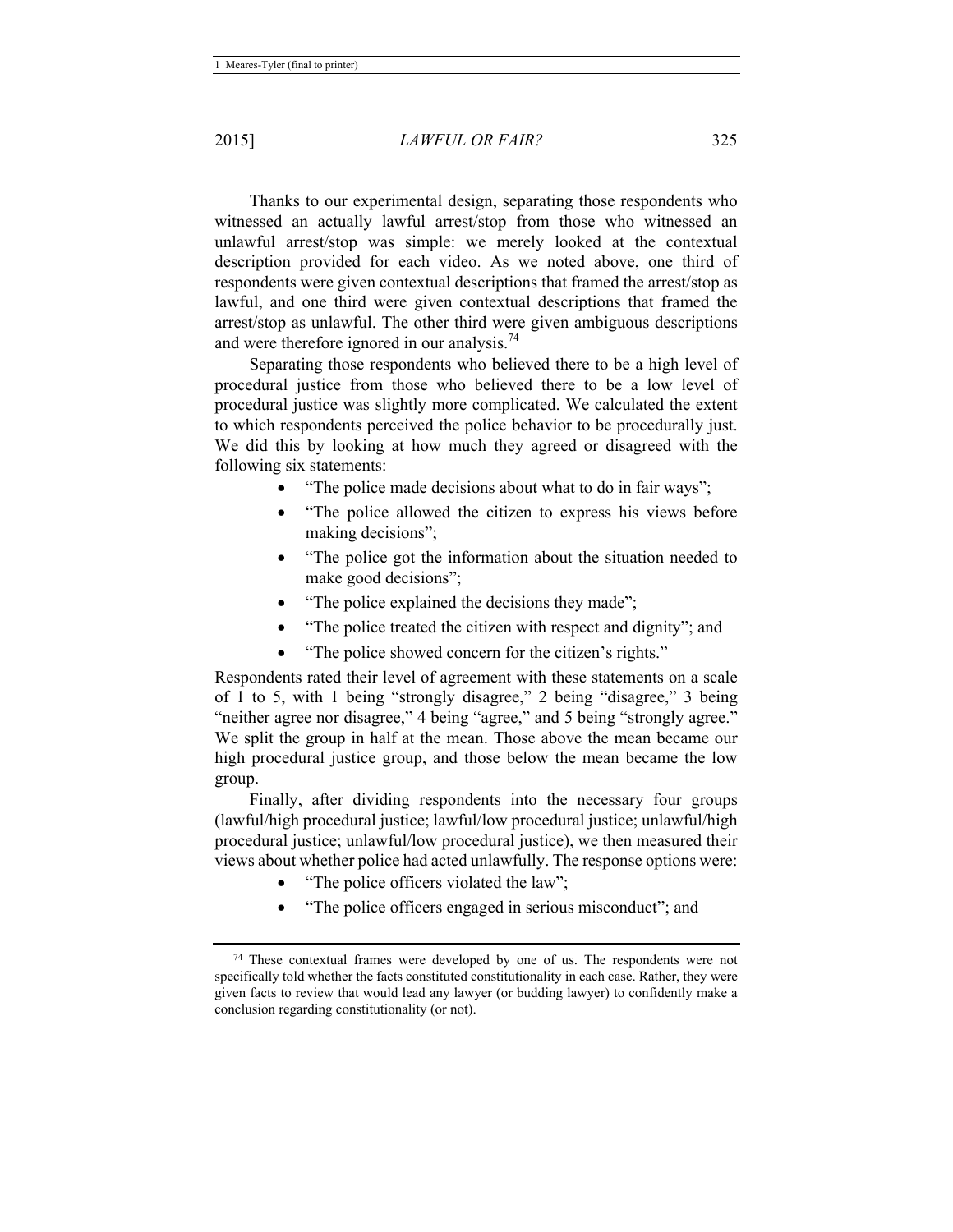• "The behavior of the police officers was atypical of police actions in a situation of this type."

 We also measured the desire to punish the police. To accomplish this, we analyzed on a five-point scale how they rated the following three statements:

- "The officers involved should be reprimanded or punished in some way";
- "These officers should be put in jobs in which they do not patrol the streets"; and
- "It would be appropriate for the person involved to sue the police."

The judgments of illegality and desire to sanction were highly correlated  $(r = 0.76)$ , so they were combined into a single overall judgment for the purposes of our analysis.

#### 2. *When Is Illegality Perceived and Why Punish the Police?*

 The best way to think about differences among groups is to divide people up in the two ways we outline above: (1) is the conduct lawful or unlawful, and (2) do the people feel that the police acted justly or unjustly? The average level of perceived illegality or punishment or both suggested for police can then be assessed within each group. Figure 1 shows such an analysis that results from the three videos.<sup>75</sup>

 $75$  The numbers shown combine all three videos. There were three lawful conditions (lawful, unlawful, no information), and only the lawful and unlawful means are shown. The perceived procedural justice scale was divided at the mean to form two categories. High scores indicate a strong desire to punish the officers involved. The scale runs from 1 to 5. The entries are the mean for each group.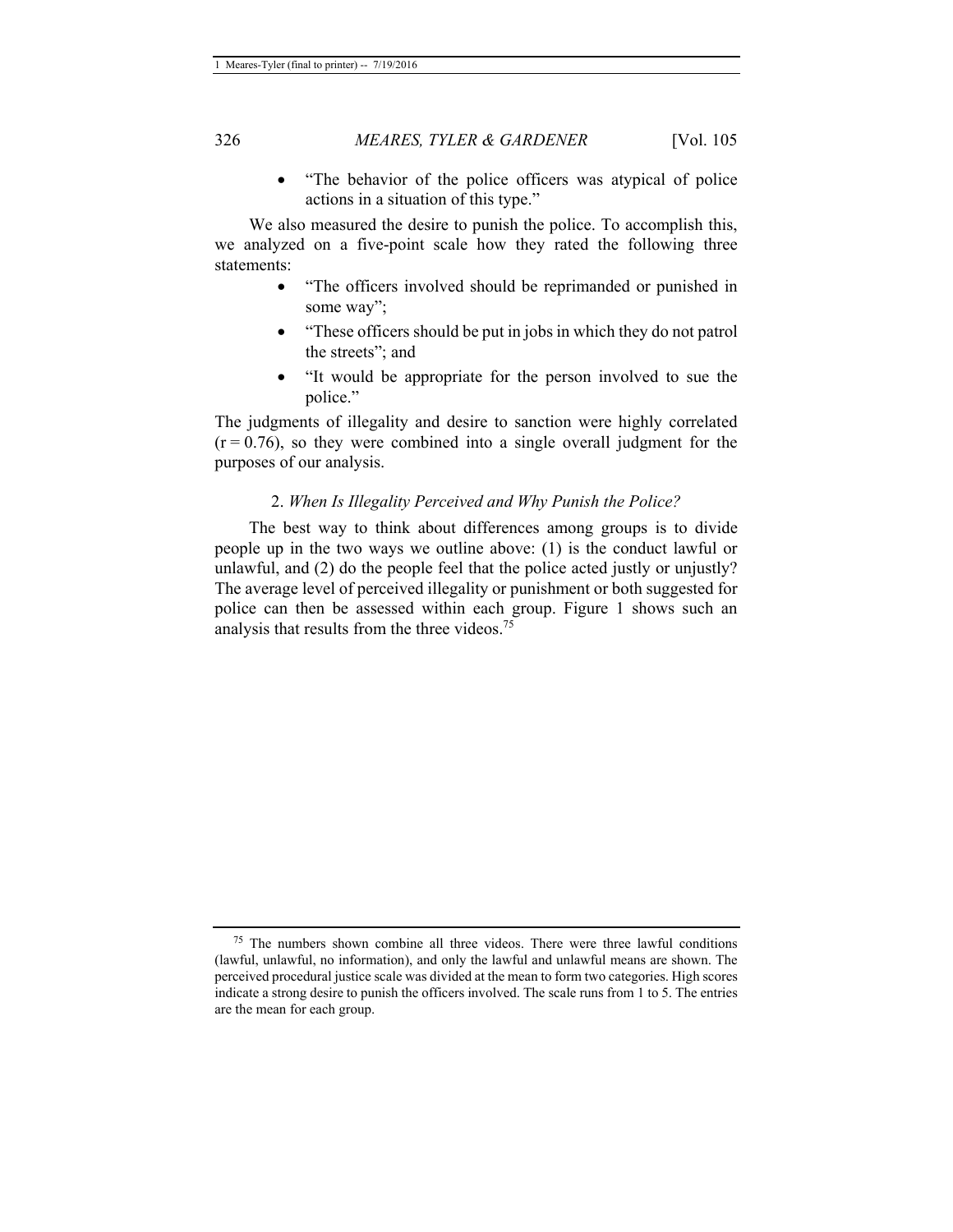

 $\equiv$  Uneven force  $\equiv$  High force  $\equiv$  Low force  $\equiv$  Overall



In this graph, the rating moves closer to five as the respondents' view that illegality occurred or preference for punishment or both increases. The graph demonstrates clearly that procedural justice is a major factor in that determination. When procedural justice is high, lawlessness judgments and punishment preferences are almost one full point higher than they are when procedural justice is low. In contrast, the distinction between the lawfulness conditions barely registers.

#### 3. *Multilevel Modeling*

The analysis outlined suggests that people's belief that illegal behavior has occurred and their desire to punish police derives from whether police act with procedural justice. The objective lawfulness of police actions is secondary. While we present these findings using simple statistics, it is possible to perform this analysis in a statistically more complex way that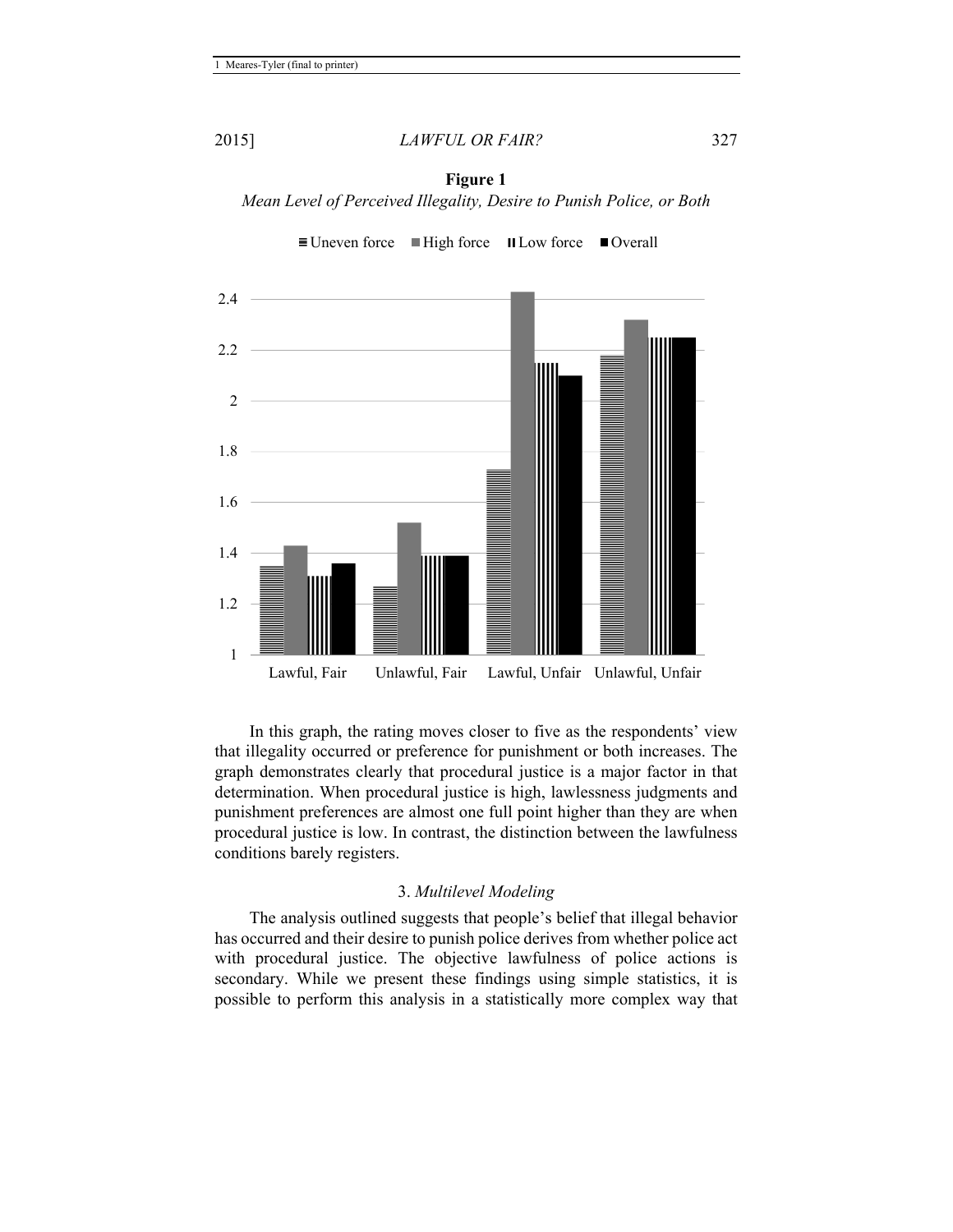considers possible confounding factors, such as race, gender, class, and education level.

The appropriate analysis is multilevel modeling, taking account of the fact that each respondent rated three videotapes.<sup>76</sup> We conducted such an analysis, and the results are consistent with our argument. The model first takes account of the multilevel nature of the data. It further controls for prior attitudes toward and experiences with police, including identification with the police and the nature of police actions during prior personal contacts.

The results of the multilevel model support the conclusions we have already outlined. This analysis was conducted in two ways: first, without controls for demographic characteristics and for prior views (column one), and second, with such statistical controls in place (column two).

A belief that illegal action occurred or a motivation to punish the police or both is linked primarily to the procedural justice of police actions (regression coefficient =  $0.68$  (standard error =  $0.03$ ),  $t(796) = 26.06$ ,  $P < .001$ ). There is no statistically significant connection between the unlawfulness of police action and the desire for punishment (regression coefficient =  $-.04$  (standard error = 0.04), t(1067) = 0.81, n.s.). Because these results are found in an analysis with appropriate controls, the findings outlined are robust and are not the result of respondents' prior views about police.

<sup>76</sup> Multilevel modeling is a statistical technique that simultaneously considers individualand group-level effects. So, for example, it is possible to consider the opinions of people, taking account of what country they live in. In this case, the analysis considers the participants' opinions while taking account of which of the three videotapes they are reacting to.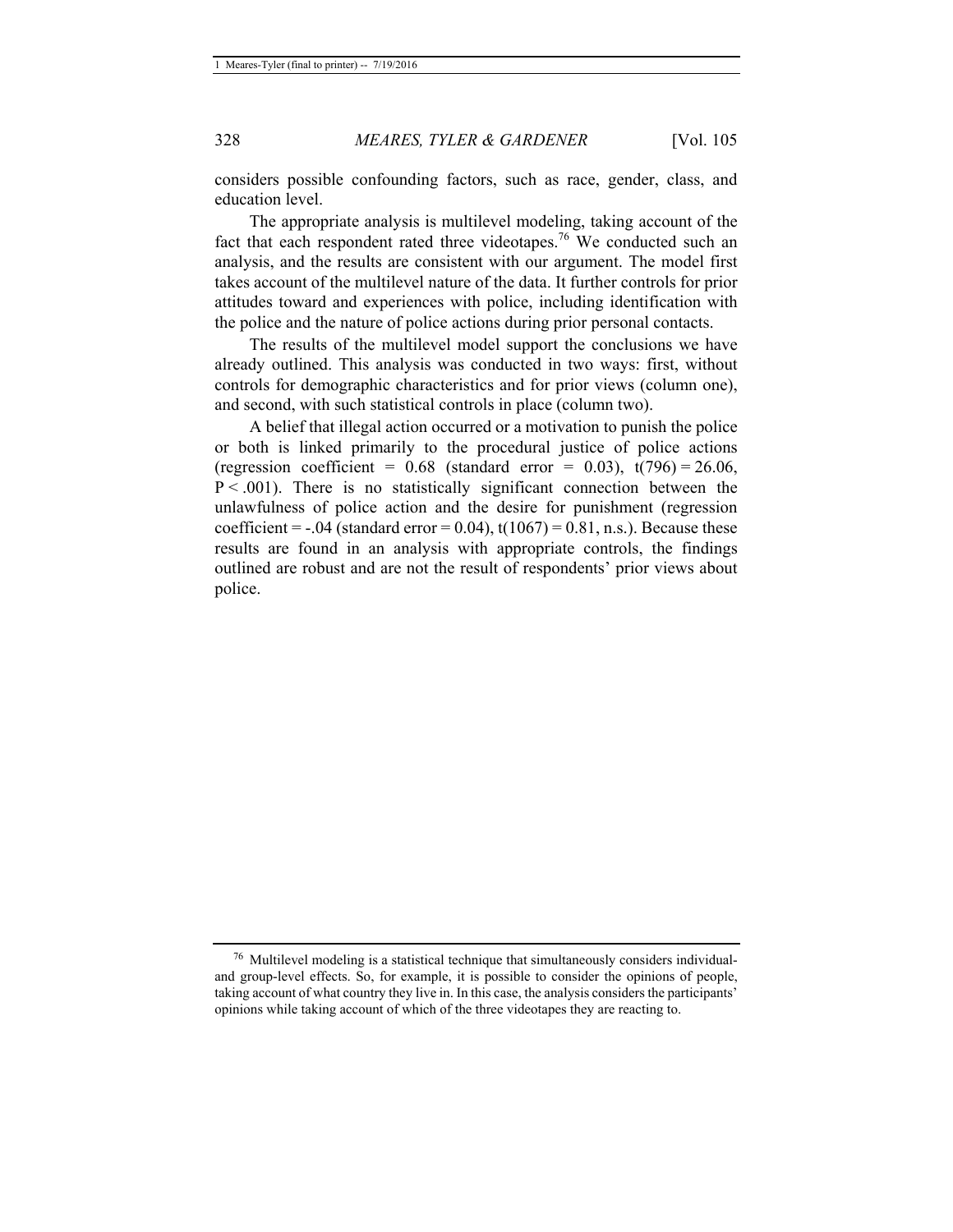|                                            | No controls   |                    | Controls     |                   |
|--------------------------------------------|---------------|--------------------|--------------|-------------------|
| Intercept                                  | 1.74(0.09)    | $t(1979)=19.61***$ | 1.40(0.43)   | $t(1092)=3.28***$ |
| Video Watched                              |               |                    |              |                   |
| Confused vs.<br>Rude                       | 0.03(0.04)    | $t(1331)=0.80$     | 0.01(0.04)   | $t(738)=0.30$     |
| Aggressive vs.<br>Rude                     | $-.24(0.04)$  | $t(1374)=5.84***$  | $-.26(0.05)$ | $t(796)=5.57***$  |
| Context                                    |               |                    |              |                   |
| Lawful Police<br>Action                    | $-.03(0d.04)$ | $t(1942)=0.84$     | $-.02(0.04)$ | $t(1093)=0.51$    |
| Unlawful<br>Police Action                  | $-.02(0.04)$  | $t(1928)=0.53$     | $-.04(0.04)$ | $t(1067)=0.81$    |
| Procedural<br>Justice                      |               |                    |              |                   |
| Procedural<br>Justice of<br>Police Actions | 0.72(0.02)    | $t(1900)=36.38***$ | 0.68(0.03)   | $t(796)=26.06***$ |

**Figure 2**  *Multilevel Modeling of Police Punishment Judgments* 

p < .05; \*\*p < .01; \*\*\*p < .001.

 Multilevel modeling was used (SPSS mixed procedure). Each respondent provided three evaluations, one for each video watched, and this procedure controlled for respondent effects. Controls were made for prior identification, political ideology, prior experience with police (outcomes and procedural justice), whether the person was a victim of crime, his or her fear of crime, neighborhood conditions, political efficacy, the fairness of government policies, and the willingness to let police use force.

#### 4. *Path Modeling*

Because the post-video questions (e.g., procedural justice, police lawfulness, desire to punish the police) were all answered at one point in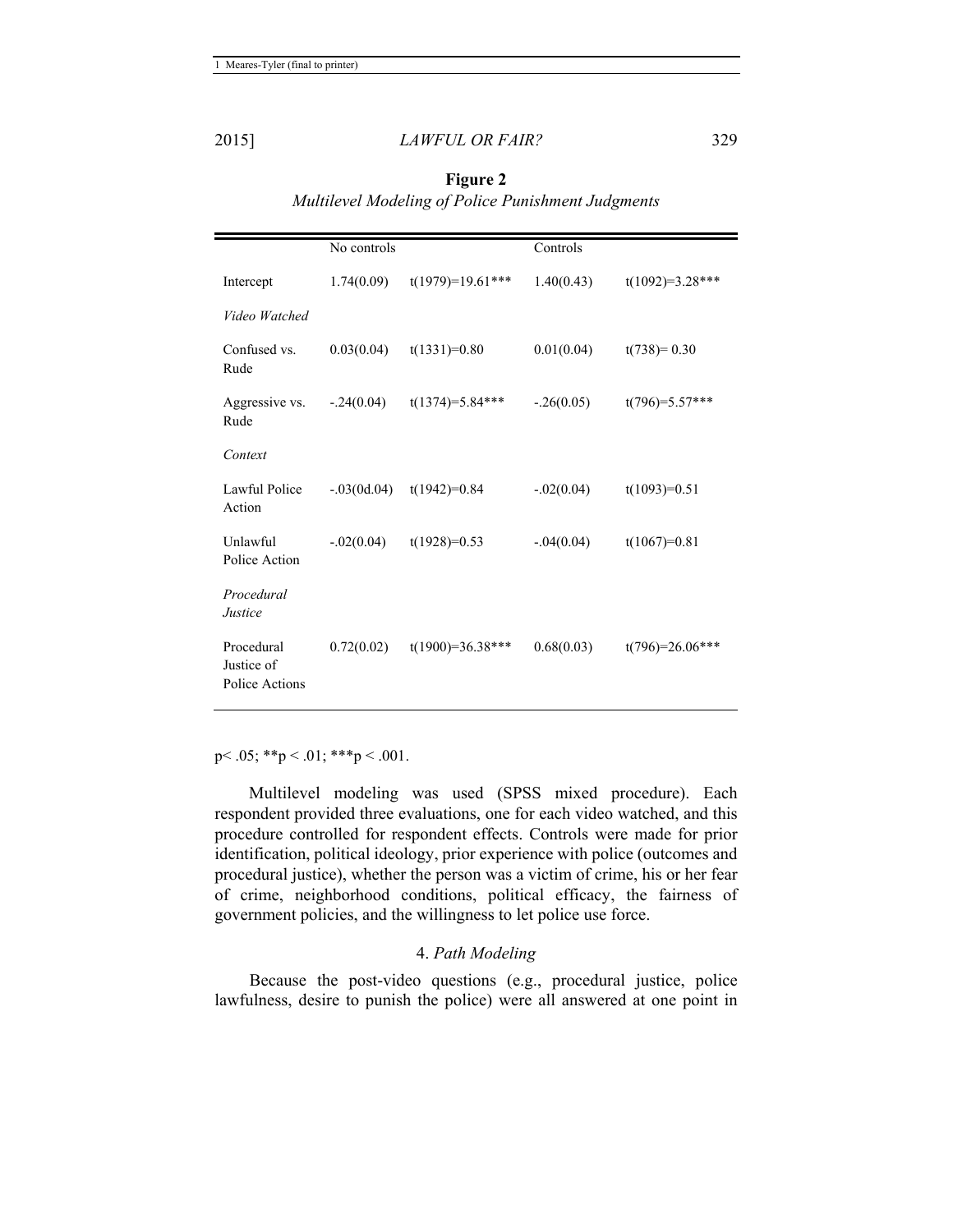time, we have followed the conservative strategy of treating the variables separately in our analysis and not assuming any particular causal order among them. However, using path modeling allows us to explore the relationship among variables. In particular, we can develop a more nuanced model of legality.

In presenting the issue that frames this Article, we contrasted two concerns: whether police actions are actually lawful and whether police are acting in procedurally just ways. Figure 3 shows the effects that would be expected under each model. If people focus solely on actual lawfulness, then the fact patterns indicating lawfulness or unlawfulness should impact public views about culpability and sanctioning. If the procedural justice model is correct, it should be the demeanor and comportment of police officers (i.e., whether they acted fairly) that shapes culpability and sanctioning.

#### **Figure 3**  *Conceptual Models*

#### **Model One: Lawfulness**



Our empirical findings suggest that respondents have very little sensitivity to questions of actual police lawfulness. However, there is an alternative model that we can evaluate. That model is that the public cares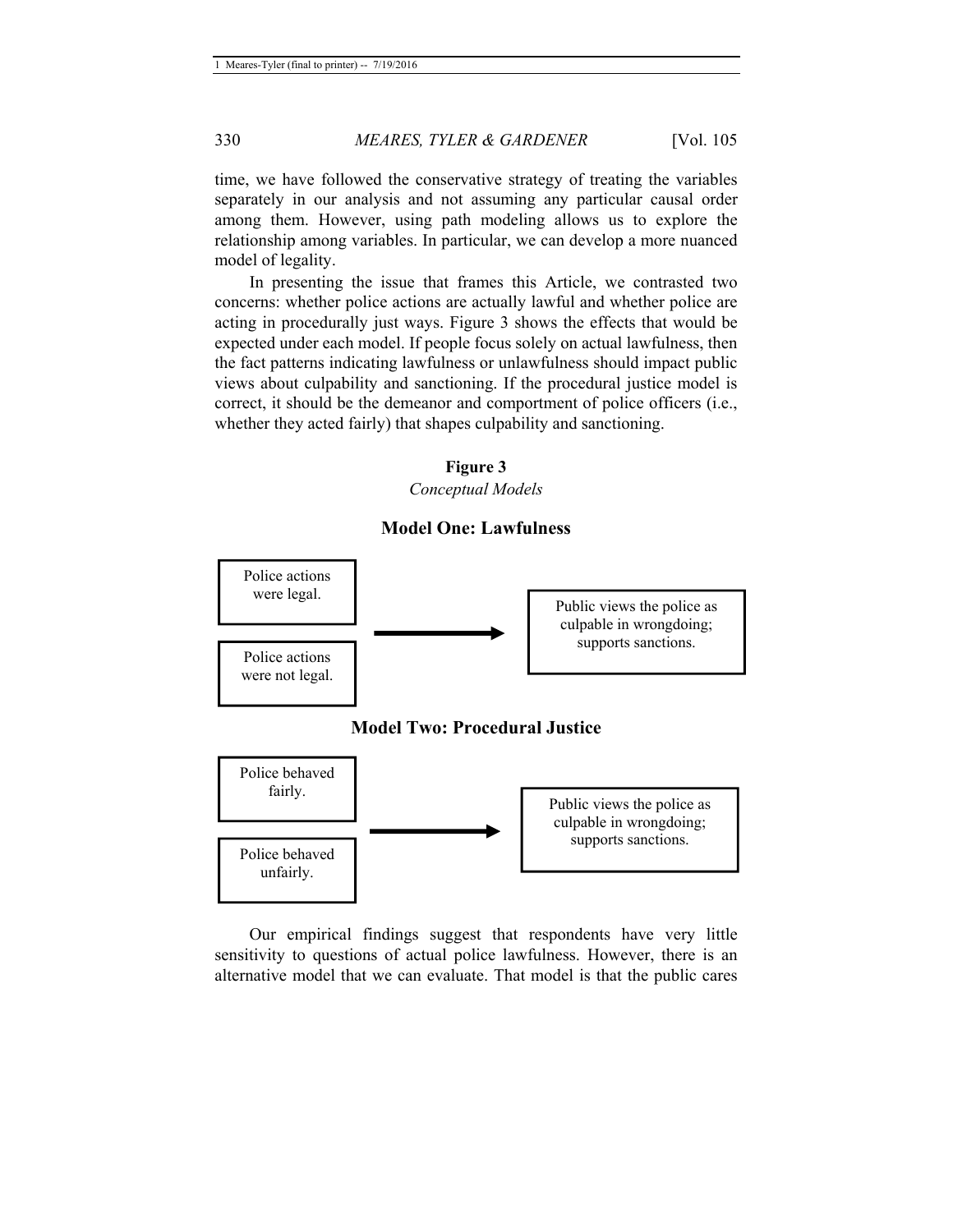about *perceived* lawfulness, but that perceived lawfulness is not strongly linked to actual lawfulness.

Our argument is that people do care about lawfulness, but they base their understanding of lawfulness on police procedural justice. We noted that people who are treated fairly are less likely to infer that the police have profiled them. Hence, the public potentially takes account of the legality of police behavior but infers it from police conduct. In other words, police actions shape public views, not whether their behavior is legal. This is consistent with the suggestion that behaviors in certain situations are highly salient, while contextual legality is in the background and is typically underweighted. We can test this idea through a path model.

In the path analysis, we test the argument that people's perceptions of the lawfulness and procedural justice of police conduct potentially influence their assessments of the wrongfulness of police behavior, which in turn influences their conclusions about whether police should be punished. These are causal claims, and the data is correlational. However, the reasonableness of this causal order is based upon the psychological literature on perception, evaluation, and blame assessment.<sup>77</sup> Drawing upon that literature, we suggest that it is reasonable to view the causal order as flowing from evaluations of procedural justice and through them to assessments of blame<sup>78</sup> and then punishment.

The results of the path model are shown in Figure 4. The solid lines indicate significant paths, and dashed lines indicate no significant connection. The numbers associated with each one reflect the strength of the influence (i.e., the standardized regression coefficient). Consistent with our assumptions, the key antecedent of wanting to punish police is viewing their actions as culpable (i.e., legally wrong). It is this judgment that is central to punishment. Hence, the public is not indifferent to issues of legality. Clearly, people believe actions judged to be illegal should be punished.

 $77$  The literature is quite voluminous, but for two pieces that summarize it in a straightforward way, see Mark D. Alicke, *Culpable Causation,* 63 J. PERSONALITY & SOC. PSYCHOL. 368 (1992); Mark D. Alicke, *Culpable Control and the Psychology of Blame*,

 $18^{\circ}$  Culpability was measured using three items: "The police violated the law"; "The police officers engaged in serious misconduct"; and "The behavior of the police was reasonable and fair."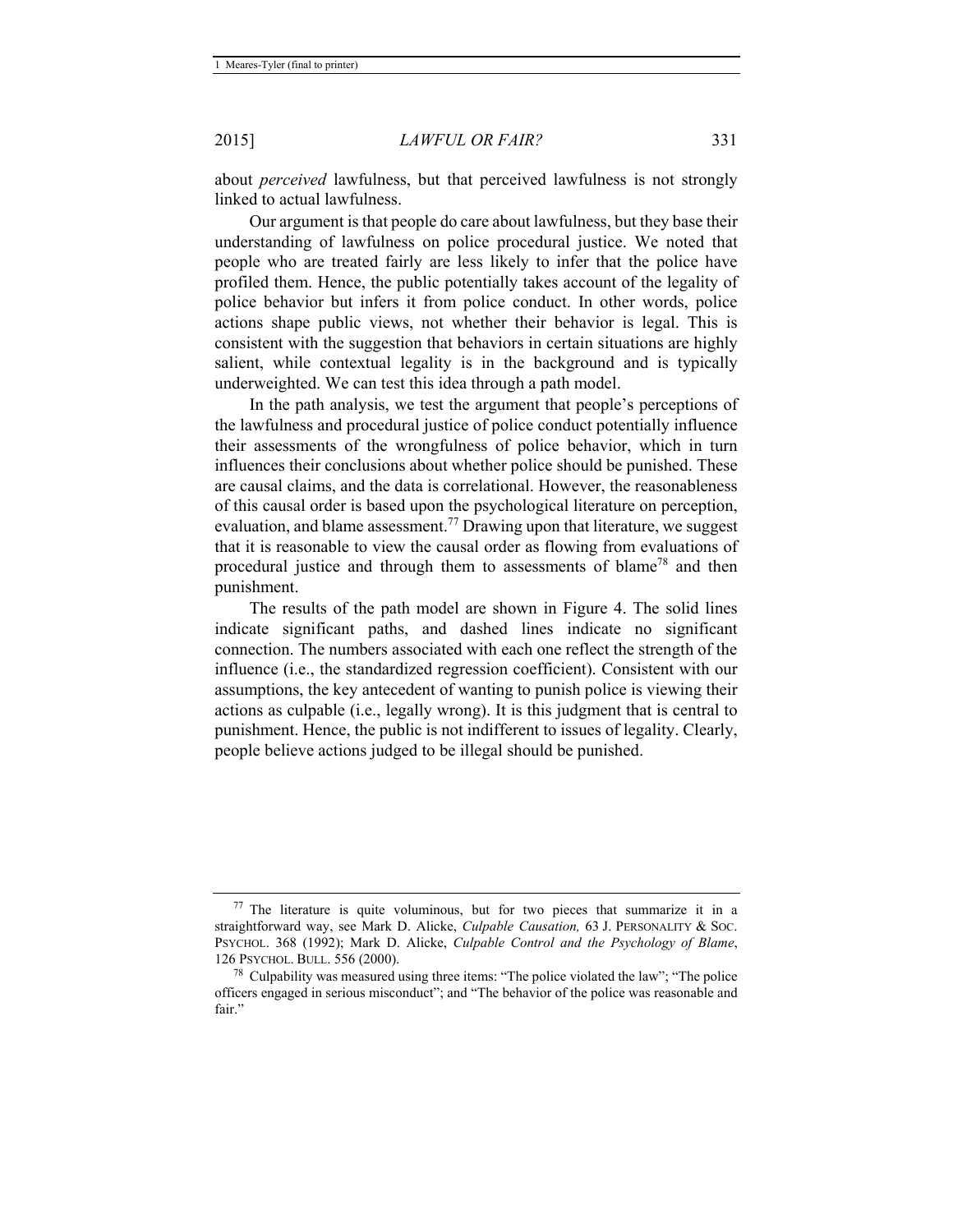

But perceived illegality is directly responsive to procedural justice, *not* to actual lawfulness. In other words, people are at best weakly influenced by actual legality. It is perceived legality that is central to punishment. It turns out, though, that perceived legality is based primarily upon procedural justice and not actual legality. If police are using fair procedures, people will infer that their actions are legal.

This does not mean, however, that actual legality is irrelevant. As is shown in Figure 4, one factor that people consider when evaluating the overall fairness of police actions is whether police acted illegally, with illegal conduct lowering perceptions that police acted using fair procedures. In other words, if people know before they view the video that the initial contact was not legal, they are less likely to interpret police actions as procedurally fair. This influence is small but clear and statistically significant.<sup>79</sup>

 $79$  This model does not include prior views about police, but if they are included, the analysis further supports the suggestion that antecedent values shape people's evaluations of events. When people make judgments about the procedural justice of police conduct, they consider many factors, including whether police behaved lawfully. This is not surprising, because as Dan Kahan and his coauthors suggest, values shape perceptions of the facts, as well as evaluations of the actions of legal actors. *See, e.g.*, Dan M. Kahan et al., *Whose Eyes Are You Going to Believe?* Scott v. Harris *and the Perils of Cognitive Illiberalism*, 122 HARV. L. REV. 837 (2009). Judgments about police are additionally shaped by people's prior level of identification with police and their overall political–social ideology (factors taken into account in the analysis shown in Figure 4). These prior values directly influence procedural justice judgments and evaluations of police wrongdoing, and prior ideology also directly shapes judgments about whether police should be punished. Hence, people's reactions to events are not only a function of what happens within those events. They also have an already-developed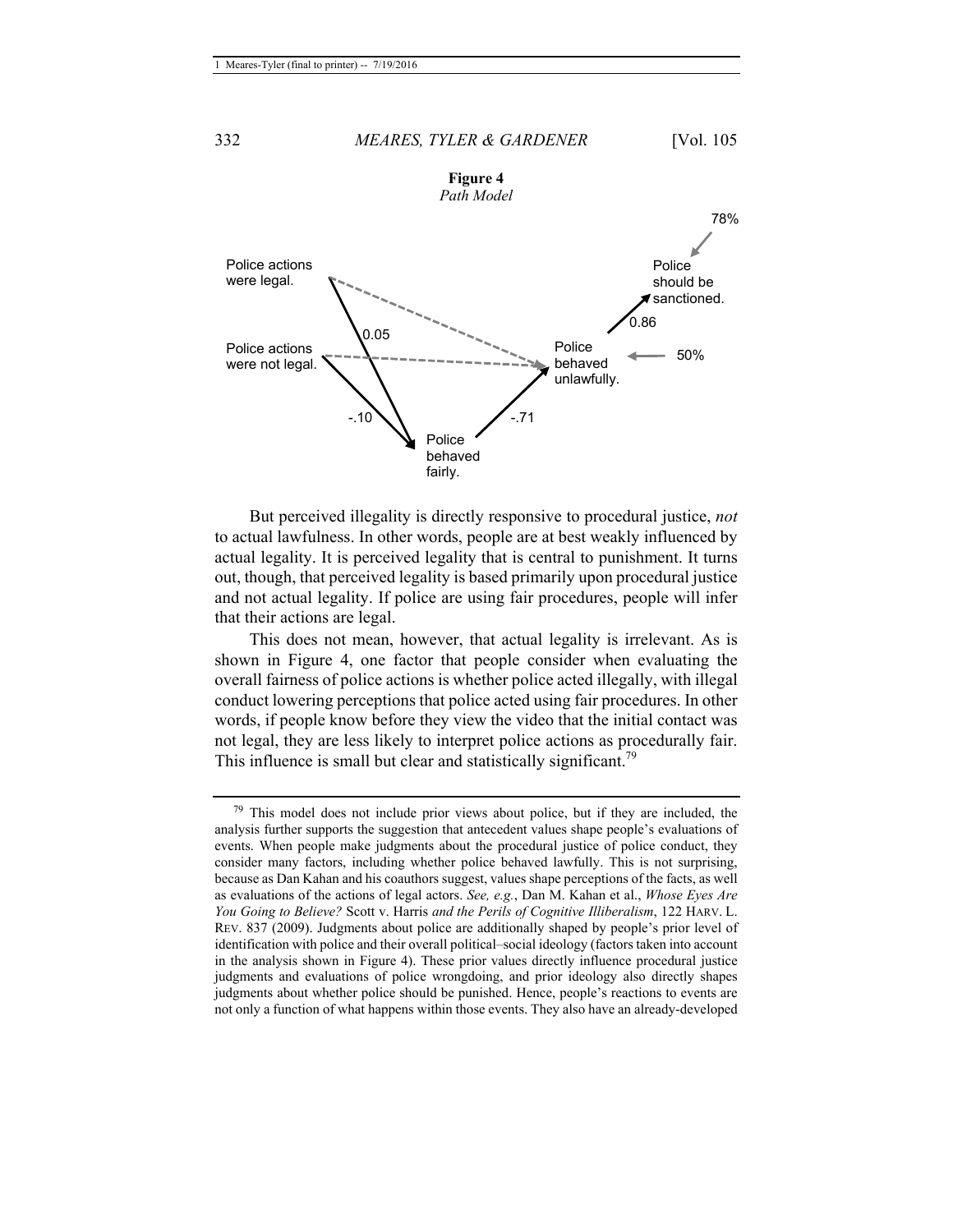The path results reinforce the results of the multilevel modeling analysis in suggesting that, while many factors matter, the primary factor shaping lawfulness assessments was the procedural justice evaluation. Once such procedural justice judgments are taken into account, the objective legality of police actions has no direct influence upon lawfulness assessments. However, this does not mean that illegal actions have no consequences. Officers who were presented as acting illegally were judged to have used procedures that were less fair, leading to judgments of wrongdoing and a heightened desire to punish.

While these path results help us to gain a better understanding of the nature of people's reactions to videos of police–citizen interactions, we caution that because the data upon which they are based are cross-sectional, they must be viewed as tentative. On the other hand, the experimental variations in objective lawfulness clearly suggest that when people have a prior understanding that police are acting in ways that the law defines as legal or illegal, this has little impact upon whether they are perceived as acting legally, whether they should be sanctioned, or both.

#### IV. IMPLICATIONS

The data confirms our core claim: when assessing the legality of police actions, procedural justice factors are more influential to people's judgments than the actual legality of police behavior. Or, to put it somewhat provocatively, although the lawfulness of police conduct has some effect on the public's desire to punish police, this effect is trivial compared to that of procedural justice. It is what police *do* during a stop that shapes perceived lawfulness, not the reasons on which they rely when deciding to engage a person. Additionally, of the many aspects of police behavior that might matter, what does matter is procedural justice.

What should we make of this? We think at least three points are important.

*First.* People's ordinary intuitions about rightful police behavior do not comport with the law. That is, people do not seem to care very much at all about police adherence to constitutional rules when assessing whether police should be punished. They care instead primarily about the procedural justice and fairness of the way police act when dealing with people in the community. This could result from at least two conditions. The first condition

value system that shapes event perception and evaluation. These other factors were controlled for in the multilevel analysis. For an examination of such fact-centered influences, see Anthony Braga et al., *The Salience of Social Context Factors in Appraisals of Police Interactions with Citizens: A Randomized Factorial Experiment*, 30 J. QUANTITATIVE CRIMINOLOGY 599 (2014).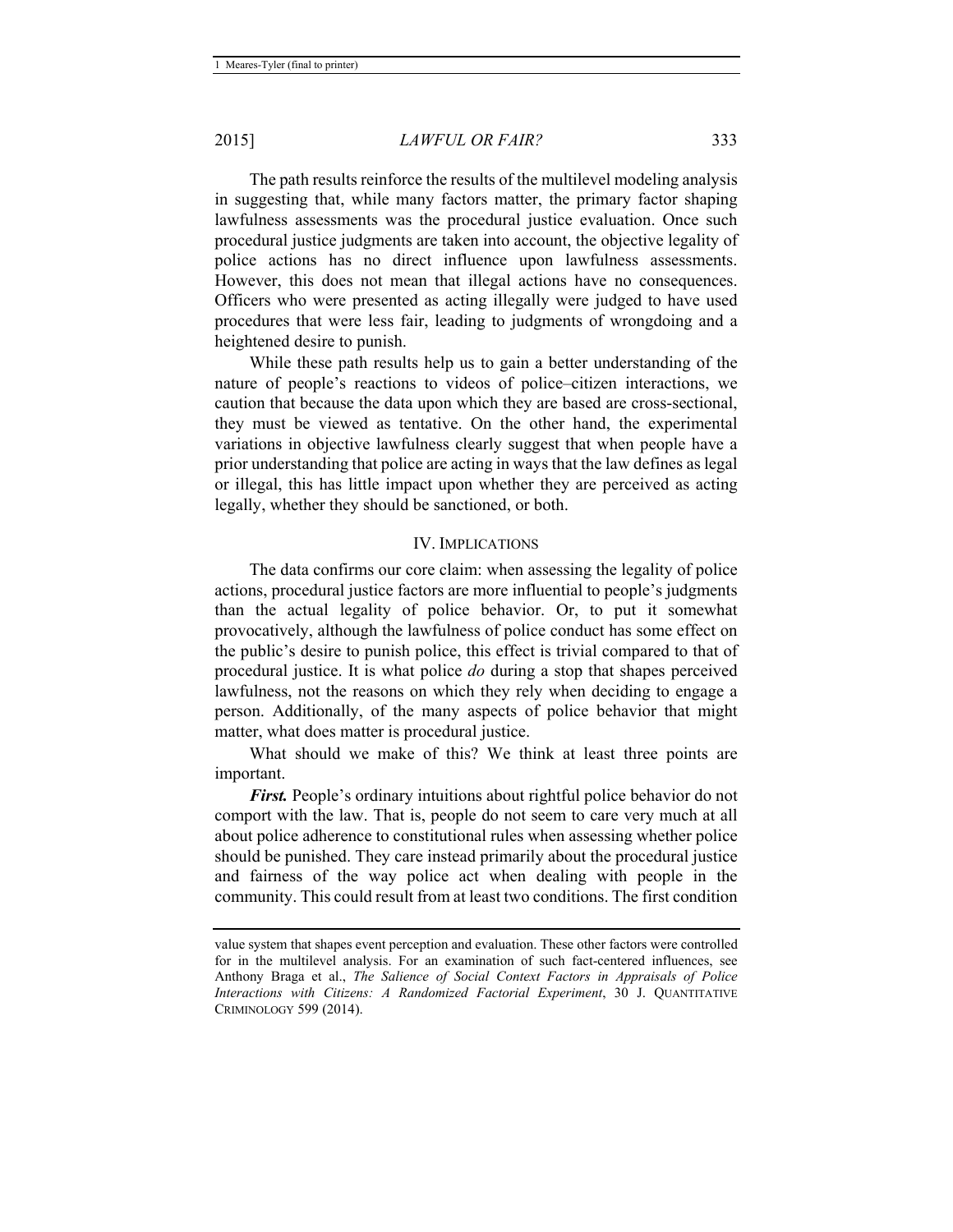is one in which people are aware both of legality and fairness factors but consciously choose to credit fairness over legality. A second condition is one in which people choose fairness over legality because they are unaware of, or perhaps more precisely, untutored in, legality. If this second condition holds, then we would expect people's assessments of legality and fairness to be coextensive. To put this point another way, people rely on fairness to evaluate police conduct because they do not know the law. As best we can tell, the second condition is a better descriptor of our data.<sup>80</sup> In our data, people did not put great weight on comparing the facts of the situation to the legal rules that dictated appropriate police conduct in the situations they observed. Instead, they assessed police behavior with reference to their procedural justice judgments.

The central point these findings support is the disjuncture between the authorities, who examine a situation through a prism of law when trying to decide what types of actions are appropriate, and the members of the public, who make judgments regarding law by analyzing the behaviors that police officers engage in during their interactions with them well after legal authorities have decided to act. Each party to the situation focuses upon the time point that is most salient to them based upon the issues that they care about. Law enforcement agents bring a framework of legal rules and categories to a decision point at which they classify the facts into what is needed to make a lawful judgment. Their concern is whether conduct comports with the law. The public reacts to intrusion of a state authority into their lives by trying to understand the meaning of police actions for them. In particular, they seek clues about the social meaning of police behavior—e.g., messages about their status and standing in their community; the rights that will be accorded to them; whether officers appear to be trustworthy, benevolent, and sincere; whether officers are trying to do what is right; and whether they are trying to consider the person's needs and concerns. These questions are at best peripherally addressed by the legality of conduct but are strongly influenced by *how* officers exercise their authority in the situation.

*Second.* Suggesting that people "know" fairness and not the law means, we think, that it is extremely important to separate lawfulness from unlawfulness on the one hand and fairness and unfairness on the other, while specifying a relationship between them as we do in the model presented above. Perhaps the most important reason to do this is that police are creatures of law and are trained in that law. Police, unlike some members of

<sup>&</sup>lt;sup>80</sup> The key point here is that actual legality has no impact upon perceived legality. Whether police are actually following the law is not central to whether the public perceived them to be acting legally.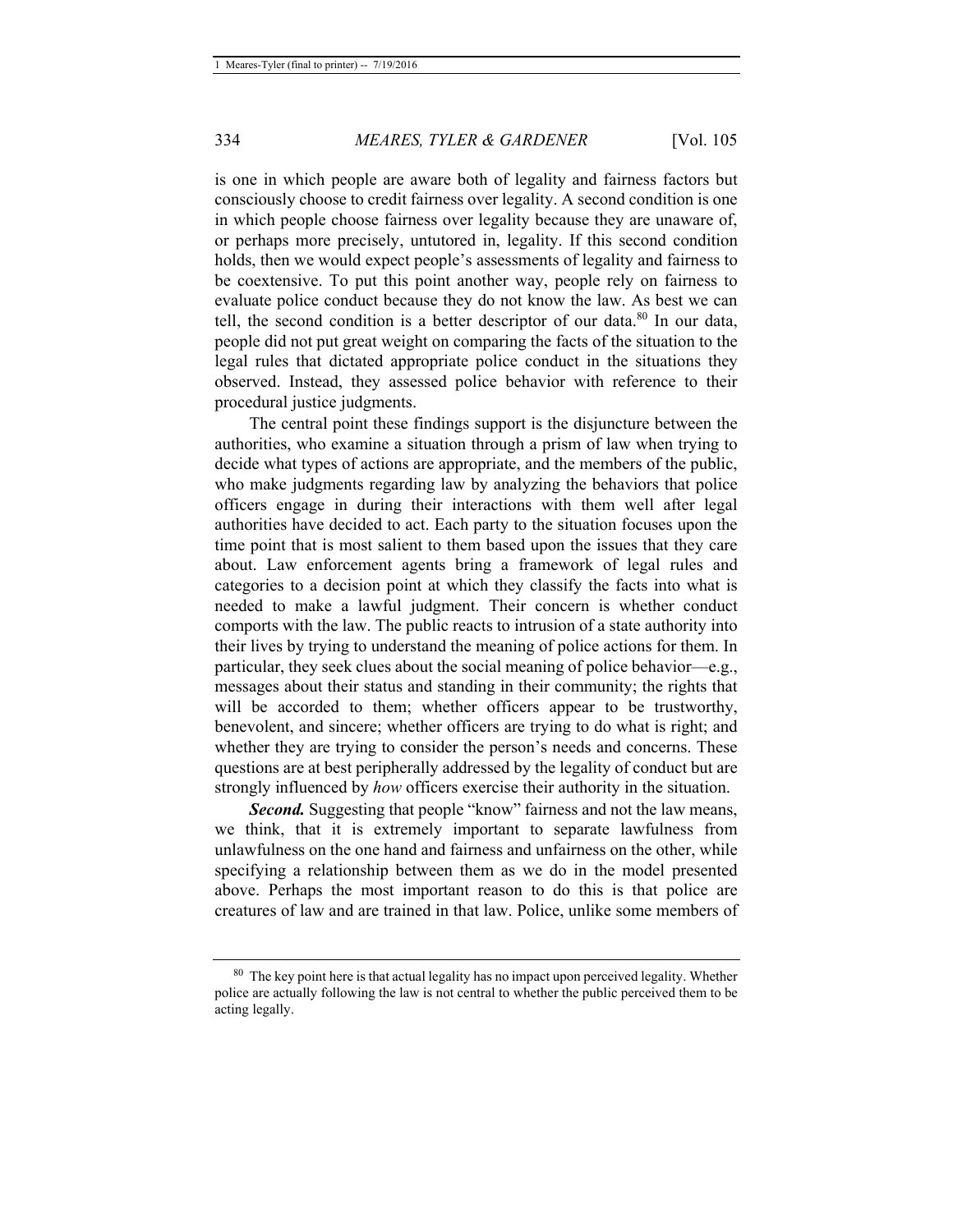the public, are not everyday lawyers, but, rather, experts.<sup>81</sup> They strive to conform their behavior to a set of norms and scripts heavily influenced by formal law.

As we noted earlier, the efforts of police to adhere to the law can leave the police confused about problems with public legitimacy. Trained from a legal framework, officers naturally infer that because they follow the law, their actions are legal and, more importantly, legitimate. If lawful action is legitimate action, it follows to a police officer that people should defer to her authority and not question her actions. Yet studies of the public reveal widespread perceptions of illegitimacy and suggest that efforts by police to be more professional in their conduct (defined in terms of greater adherence to the law) do not promote legitimacy within the community.82

We suggest that effectively addressing issues of popular legitimacy requires police to expand the framework within which they understand their conduct. It requires them to include within their concerns both being lawful and being perceived by the public as acting fairly. This, then, means one concern governs officers' decisions about when to take action, and a second concern governs their decisions about what to do when they implement actions involving the public. A focus on either of these issues alone is incomplete. The bifurcation we see on the spectrum of evaluations that ordinary people make regarding police behavior represents a social– psychological disjuncture in police–citizen engagement that is damaging to citizens, counterproductive for policing agencies, and ultimately inconsistent with the police accountability project that is critical to so many cities today.

One way to respond to the fact that citizens are unaware of the law is to educate them about constitutional law in the hope that they may comport their internal assessment processes in ways that are much more consistent with that law. As we noted, authors such as Haney have advocated such a strategy

 $81$  Here, it is useful to reprise Bruce Ackerman's contrasting categories of legal reasoning. His "Ordinary Observers" rely upon common practices and basic social expectations among members of society when judging individual situations, without regard to whether those judgments fit into a coherent pattern, and his "Scientific Policymakers" craft rules to realize particular goals. The goals of constitutional law, while coherent, simply do not match the expectations of well-socialized citizens, who, motivated by the social psychology of group membership, place value on interactions that confer them status. *See* ACKERMAN, *supra* note 14 at 1–40

<sup>&</sup>lt;sup>82</sup> To see this result, compare PEFFLEY, *supra* note 12, with research demonstrating that police conduct has become more consistent with legal dictates when measured by lower levels of lethal force, physically coercive confessions, and the like become more legal over time. Peffley shows that there is a profound lack of confidence among minority groups in police, even while police seem to be improving along the legality dimension. For a summary of research about police compliance with law, see FAIRNESS AND EFFECTIVENESS IN POLICING, *supra* note 13, at 252–90.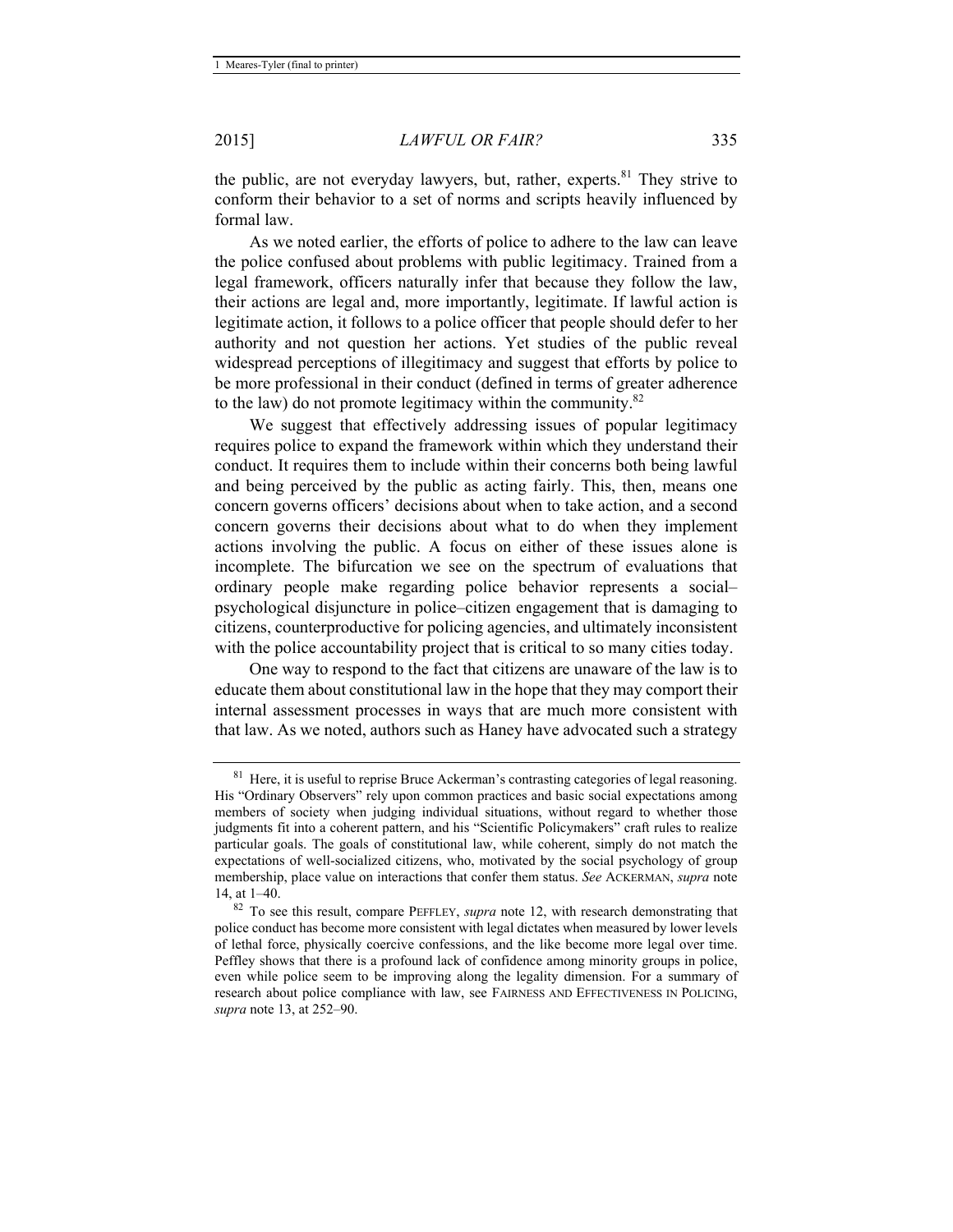as part of a general effort to increase sensitivity to situational issues.<sup>83</sup> We believe that this strategy is unlikely to be effective. The resources involved would be enormous. In addition, it flies in the face of human psychology in two ways. First, in the situation itself, people focus on the salient factor, which is officers' behavior, and ignore background situational factors. As we noted above, this is consistent with research findings on fundamental attribution error, indicating a general tendency to ignore background information. Second, in terms of their concerns, people's focus on officer behavior is natural because the behavior of authorities provides information about their identity and status. Politeness and respect affirm status, and this is a central issue in interactions with authorities, as the procedural justice research indicates.

Constitutional law, as it is currently composed, does not emphasize the importance of quality of police treatment and does not discuss impact upon dignity, identity, or status. Instead, whether a typical discretionary police action, such as a stop or arrest, is constitutional depends upon the officer's observations of the potential suspect's behavior and actions, which, when evaluated in light of the officer's experiences, lead her to conclude with the constitutionally required level of certainty that the suspect has committed or is about to commit a crime. $84$  Thus, the constitutionality of many police actions is centered on what the officers know before they exercise their discretion to engage someone. The values that the law protects are not those that ordinary folks, at least in this area, regularly look to when constructing individual or group identity, as decades of social psychology make clear. Nothing about constitutional law prohibits a police officer from being rude, and very little of constitutional criminal procedure promotes the kinds of dignity concerns that people tend to care about. In fact, constitutional law, because it places so much emphasis on police suspicion, is potentially at odds with concerns about human dignity.<sup>85</sup> When police deal with people in the community, their legal framing encourages them to look at people as potentially engaged in "suspicious" activity. It is identifying signs of such activity that justifies police officer intervention into people's lives. Hence, when people deal with police, their experiences are tinged with mistrust and

<sup>83</sup> *See supra* notes 19–21. 84 *See* Terry v. Ohio, 392 U.S. 1 (1967) (basing the ruling upon the facts the officer saw

<sup>&</sup>lt;sup>85</sup> *See, e.g.*, Tracey L. Meares, *The Distribution of Dignity and the Fourth Amendment*, *in* THE POLITICAL HEART OF CRIMINAL PROCEDURE 123, 123–29 (Michael Klarman et al. eds., 2012) (suggesting that the Fourth Amendment's suspicion requirement encourages police officers to invest in confrontational attitudes toward suspects in ways that are inconsistent with promoting procedural justice).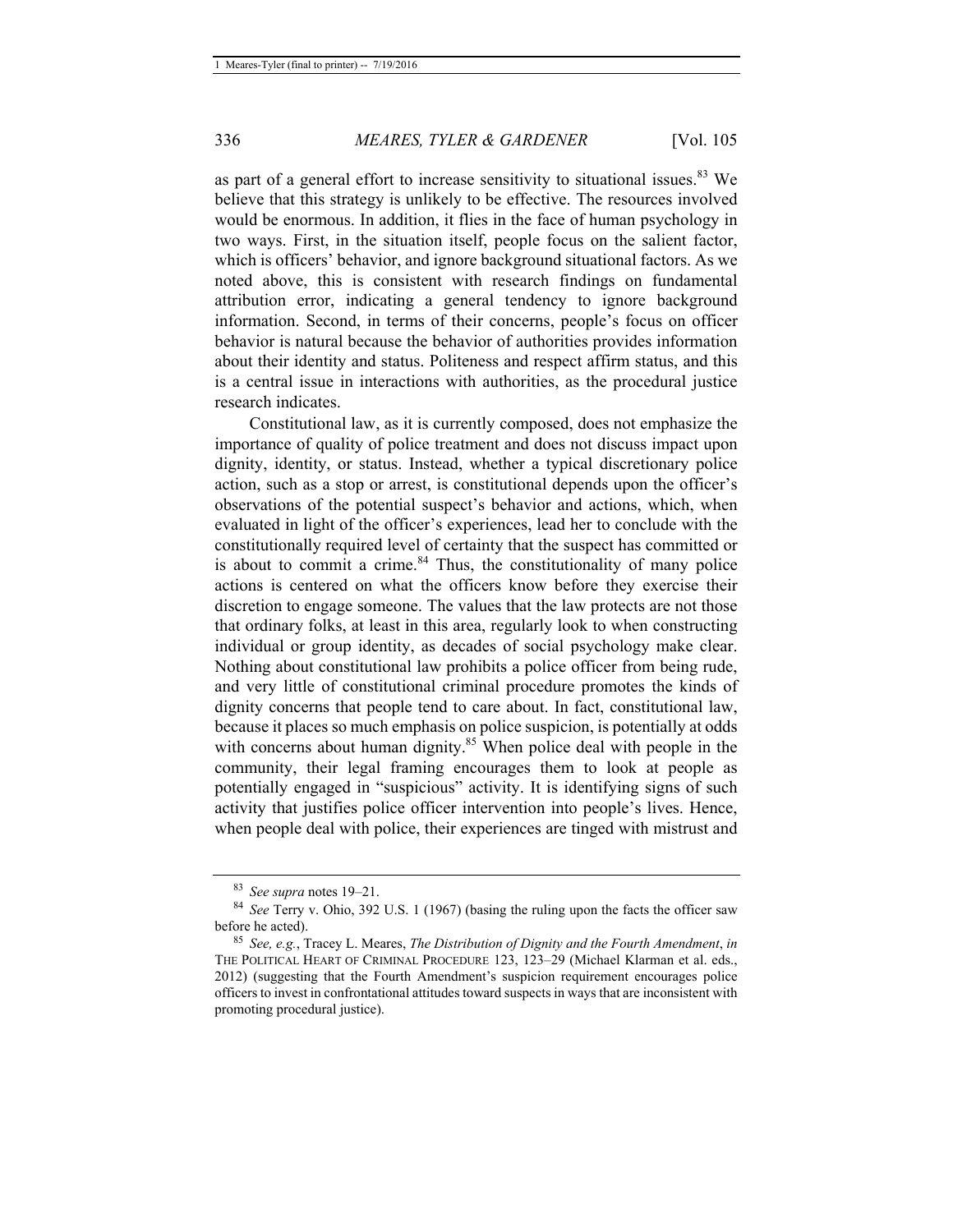a potentially demeaning tone. Police already suspect those they deal with are "up to no good," and they adopt the tone of inquisitors to gather data in support of these suspicions.

One possible reform strategy is to advocate change in the legal rules that shape police conduct—perhaps along the lines that Stuntz has suggested.<sup>86</sup> We worry that this approach is an exercise in futility. Thus, we may be better served by educating police officers about procedural justice. Police officers need to comport their behavior with constitutional rules, yes, but they also need to be encouraged to treat people with dignity and respect regardless of whether the rules require it.

Why would police do this? As we have noted, popular legitimacy carries a number of benefits for police. It promotes rule following and deference to police decisions. It lowers resistance and conflict. It motivates cooperation. And, as this Article shows, it leads people to view police decisions about discretionary actions as lawful and to support sanctioning police officers less often. Hence, treating people fairly is good police policy.

Moreover, as the creation and consumption of videos depicting police activity continues to increase, so does the importance of procedural justice. Indeed, cell phones and police body cameras are capturing a growing volume of police–citizen encounters, and such footage is reaching an ever-expanding audience online. Therefore, a police officer's conduct has the power to shape perceptions of police legitimacy and convey messages of respect, or a lack thereof, far beyond those with whom she directly interacts. And because videos of police–citizen encounters are limited in their ability to convey the precise circumstances leading up to the encounters, the lawfulness of the police conduct becomes even less salient to the public than it might otherwise be.

*Third.* The finding that the approach we have outlined likely leads to safer streets is only one of its benefits. As British legal scholar Neil Walker notes, "[t]he police . . . are both minders and reminders of community producer[s] of significant messages about the kind of place that community is or aspires to be."87 Taking Walker seriously promotes an understanding of the policing enterprise that is different from the usual conception that emphasizes the solution of collective action problems, which in turn emphasizes the role of police primarily as crime control agents. We do not

<sup>86</sup> *See generally* WILLIAM J. STUNTZ, THE COLLAPSE OF AMERICAN CRIMINAL JUSTICE (2011) (arguing for less discretion on the part of legal authorities and a more central role for local juries in making decisions as an alternative). 87 Ian Loader, *Policing, Recognition, and Belonging*, 605 ANNALS AM. ACAD. POL. & SOC.

SCI. 202, 211 (2006) (citing Neil Walker, *Policing and the Supranational*, 12 POLICING & SOC'Y 307, 315 (2002)).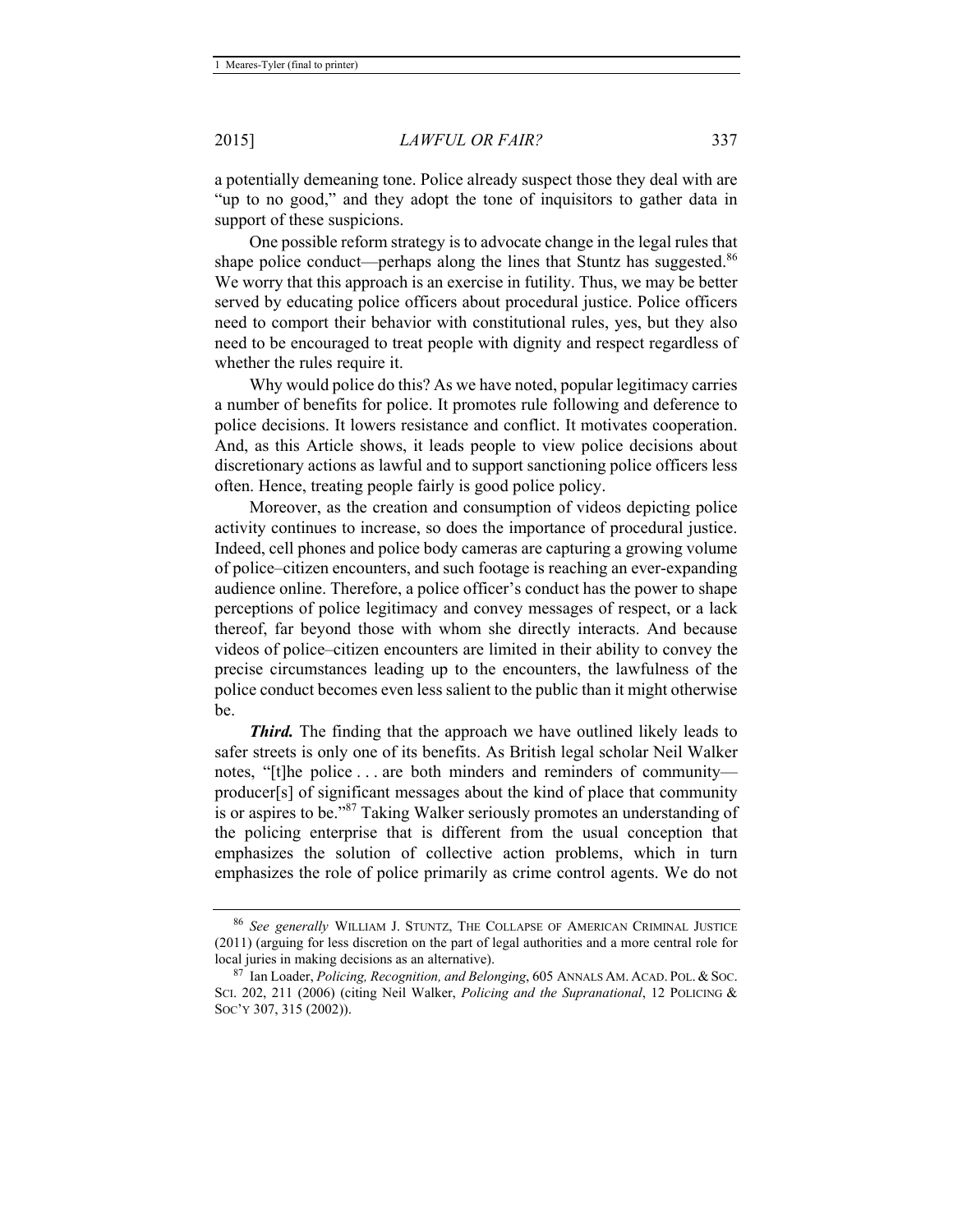doubt the positive benefits resulting from policing agencies casting themselves as necessary utilities for producing safe, functioning communities—akin to public utilities for well-lit streets, clean water, and cheap, widely available electricity. One must be careful in making the public utility analogy, however. A consequential conception of a public good, which the utility analogy clearly is, conceives of the good's production as one that can be enjoyed by individuals and aggregated up, so to speak. Thus, its benefits—and costs—can always be assessed in terms of efficiencies at the individual level that are simply aggregated up, and it is possible to imagine the good's production by some entity other than the state.

We think our account of the way in which people assess the rightfulness of policing behavior is more consistent with Jeremy Waldron's account of a public good, which acknowledges that "no account of [its] worth to anyone can be given except by concentrating on what [it is] worth to everyone together."88 Truly good policing, then, is enjoyed by all people in common, regardless of whether they experience positive outcomes as individuals. The unit of measurement here is not simply counting up and adding the experiences of individuals, but instead trying to understand what we experience at the community level. $89$  Generation of good policing is "wholly, directly and reciprocally dependent upon its simultaneous generation for and enjoyment by certain others.<sup>"90</sup> It is the impact that the climate of policing has on the overall community that is key, as opposed to thinking about the relationship that particular individuals may or may not have with police.

We can go further and say that our argument not only implies a demand for policing that is assertedly social, as Waldron suggests, but *constitutive*, too, in the way that Ian Loader and Neil Walker claim. It is not enough for policing to simply solve collective-action problems associated with the project of crime reduction. Policing also can, and should, play a role in producing positive feelings of self-identity that help to "construct and sustain our 'we-feeling'—our very felt sense of 'common publicness.'"<sup>91</sup> Legitimacy, then, can be a key driver of a healthy and properly functioning democratic government.

We need to do more work to fully justify this last potentially normative claim. No doubt many are made uncomfortable by the notion that police

<sup>88</sup> JEREMY WALDRON, LIBERAL RIGHTS:COLLECTED PAPERS 1981–1991, at 358–59 (1993). 89 *See* ROBERT J. SAMPSON, GREAT AMERICAN CITY: CHICAGO AND THE ENDURING

NEIGHBORHOOD EFFECT 59–60 (2012) (coining the term "ecometrics" to explain the measurement of social traits at the appropriate level of analysis, such as a neighborhood, that

is distinct from measuring such processes at the individual level).<br><sup>90</sup> IAN LOADER & NEIL WALKER, CIVILIZING SECURITY 154 (2007) (citation omitted).<br><sup>91</sup> *Id.* at 164.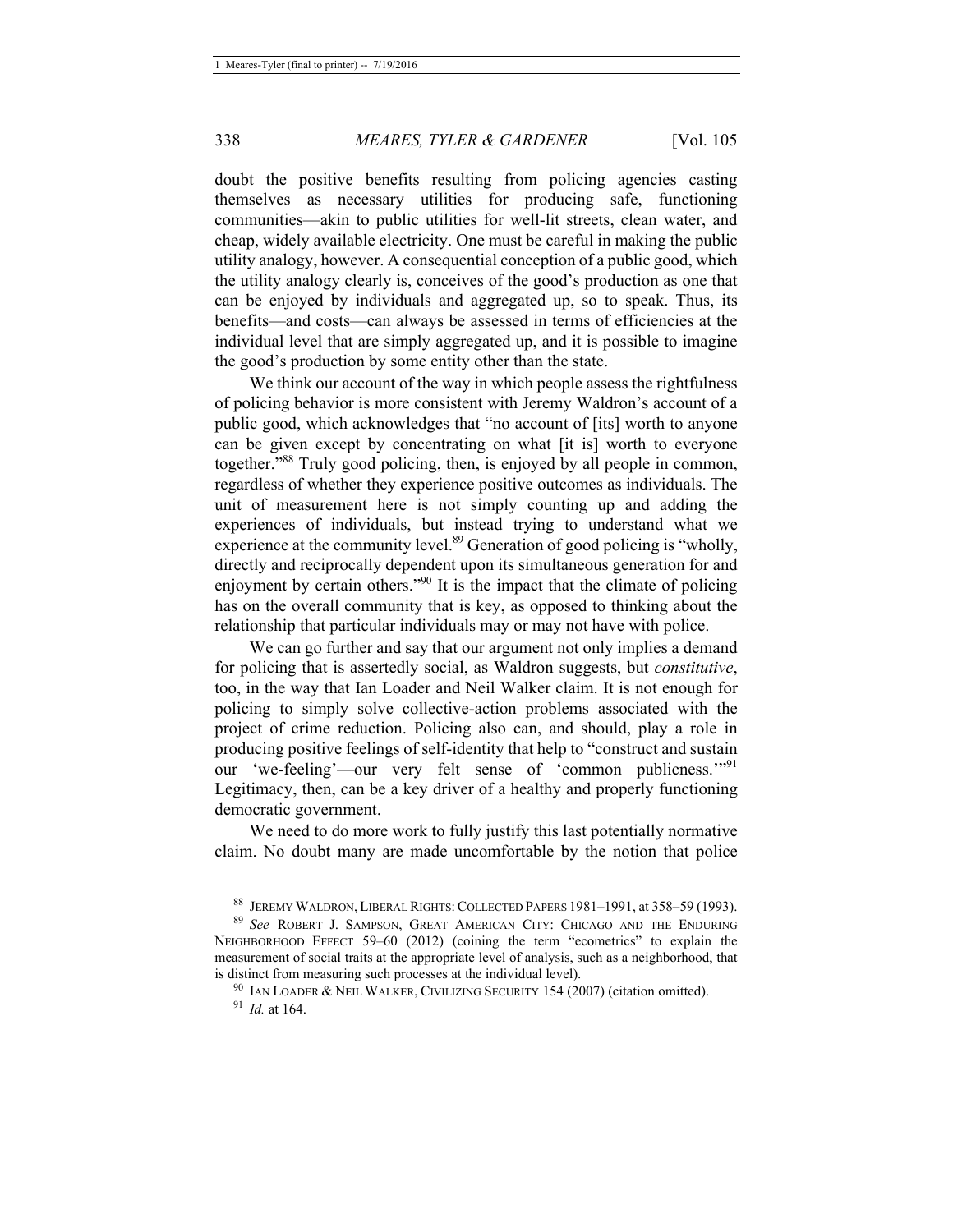should be involved in this work. What we know, however, is that they *are* involved in it. The empirical distinctions we demonstrate between lawfulness assessments of police conduct on the one hand and fairness assessments on the other powerfully suggest that people understand police treatment of citizens in the constitutive manner that Loader and Walker describe. Indeed, President Obama, in convening his Task Force on 21st Century Policing, made this point when he said, "When any part of the American Family does not feel like it is being treated fairly, it is a problem for all of us. It means we are not as strong as a country as we can be."<sup>92</sup>

The focus that people place upon the procedural justice of police actions points first to the potentially negative consequences of an exclusive focus on lawfulness. If police are not cognizant of, and responsive to, public concerns, they are blind to the source of public feelings that police actions are inappropriate and should be sanctioned. Further, police miss the opportunity to be involved in the broader effort to build people's ties to their communities that create healthy and vibrant neighborhoods that are both more open to cooperation with police and better able to generate the types of social and other forms of capital that can help communities to "build their way out of crime<sup>"93</sup>

<sup>&</sup>lt;sup>92</sup> OFFICE OF CMTY. ORIENTED POLICING SERVS., FINAL REPORT OF THE PRESIDENT'S TASK FORCE ON 21ST CENTURY POLICING 5 (2015).<br><sup>93</sup> BILL GELLER & LISA BELSKY, U.S. DEP'T OF JUSTICE, A POLICYMAKER'S GUIDE TO

BUILDING OUR WAY OUT OF CRIME: THE TRANSFORMATIVE POWER OF POLICE–COMMUNITY DEVELOPER PARTNERSHIPS 45 (2009).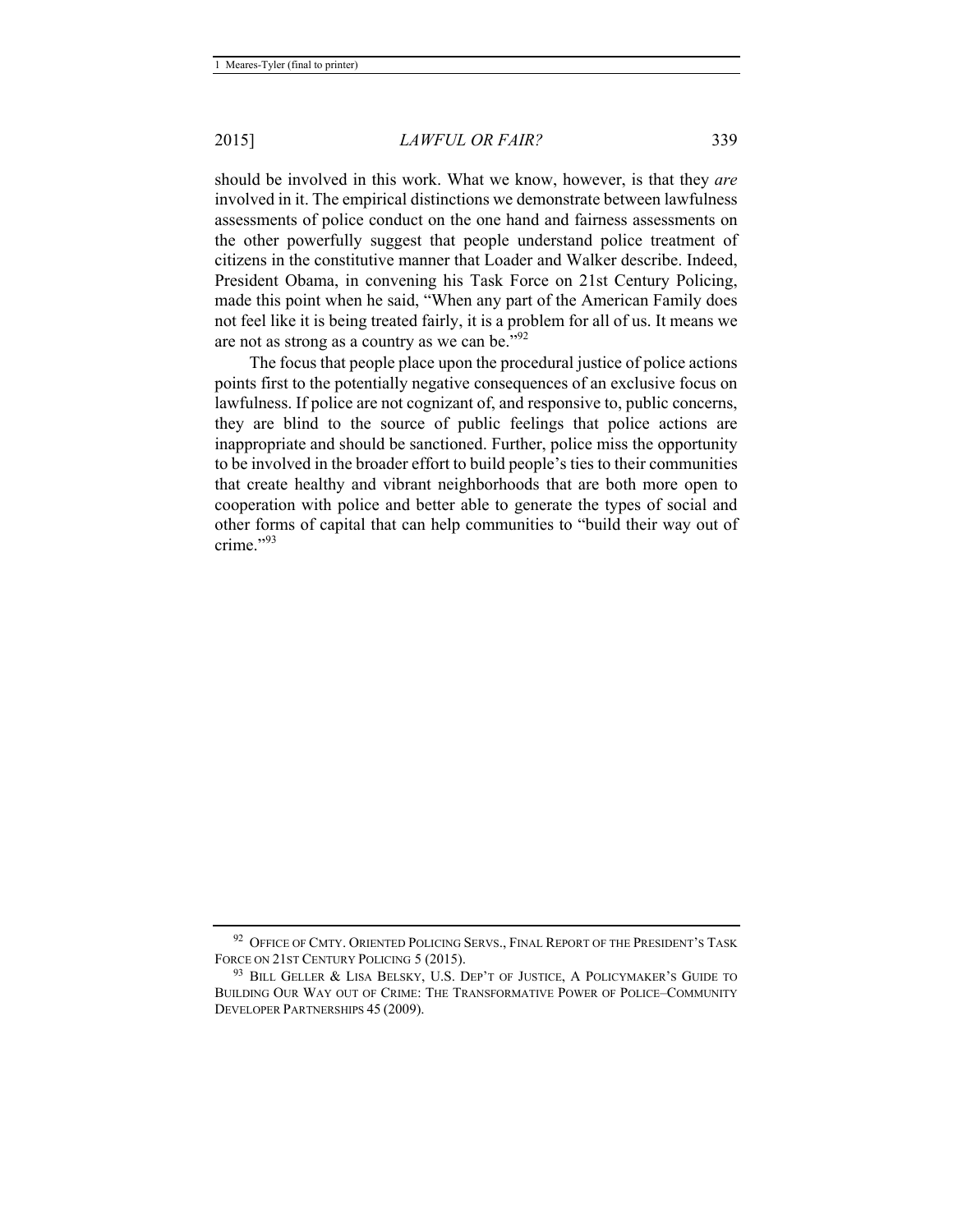#### **Appendix A**  *Background Questionnaire*

The background questionnaire asked respondents for information about their demographic characteristics, experiences with the police, exposure to crime, political beliefs, and prior attitudes towards law enforcement. Collecting this information was necessary to ascertain what factors accounted for differences across individuals and groups in their perceptions of the appropriateness of police behavior and the legitimacy of these legal actors in particular contexts. With a rich understanding of respondents' backgrounds, we could test our hypothesis that individuals form perceptions and evaluations of police–citizen interactions based on their own (direct) experiences and indirectly or vicariously through the experiences of others close to them. In other words, this personal data allowed us to assess people's psychological predispositions.

The information solicited in the questionnaire drew on work by Lawrence Bobo and Devon Johnson that identified a range of factors differentiating views among racial and ethnic groups on their experiences and views of criminal law and criminal justice.<sup>94</sup> Specifically, the questionnaire asked respondents about the following topics:

- 1. Basic biographical and demographic information;
- 2. Perceptions of crime in their neighborhood;
- 3. Attitudes toward their local police department;
- 4. Personal experiences with the police;
- 5. Experiences of friends and relatives with the police;
- 6. Views on appropriate police conduct;
- 7. Attitudes about race;
- 8. Perceptions of racial bias in the criminal justice system;
- 9. Crime victimization of themselves or other family members;
- 10. Political orientation; and
- 11. Major life events.

The questionnaire consisted of 124 questions. There was no standard question format. Rather, the format depended on what was being asked. Some questions were open-ended; some were yes/no; some asked for answers on various numerical scales; and some provided answer options that were specific to the topic.

<sup>94</sup> *See* Lawrence D. Bobo & Devon Johnson, *A Taste for Punishment: Black and White Americans' Views on the Death Penalty and the War on Drugs*, 1 DU BOIS REV. 151 (2004).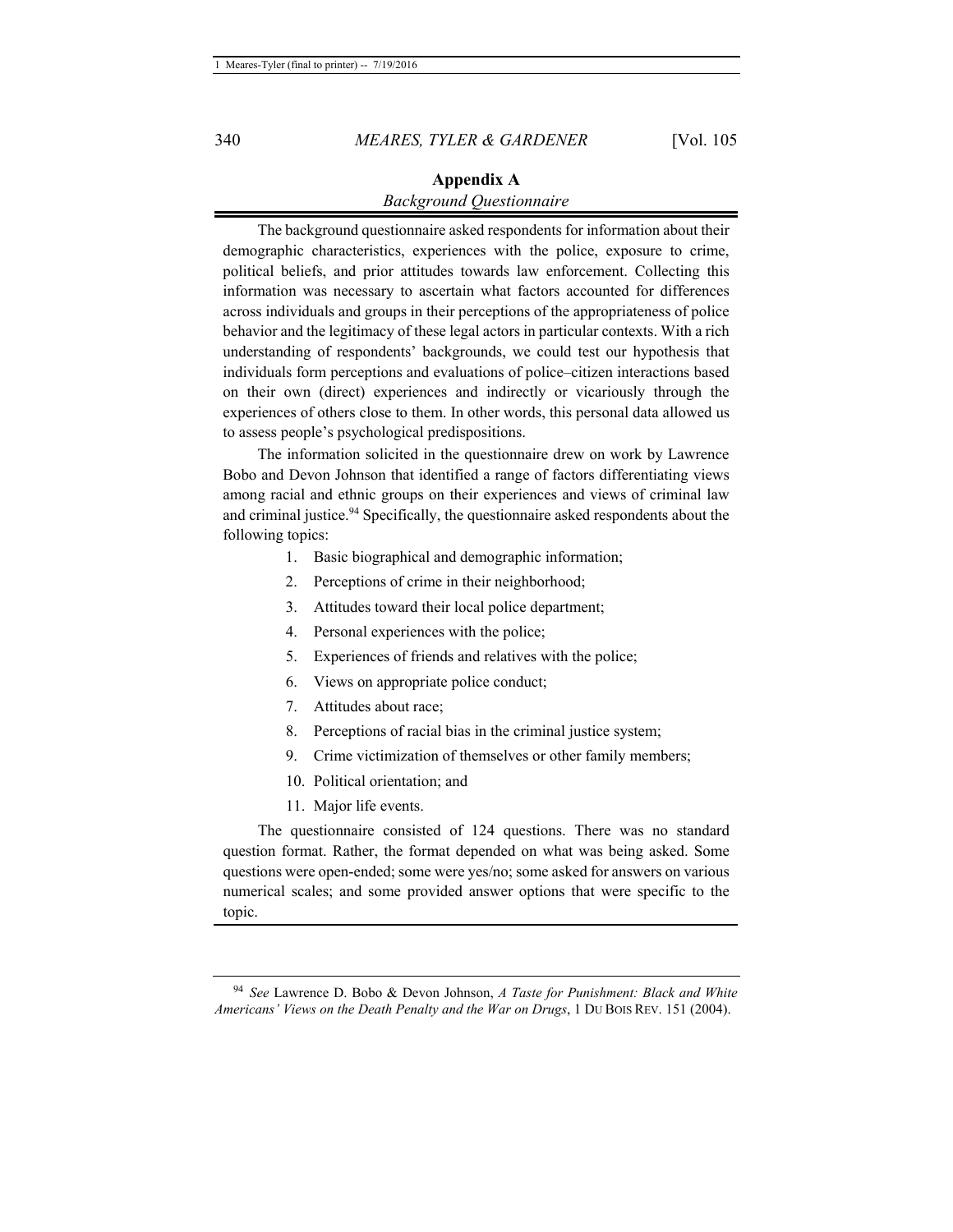| <b>Appendix B</b> |  |
|-------------------|--|
| Experiment        |  |

In the experiment, we showed respondents three videos of different police– citizen encounters in randomized order. The videos, culled from police training tapes and Youtube.com, were each thirty seconds long, captured real interactions between police officers and citizens, and varied in the intensity of those interactions. The three videos can be summarized as follows:

*Video 1: Resisting arrest*. A courteous, but stern, police officer confronts a rude citizen during a nighttime traffic stop and attempts to place him under arrest, but the citizen resists.

*Video 2: Violent struggle*. Two police officers engage in a violent struggle with a large, aggressive citizen in a parking lot at night.

*Video 3: Ambiguous arrest*. A police officer questions a shirtless young man, who appears to be confused, and eventually leads him away in handcuffs.

A critical aspect of the experimental component was that before watching each video, respondents were provided with a brief paragraph description framing the police–citizen encounter. This paragraph varied the conditions under which the stop/arrest was made.

The manipulation had three possible states: good, neutral, and bad. Below is a summary of the three states associated with the contextual dimension, along with illustrative examples from the study (each video had a unique set of good, neutral, and bad states):

| <b>State</b> |                       | Example                                                                                                                                                                                                        |
|--------------|-----------------------|----------------------------------------------------------------------------------------------------------------------------------------------------------------------------------------------------------------|
| Good         | Legal arrest/stop     | "After the police officer received a dispatch"<br>of an armed robbery committed in the area,<br>the individual in the video was stopped as he<br>was running from the location of the crime."                  |
| Neutral      | Ambiguous<br>legality | "While the police officer was on routine"<br>patrol, the individual in the video was<br>stopped after the officer observed him<br>nervously looking at the patrol car and<br>increasing the pace of his walk." |
| Bad          | Illegal arrest/stop   | "The individual in the video was stopped<br>after the police officer observed him<br>walking down the street late at night."                                                                                   |

**Table 1**  *Context of Arrest/Stop*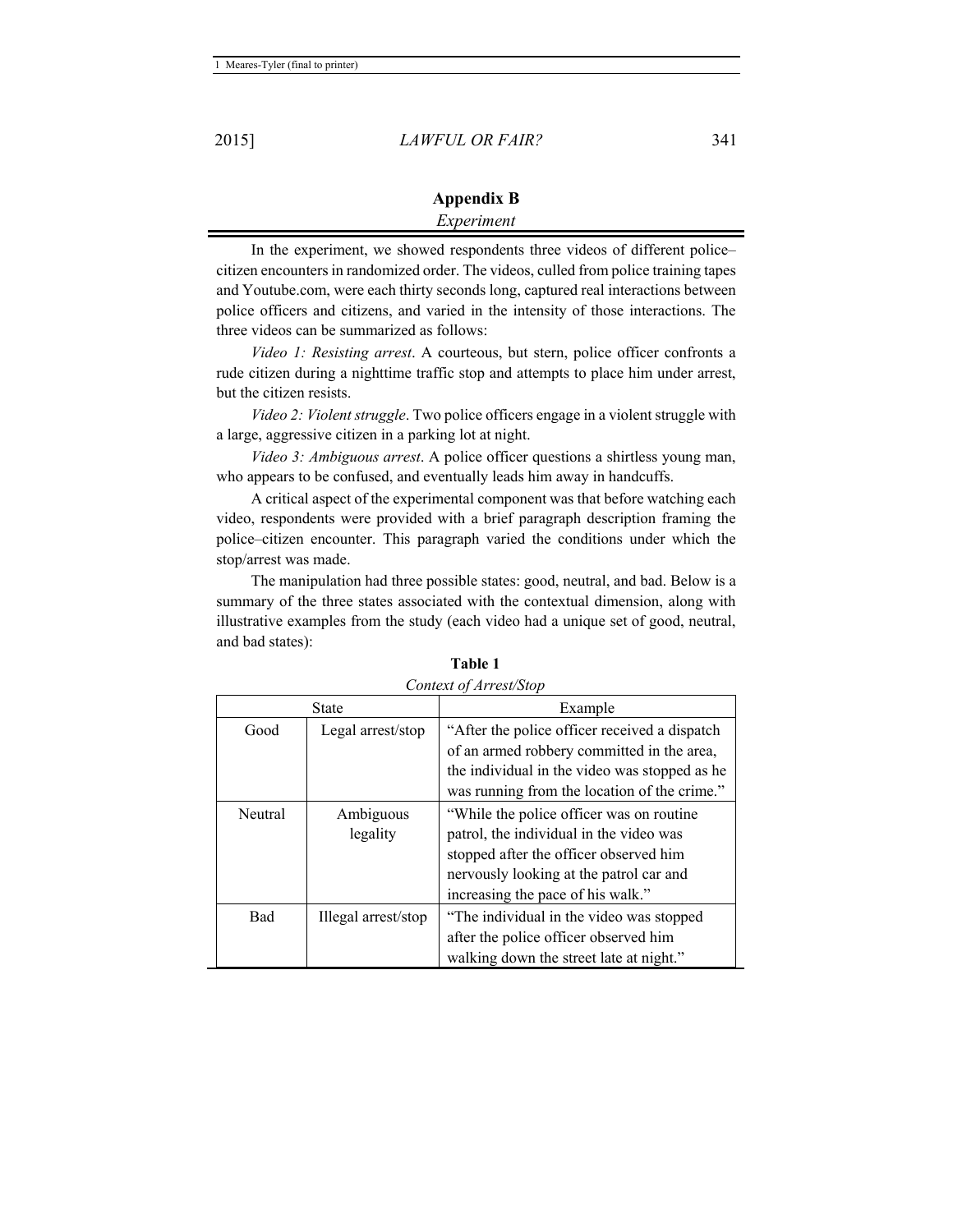#### **Appendix B**  *Continued*

Before viewing each of the three videos, respondents were primed with a randomly assigned background description of the events in them. The contextual prime was designed to focus respondents on particular aspects of the context within which the encounters occurred, allowing us to assess the degree to which people's judgments about police behavior were influenced by how the incident was framed.

We asked respondents to answer thirty-eight questions about what had occurred in each video after they watched it. These questions required respondents to state whether they "strongly agreed," "agreed," "neither agreed nor disagreed," "disagreed," or "strongly disagreed" with each statement about the behavior of the police officer(s) and the citizen in the video. (Respondents were also given the option of answering that the statement "does not apply.")

We also asked respondents to make evaluations utilizing the same five-point scale:

- *recall basic facts* (e.g., "The police in the video displayed or used weapons (club, gun).");
- *assess the appropriateness of the citizen's conduct* (e.g., "The citizen involved behaved appropriately towards the police.");
- *assess the appropriateness of the police officers' actions* (e.g., "The police behaved appropriately toward the citizen.");
- *speculate as to the motivations of the police officers* (e.g., "The actions of the police officers were affected by the race of the citizen.");
- *evaluate the procedural fairness of the police officers' actions* (e.g., "The police in the video treated the citizen with respect and dignity.");
- *judge the legality of the police officers' actions* (e.g., "The police officers violated the law."); and
- *determine whether the police officers should be disciplined for their behavior* (e.g., "The officers involved should be reprimanded or punished in some way.").

We designed these questions to explore the psychological processes underlying reactions to ambiguous events involving possible police misconduct that could warrant some form of punishment.